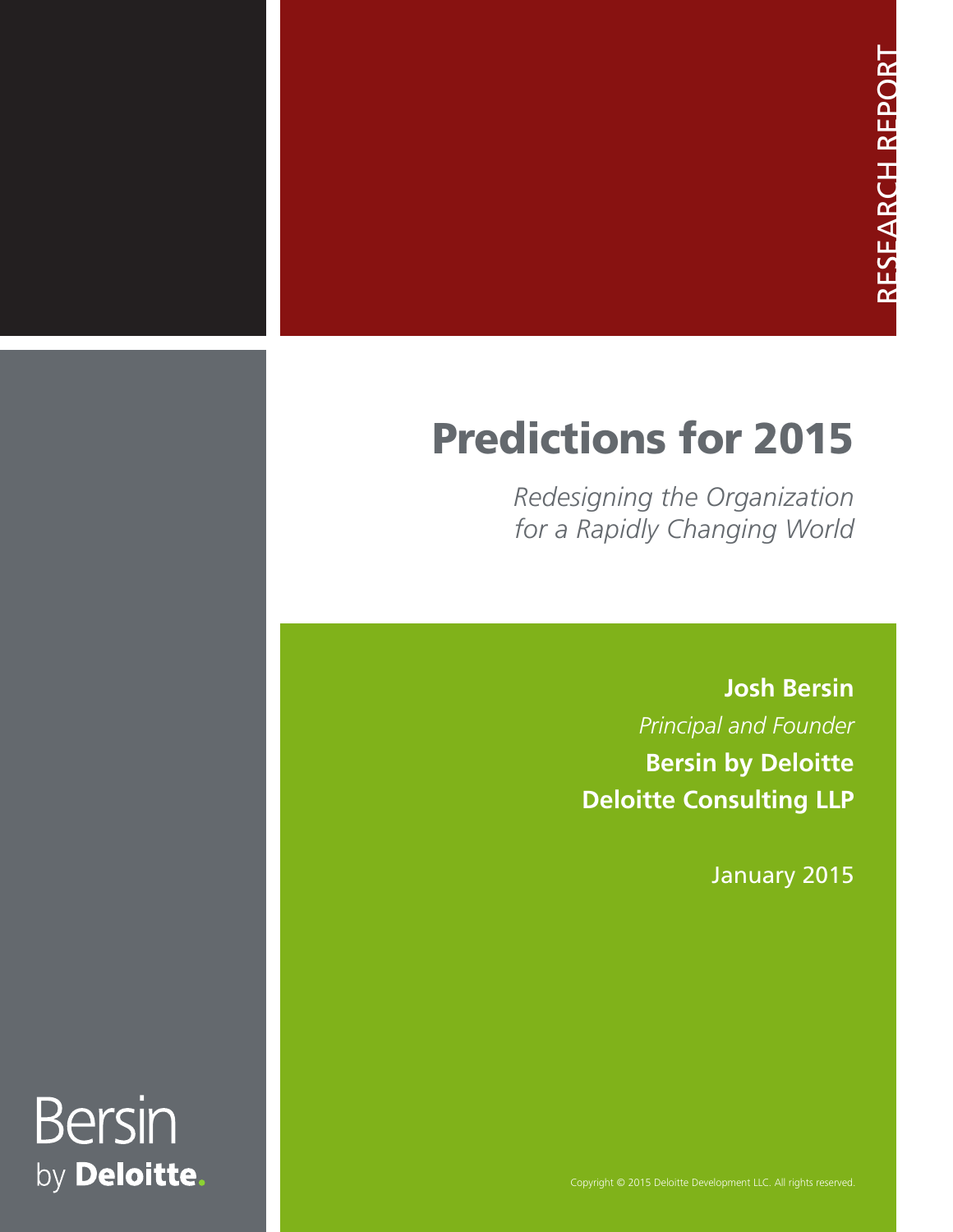# **Bersin** by Deloitte.

## **The Bersin WhatWorks® Membership Program**

This document is part of the Bersin Research Library. Our research is provided exclusively to organizational members of the Bersin Research Program. Member organizations have access to an extensive library of learning and talent management related research. In addition, members also receive a variety of products and services to enable talent-related transformation within their organizations, including:

- Research—Access to an extensive selection of research reports, such as methodologies, process models and frameworks, and comprehensive industry studies and case studies.
- Benchmarking—These services cover a wide spectrum of HR and L&D metrics, customized by industry and company size.
- Tools—Comprehensive tools for HR and L&D professionals, including tools for benchmarking, vendor and system selection, program design, program implementation, change management, and measurement.
- Analyst Support—Via telephone or email, our advisory services are supported by expert industry analysts who conduct our research.
- Strategic Advisory Services-Expert support for custom-tailored projects.
- Member Roundtables—A place where you can connect with other peers and industry leaders to discuss and learn about the latest industry trends and leading practices.
- IMPACT Conference: *The Business of Talent*—Attendance at special sessions of our annual IMPACT conference.
- Workshops-Bersin analysts and advisors conduct onsite workshops on a wide range of topics to educate, inform, and inspire HR and L&D professionals and leaders.

For more information about our membership program, please visit us at www.bersin.com/membership.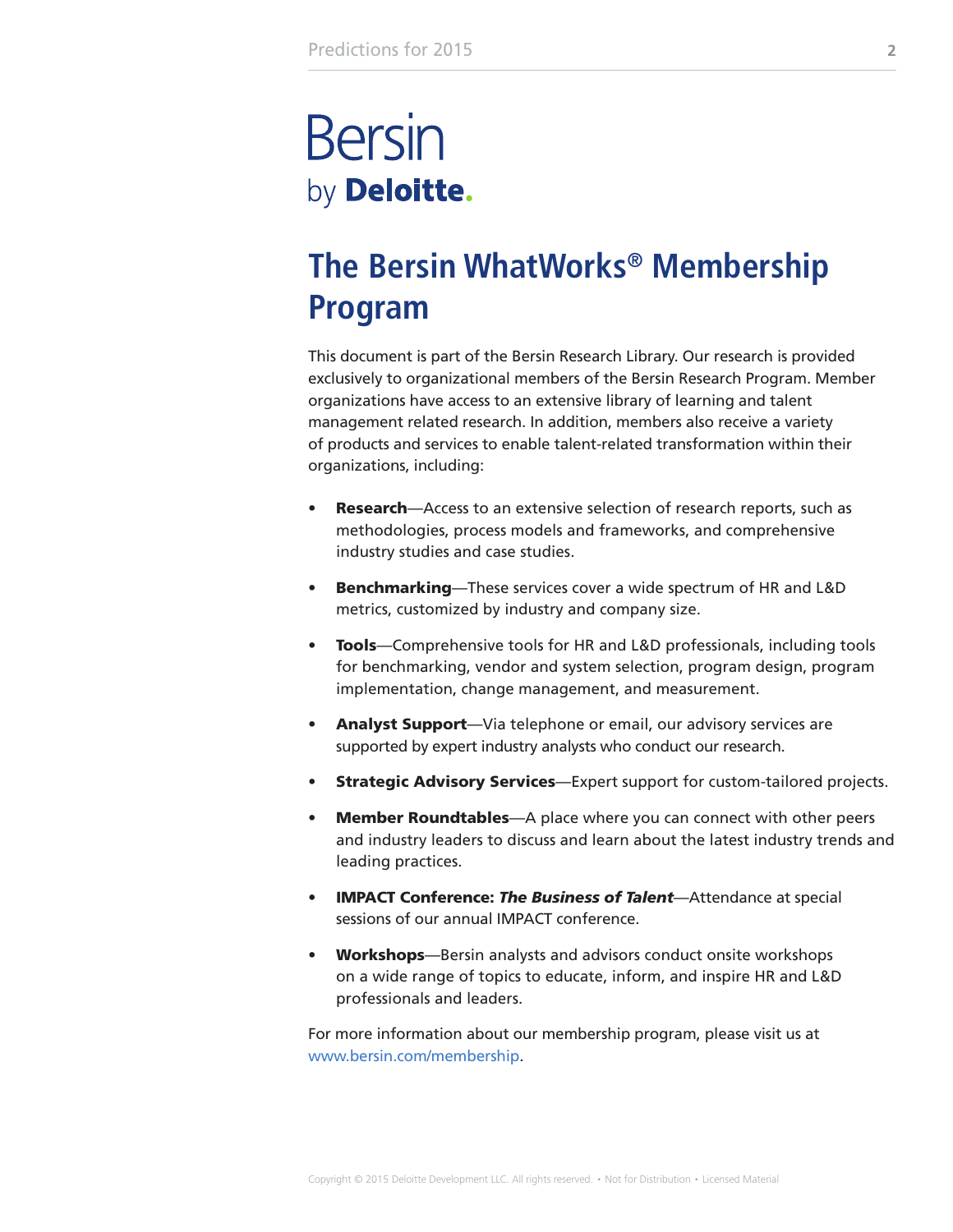## TABLE OF CONTENTS

| A Note from the Analyst                                                                                                                        | 4  |
|------------------------------------------------------------------------------------------------------------------------------------------------|----|
| <b>Overview</b>                                                                                                                                | 9  |
| Ten Key Trends for 2015                                                                                                                        | 14 |
| 1. Engagement, Retention, Culture, and Inclusion Have<br><b>Become Front Burner Issues</b>                                                     | 14 |
| 2. The Redesign of Performance Management Will Likely<br>Continue                                                                              | 19 |
| 3. Time to Address the Overwhelmed Employee: How Do We<br>Redesign and Simplify the Workplace?                                                 | 22 |
| 4. Skills Are Now Currency; Corporate Learning Takes on<br><b>Increasing Importance</b>                                                        | 25 |
| 5. Invest, Refocus, and Redesign Talent Acquisition-<br>Leveraging Network Recruiting, Brand Reach, and New<br>Technologies                    | 29 |
| 6. Talent Mobility, Career Management, and the Leadership<br>Pipeline Become a Top Priority                                                    | 35 |
| 7. Accelerate and Globalize the Leadership Pipeline                                                                                            | 40 |
| 8. Take the Plunge and Invest in Talent Analytics and<br>Workforce Planning—This Area Is Now an Imperative for<br><b>Competitive Advantage</b> | 43 |
| 9. Revisit Your HR Technology Plan, Reduce Core Vendors,<br>and Look for Innovative New Solutions That Drive High<br>Levels of Value           | 46 |
| 10. Review and Redesign the Roles and Structure of Your HR<br>Team and Invest in HR Professional Development                                   | 49 |
| Think Bold—As a CHRO, HR Leader, or HR Professional                                                                                            | 52 |
| <b>Appendix I: Table of Figures</b>                                                                                                            | 54 |

### **[About Us](#page-54-0) 55**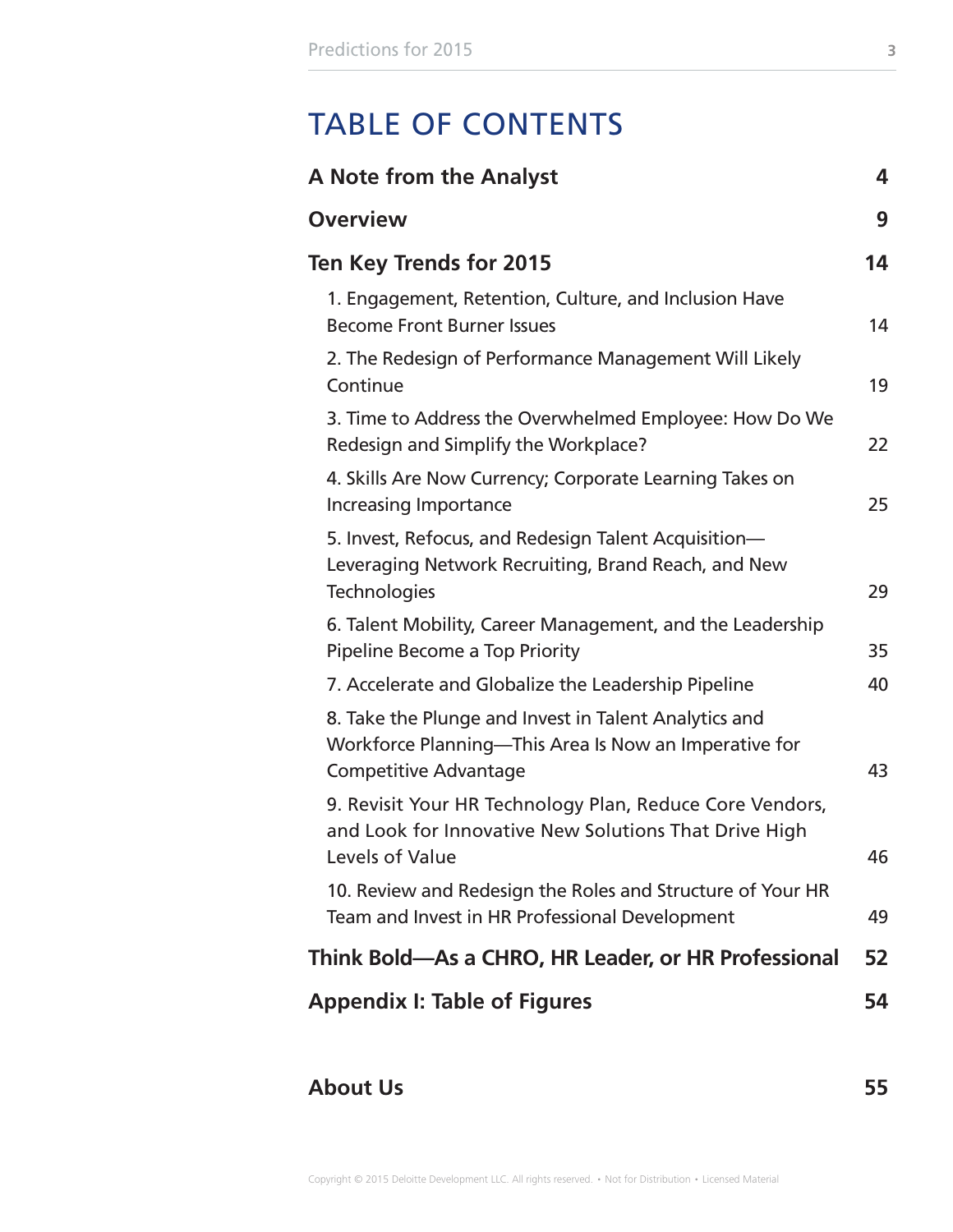## A Note from the Analyst

<span id="page-3-0"></span>**CO** KEY POINT

All of this interconnectedness and transparency, coupled with a shift in demographics, means that businesses must think about talent very differently.

2015 will be a tumultuous and transformational year in many areas of corporate talent. The global economic recovery, changing demographics, and rapid changes in the technology landscape have come together to redefine the entire nature of work. While many talk about the "new world of work," in reality we now have a "new world of life" one in which work, home, family, and personal lives are completely interconnected in a real-time way.

Technology has taken on a pervasive presence. A few years ago, we coined the term, "a borderless workplace**1**," describing the globally connected world of work. Today, even that phrase seems old-fashioned, since everything in our *lives* is now borderless. We share pictures, status, feelings, and location information with our friends and work associates instantaneously. Facebook, Google, LinkedIn, Twitter, and Glassdoor have become ubiquitous parts of our work and personal lives. Mobile apps, like Snapchat, WhatsApp, and LINE, now have more than 100 million users each (monthly), making messaging and photo-sharing the fastest-growing new application categories.**2** Soon, we may carry mobile devices (such as watches, perhaps even glasses) which not only transmit information, but monitor our location, speed, who we talk with, and our health.

All of this interconnectedness and transparency, coupled with a shift in demographics (Millennials are expected to comprise 75 percent of the

<sup>1</sup> For more information, *Predictions for 2014: Building A Strong Talent Pipeline for The Global Economic Recovery—Time for Innovative and Integrated Talent and HR Strategies*, Bersin by Deloitte / Josh Bersin, January 2014. Available to research members at [www.bersin.com/library.](http://www.bersin.com/library)

<sup>&</sup>lt;sup>2</sup> Sources: (1) "Why Marketers Should Put Snapchat On Their Home Screen," Forbes. com / Kyle Wong, October 22, 2014, [http://www.forbes.com/sites/kylewong/2014/10/22/why](http://www.forbes.com/sites/kylewong/2014/10/22/why-marketers-should-put-snapchat-on-their-homescreen/)[marketers-should-put-snapchat-on-their-homescreen/;](http://www.forbes.com/sites/kylewong/2014/10/22/why-marketers-should-put-snapchat-on-their-homescreen/) (2) "WhatsApp, most popular instantmessaging platform, to encrypt data for millions," WashingtonPost.com / Ellen Nakashima, November 18, 2014, [http://www.washingtonpost.com/world/national-security/whatsapp](http://www.washingtonpost.com/world/national-security/whatsapp-worlds-most-popular-instant-messaging-platform-to-encrypt-data-for-millions/2014/11/18/b8475b2e-6ee0-11e4-ad12-3734c461eab6_story.html)[worlds-most-popular-instant-messaging-platform-to-encrypt-data-for-millions/2014/11/18/](http://www.washingtonpost.com/world/national-security/whatsapp-worlds-most-popular-instant-messaging-platform-to-encrypt-data-for-millions/2014/11/18/b8475b2e-6ee0-11e4-ad12-3734c461eab6_story.html) [b8475b2e-6ee0-11e4-ad12-3734c461eab6\\_story.html;](http://www.washingtonpost.com/world/national-security/whatsapp-worlds-most-popular-instant-messaging-platform-to-encrypt-data-for-millions/2014/11/18/b8475b2e-6ee0-11e4-ad12-3734c461eab6_story.html) (3) "LINE Corporation Announces 2014 Q3 Earnings," October 30, 2014, [http://linecorp.com/en/pr/news/en/2014/862.](http://linecorp.com/en/pr/news/en/2014/862)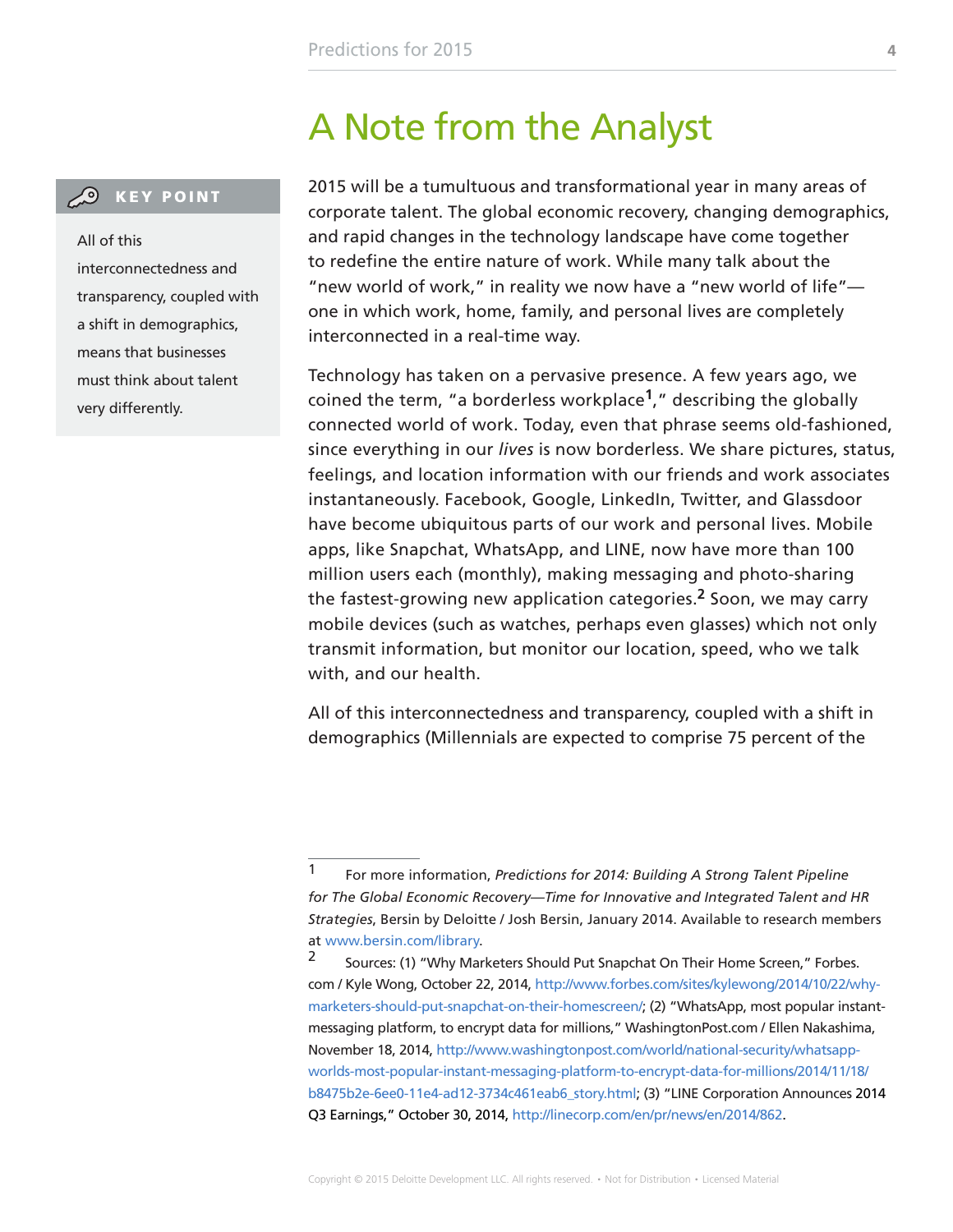global workforce by 2020**3**), means that businesses must think about talent very differently. As Reid Hoffman, chairman and co-founder of LinkedIn, described in book, *The Alliance***4**, people no longer expect a "lifetime contract" in their careers. We join a company as athletes join a professional team—as long as both parties benefit from the relationship, it continues. As soon as one party or the other sees opportunities elsewhere, that party moves on. More and more, we do not really "leave" our employer when we quit; we stay in touch and join the "alumni network," often returning to the same company later when the time is right.

Employers, once in a position of power over employees, are no longer in control. Today, thanks to tremendous transparency in the job market (driven by Twitter, LinkedIn, Facebook, Glassdoor, and dozens of other online professional networks), people with in-demand skills are flooded with targeted job opportunities online.**<sup>5</sup>** *(One recent survey showed that two-thirds of all software engineers believe they could find a better job within 60 days if they just tried.)* This means if your company is *not* a great place to work, then people find out about it fast. Candidates can easily size up a potential employer on Glassdoor or LinkedIn, assess work conditions and management, and even get to know the interviewing style. The concepts of "employment brand" and "employee engagement" have merged into one—employees communicate your brand externally every day, whether you like it or not. As we sometimes say, "the war for talent is over—and talent won."

Driven by all of this connectivity and the wide array of low cost tools now available (from companies like TaskRabbit, Elance, Freelancer, and others), contingent work is common, forcing employers to offer more flexible and dynamic models to manage people. A recent study of 1,700 chief human resource officers**6** (CHROs) found that 83 percent of their organizations are increasing their part-time, contingent, or

<sup>3</sup> Source: "By The Year 2020, Almost Half Of The Workforce Will Be Made Up Of These People," Upworthy.com / Brandon Weber (curator), [http://www.upworthy.com/](http://www.upworthy.com/by-the-year-2020-almost-half-of-the-workforce-will-be-made-up-of-these-people-5) [by-the-year-2020-almost-half-of-the-workforce-will-be-made-up-of-these-people-5.](http://www.upworthy.com/by-the-year-2020-almost-half-of-the-workforce-will-be-made-up-of-these-people-5)

<sup>4</sup> Source: *The Alliance: Managing Talent in the Networked Age*, Reid Hoffman, Ben Casnocha, and Chris Yeh / Harvard Business Review Press, 2014.

<sup>5</sup> Source: "Dice Tech Salary Survey Results – 2014," [http://resources.dice.com/report/](http://resources.dice.com/report/dice-tech-salary-survey-results-2014/) [dice-tech-salary-survey-results-2014/](http://resources.dice.com/report/dice-tech-salary-survey-results-2014/).

<sup>6</sup> Source: *Workforce 2020: Building a strategic workforce for the future, Oxford Economics*, [http://www.oxfordeconomics.com/workforce2020.](http://www.oxfordeconomics.com/workforce2020)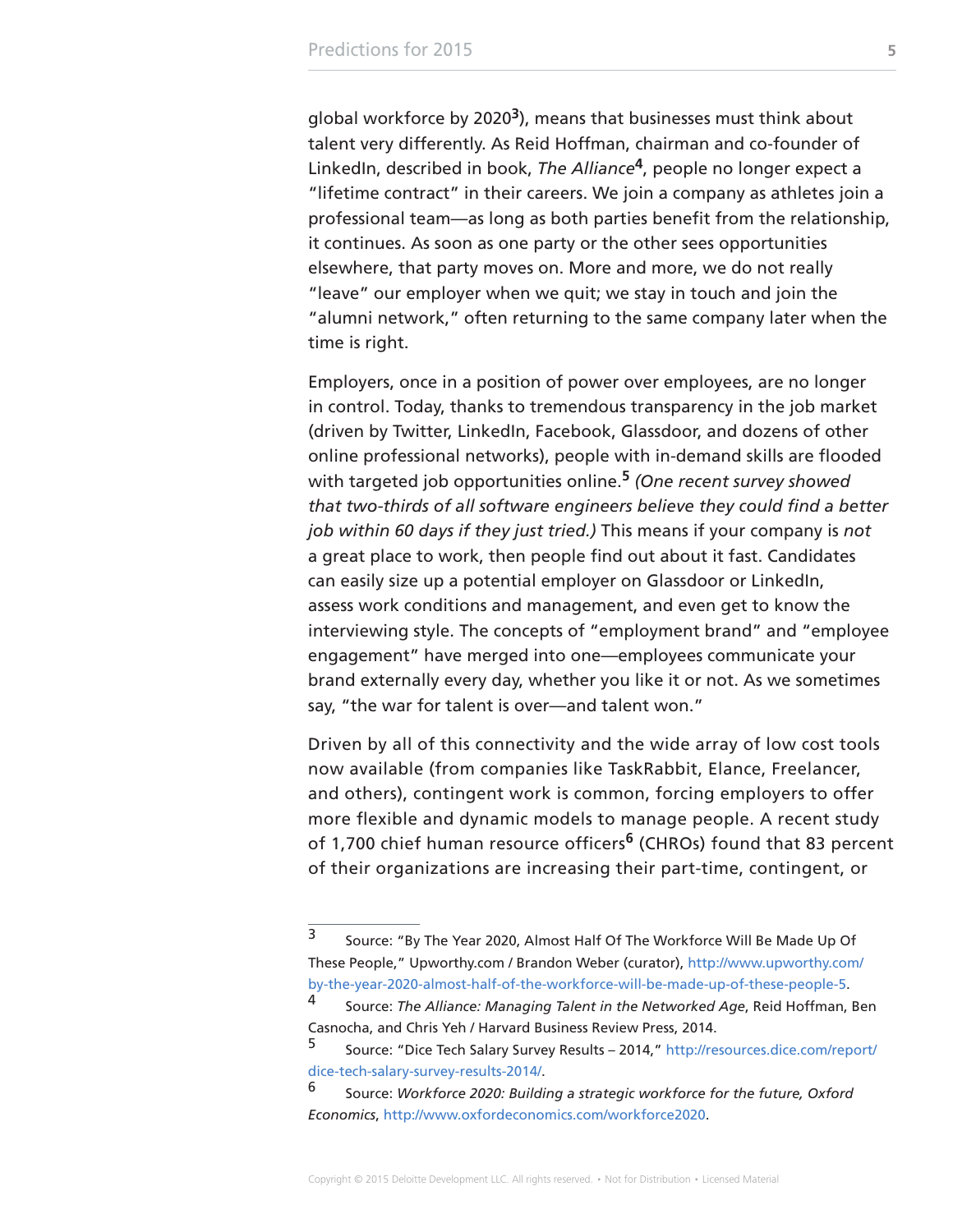#### **CO** KEY POINT

Unfortunately most of our HR systems, programs, and initiatives are not designed to monitor or help manage this part-time or rapidly transitioning workforce, creating a need to expand our definition of talent management.

contractor workforces. Even though many of us would like to have a long-term job and steady career, we now widely accept the fact that we will work part-time or as a contractor at some point in our lives and many of us are okay with it. U.S. healthcare reform makes this option easier than ever. Many experts believe that nearly 50 percent of the U.S. workforce may be contingent within the next five years.**<sup>7</sup>** Unfortunately most of our HR systems, programs, and initiatives are not designed to monitor or help manage this part-time or rapidly transitioning workforce, creating a need to expand our definition of talent management.

Amidst all of these changes, many traditional challenges remain. Eighty-three percent of companies are seriously worried about their leadership pipelines**8** and only 8 percent have strong programs to build leadership skills in their Millennial populations. Retention and engagement remain the number two issue around the world,**<sup>9</sup>** creating a whole new focus on employee wellness and happiness as an HR strategy. Gallup believes that only 13 percent of the global workforce is highly engaged**10** and our research with Glassdoor shows that only one-half of all employees would recommend their employers to their friends.**11** It is time to redefine the term "employee engagement," and look at new tools for employee feedback, sentiment measurement, and communications.

<sup>7</sup> Source: *How Future-Proof is Your Workforce Strategy*, Staffing Industry Analysts-CWS Summit, May 16, 2013, [https://www.google.com/url?sa=t&rct=j&q=&esrc=s&source=web&cd=](https://www.google.com/url?sa=t&rct=j&q=&esrc=s&source=web&cd=2&cad=rja&uact=8&ved=0CCQQFjAB&url=http%3A%2F%2Fwww.staffingindustry.com%2Frow%2Fcontent%2Fdownload%2F144083%2F5714369%2FThurs_1330_ThorneRichard_Onyx_cwsse13.pdf&ei=z6dvVMixB4ynNuWahEA&usg=AFQjCNHSKqAoLMws5XYVQGCs12ZOQj232w&bvm=bv.80185997,d.cGE) [2&cad=rja&uact=8&ved=0CCQQFjAB&url=http%3A%2F%2Fwww.staffingindustry.com%2](https://www.google.com/url?sa=t&rct=j&q=&esrc=s&source=web&cd=2&cad=rja&uact=8&ved=0CCQQFjAB&url=http%3A%2F%2Fwww.staffingindustry.com%2Frow%2Fcontent%2Fdownload%2F144083%2F5714369%2FThurs_1330_ThorneRichard_Onyx_cwsse13.pdf&ei=z6dvVMixB4ynNuWahEA&usg=AFQjCNHSKqAoLMws5XYVQGCs12ZOQj232w&bvm=bv.80185997,d.cGE) [Frow%2Fcontent%2Fdownload%2F144083%2F5714369%2FThurs\\_1330\\_ThorneRichard\\_](https://www.google.com/url?sa=t&rct=j&q=&esrc=s&source=web&cd=2&cad=rja&uact=8&ved=0CCQQFjAB&url=http%3A%2F%2Fwww.staffingindustry.com%2Frow%2Fcontent%2Fdownload%2F144083%2F5714369%2FThurs_1330_ThorneRichard_Onyx_cwsse13.pdf&ei=z6dvVMixB4ynNuWahEA&usg=AFQjCNHSKqAoLMws5XYVQGCs12ZOQj232w&bvm=bv.80185997,d.cGE) [Onyx\\_cwsse13.pdf&ei=z6dvVMixB4ynNuWahEA&usg=AFQjCNHSKqAoLMws5XYVQGCs12Z](https://www.google.com/url?sa=t&rct=j&q=&esrc=s&source=web&cd=2&cad=rja&uact=8&ved=0CCQQFjAB&url=http%3A%2F%2Fwww.staffingindustry.com%2Frow%2Fcontent%2Fdownload%2F144083%2F5714369%2FThurs_1330_ThorneRichard_Onyx_cwsse13.pdf&ei=z6dvVMixB4ynNuWahEA&usg=AFQjCNHSKqAoLMws5XYVQGCs12ZOQj232w&bvm=bv.80185997,d.cGE) [OQj232w&bvm=bv.80185997,d.cGE.](https://www.google.com/url?sa=t&rct=j&q=&esrc=s&source=web&cd=2&cad=rja&uact=8&ved=0CCQQFjAB&url=http%3A%2F%2Fwww.staffingindustry.com%2Frow%2Fcontent%2Fdownload%2F144083%2F5714369%2FThurs_1330_ThorneRichard_Onyx_cwsse13.pdf&ei=z6dvVMixB4ynNuWahEA&usg=AFQjCNHSKqAoLMws5XYVQGCs12ZOQj232w&bvm=bv.80185997,d.cGE)

<sup>8</sup> Source: *Global Human Capital Trends 2014: Engaging the 21st-century workforce*, Deloitte Consulting LLP and Bersin By Deloitte, Deloitte University Press, April 2014, [http://](http://www2.deloitte.com/global/en/pages/human-capital/articles/human-capital-trends-2014.html) [www2.deloitte.com/global/en/pages/human-capital/articles/human-capital-trends-2014.html.](http://www2.deloitte.com/global/en/pages/human-capital/articles/human-capital-trends-2014.html)

<sup>9</sup> Source: *Global Human Capital Trends 2014: Engaging the 21st-century workforce*, Deloitte Consulting LLP and Bersin By Deloitte, Deloitte University Press, April 2014, [http://](http://www2.deloitte.com/global/en/pages/human-capital/articles/human-capital-trends-2014.html) [www2.deloitte.com/global/en/pages/human-capital/articles/human-capital-trends-2014.html.](http://www2.deloitte.com/global/en/pages/human-capital/articles/human-capital-trends-2014.html)

<sup>10</sup> Source: *Worldwide, 13 percent of Employees Are Engaged at Work*, Gallup.com / Steve Crabtree, October 8, 2013, [http://www.gallup.com/poll/165269/worldwide-employees](http://www.gallup.com/poll/165269/worldwide-employees-engaged-work.aspx)[engaged-work.aspx.](http://www.gallup.com/poll/165269/worldwide-employees-engaged-work.aspx)

<sup>11</sup> This information is based on current research by Bersin by Deloitte and Glassdoor, October 2014.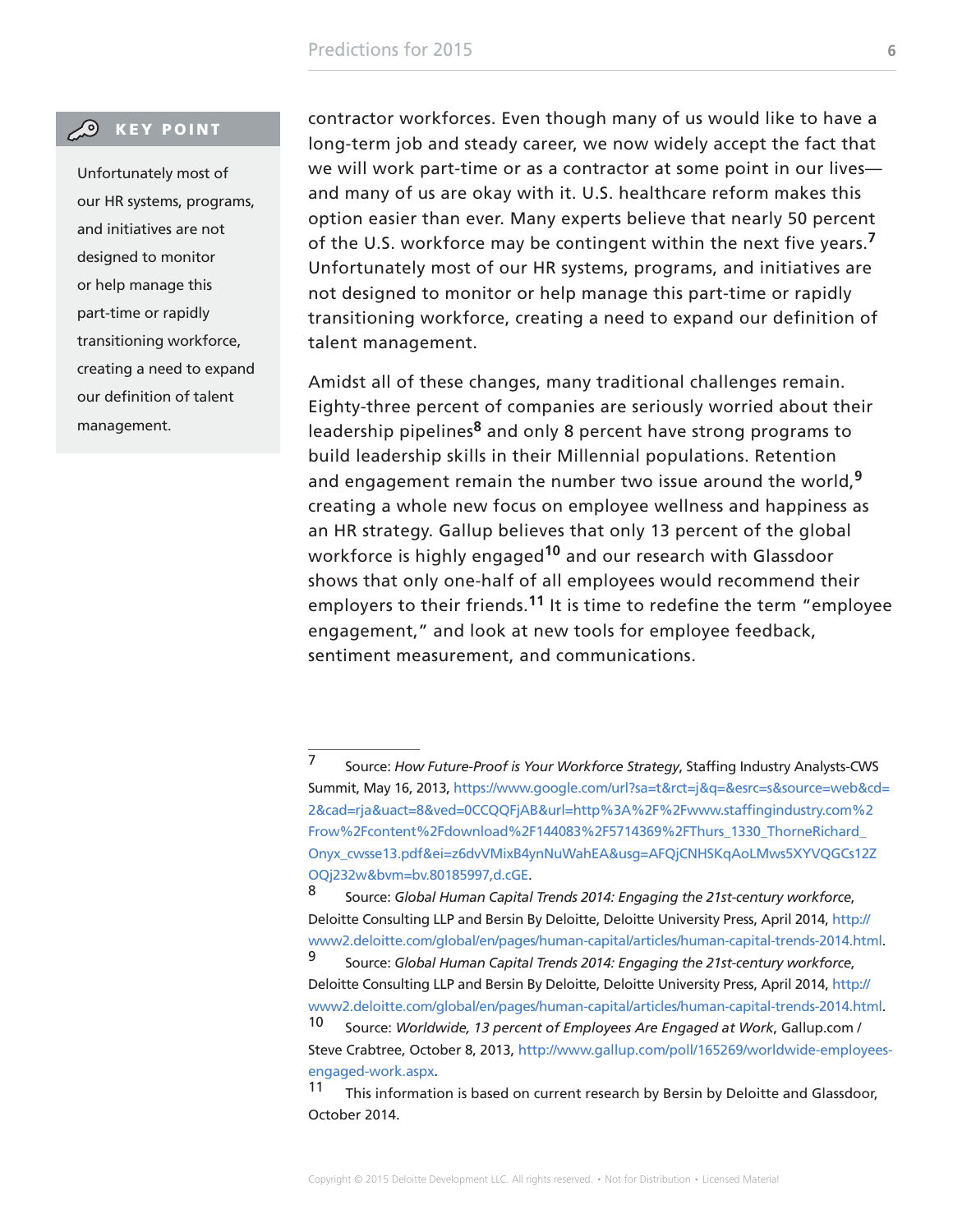#### **CO** KEY POINT

No vendor seems to have everything we need—forcing us to stitch together multiple systems to create a compelling employee experience.

HR technology has become an enormous industry (more than \$15 billion by many estimates**12**). Companies are scrambling to replace their legacy HR technology at a record rate; this year, the LMS market grew by 24 percent and the talent management software market grew at a similar rate.**13** Nearly every company wants to improve their capabilities in talent analytics and workforce planning, yet fewer than 14 percent have yet to make significant progress.**<sup>14</sup>**

While virtually every major HR software company now has products in this market, no vendor seems to have everything we need—forcing us to stitch together multiple systems to create a compelling employee experience. Just as traditional talent management software systems (e.g., recruiting, performance, learning, and compensation) are now combined, a new brand of tools for recognition, engagement, culture assessment, retention analytics, and wellness have emerged. The training industry has exploded with innovation, giving us access to more learning than ever before through MOOCs**15** and online video solutions. Yet companies grapple with actualizing and measuring informal learning, and still cite "building a learning culture" as one of their top challenges.**<sup>16</sup>**

14 For more information, *High-Impact Talent Analytics: Building a World-Class HR Measurement and Analytics Function*, Bersin by Deloitte / Josh Bersin, Karen O'Leonard, and Wendy Wang-Audia, October 2013. Available to research members at [www.bersin.com/library.](http://www.bersin.com/library)

"Massively open online course" (or MOOC) refers to a new category of vendor that provides open, no-cost (or low cost) online education and courseware. Initially, the MOOC market focused on providing academic-level courses to students around the world at little to no cost. Today, companies are building out large libraries of free or low-cost content; this market is rapidly evolving as these companies build industrial-strength learning platforms and expand their content.

16 For more information, *High-Impact Learning Culture: The 40 Best Practices for Creating an Empowered Enterprise*, Bersin & Associates / David Mallon, June 2010. Available to research members at [www.bersin.com/library](http://www.bersin.com/library) or for purchase at [www.bersin.com/hilc](http://www.bersin.com/hilc).

<sup>12</sup> Source: [http://www.bloomberg.com/news/2012-10-11/workday-raises-637-million-in](http://www.bloomberg.com/news/2012-10-11/workday-raises-637-million-in-ipo-pricing-shares-above-range.html)[ipo-pricing-shares-above-range.html.](http://www.bloomberg.com/news/2012-10-11/workday-raises-637-million-in-ipo-pricing-shares-above-range.html)

For more information, please see these two reports: (1) *The Global Market for Learning Management Systems 2014*, Bersin by Deloitte / David Mallon, Todd Tauber, Wendy Wang-Audia, August 2014; and, (2) *The Market for Talent Management Systems 2014: Talent Optimization for the Global Workforce*, Bersin by Deloitte / Katherine Jones, Ph.D., June 2014. These reports are available to research members at [www.bersin.com/](http://www.bersin.com/library) [library](http://www.bersin.com/library) or for purchase at [http://www.bersin.com/Store/.](http://www.bersin.com/Store/)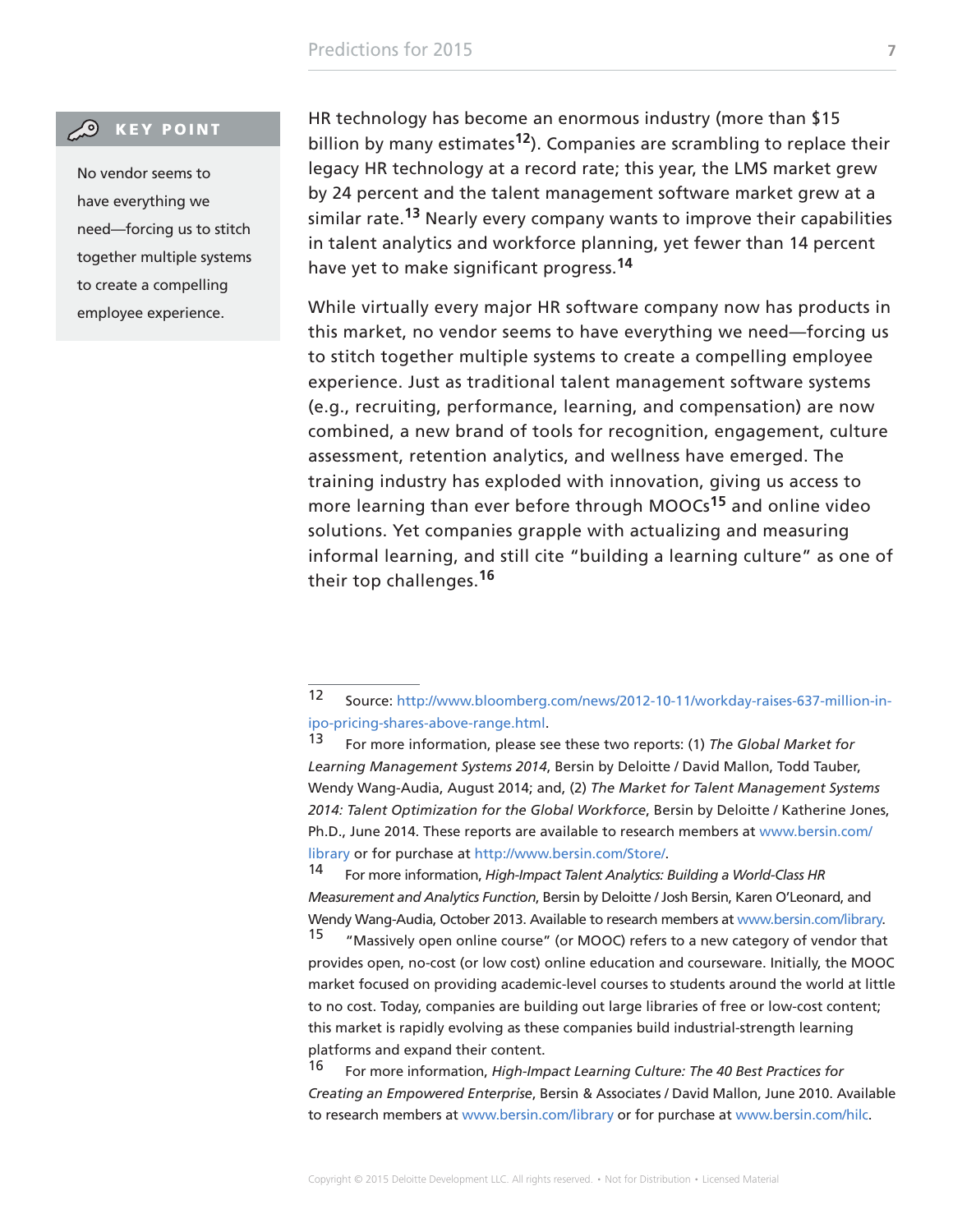This is my 11<sup>th</sup> year writing our predictions for HR, learning, and talentand every year, I marvel at the number of changes, innovations, and new models for management that we uncover. I hope this report gives you perspective and context, and that you can use it to plan your HR, talent, and learning strategies for the exciting year ahead.

Josh Bersin

Josh Bersin Principal and Founder Bersin by Deloitte Deloitte Consulting LLP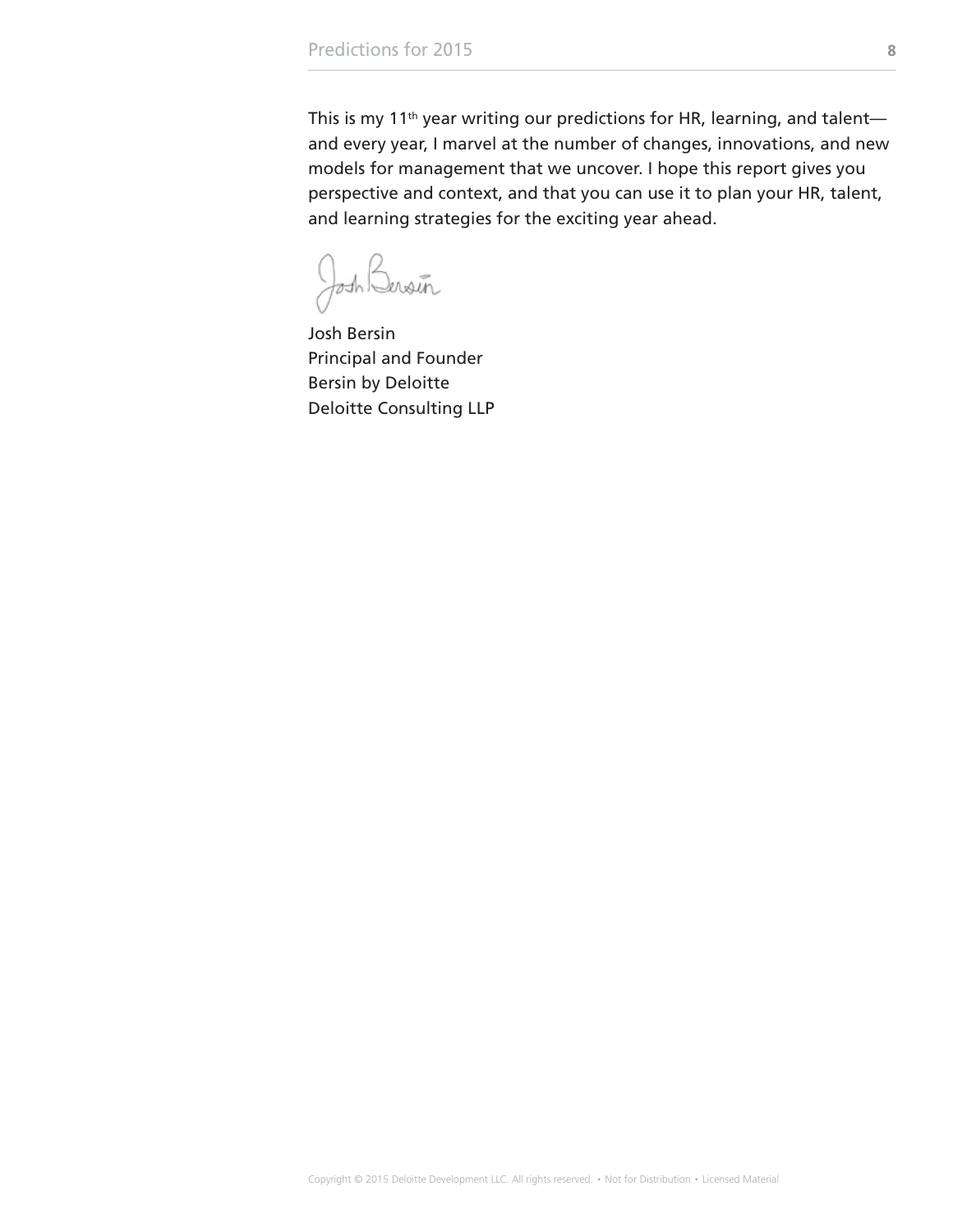### <span id="page-8-0"></span>**Overview**

*In 2015, organizations should take a fresh look at the concept of talent management—to expand beyond programs and focus on solutions.*

Before we discuss the trends, I would like to discuss an important shift in human resources—a move beyond "talent management" for its own sake toward a focus on strategic talent programs.

We published our first perspectives on integrated talent management back in 2006, when companies were learning how to integrate performance management, learning, leadership development, recruiting, and compensation. Today, most HR organizations understand this need for an integrated set of talent programs; more than 70 percent of the companies we talk with have a senior leader who worries about how to integrate the company's talent management processes.**<sup>17</sup>**

#### **CO** KEY POINT

We need to expand our vision and think holistically about everything we do in HR as part of a "talent system."

As the economy starts to grow rapidly, we suggest the world has changed. While the integration of talent programs continues to be an important idea and software platforms are increasingly integrated, now *every part of HR is "integrated."* Diversity and inclusion, brand and reputation, corporate purpose and mission, and even how you manage the hourly workforce are all related to each other. So, while we still want an integrated set of talent programs, we need to expand our vision and think holistically about everything we do in HR as part of a "talent system."

This system (illustrated in Figure 1) must work together—and with external parties, like educational institutions, social and job networks, third-party vendors, alumni networks, and even competitors.

<sup>17</sup> For more information, *TalentTrends™ 2012: A Year of Guarded Optimism*, Bersin & Associates / Kim Lamoureux and Josh Bersin, July 2012. Available to research members at [www.bersin.com/library.](http://www.bersin.com/library)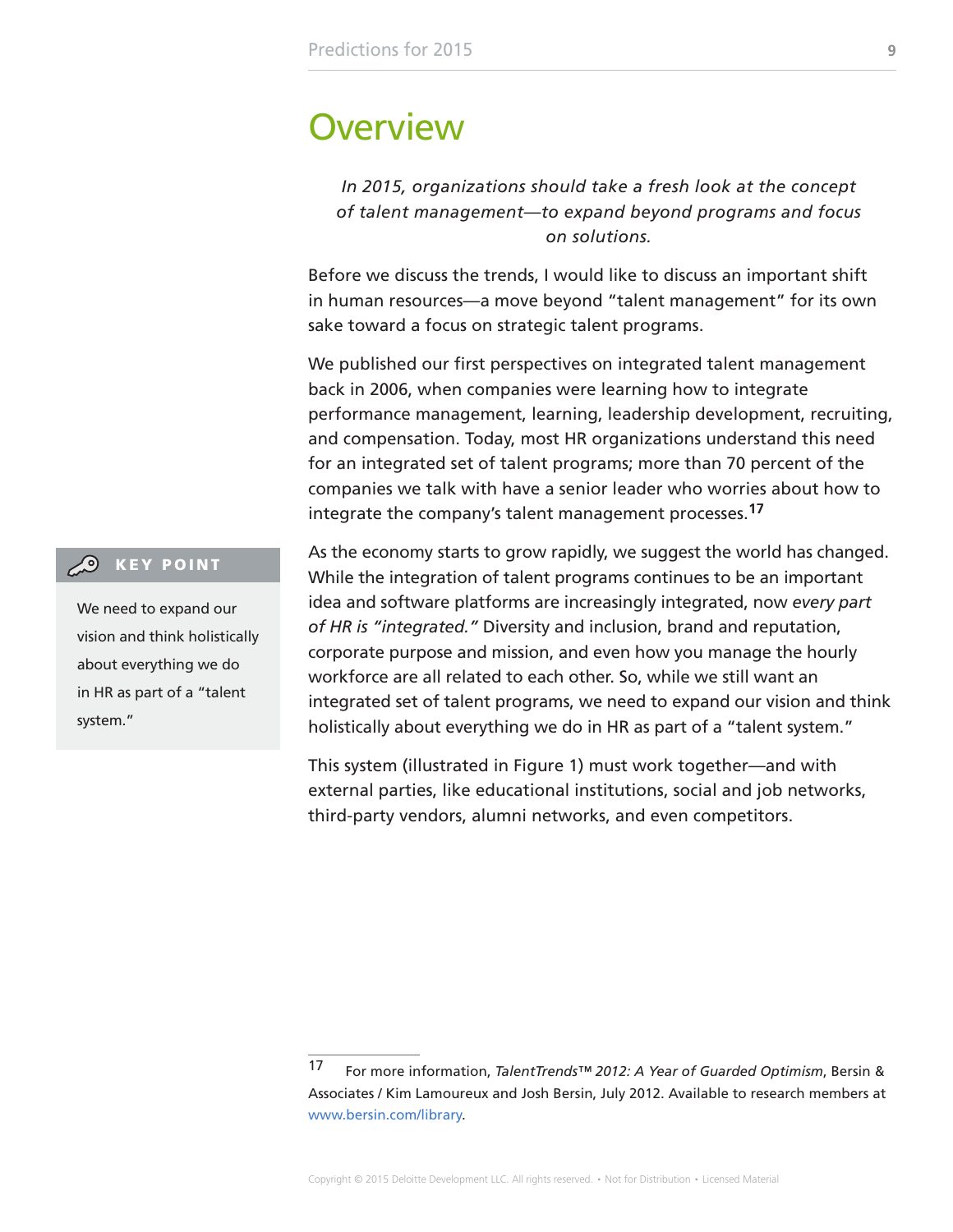<span id="page-9-0"></span>

### **How Talent Issues Work Today: Everything Is Connected**



Source: *Bersin by Deloitte, 2014.*

If we redefine talent management through this broader lens, then our job in HR is not just to "integrate a core set of talent programs," but rather to *develop targeted solutions* which bring these pieces together to drive the business or talent outcomes we desire. Consider the following case in point.

<sup>18</sup> Source: *Global Human Capital Trends 2014: Engaging the 21st-century workforce*, Deloitte Consulting LLP and Bersin By Deloitte, Deloitte University Press, April 2014, [http://](http://www2.deloitte.com/global/en/pages/human-capital/articles/human-capital-trends-2014.html) [www2.deloitte.com/global/en/pages/human-capital/articles/human-capital-trends-2014.html.](http://www2.deloitte.com/global/en/pages/human-capital/articles/human-capital-trends-2014.html)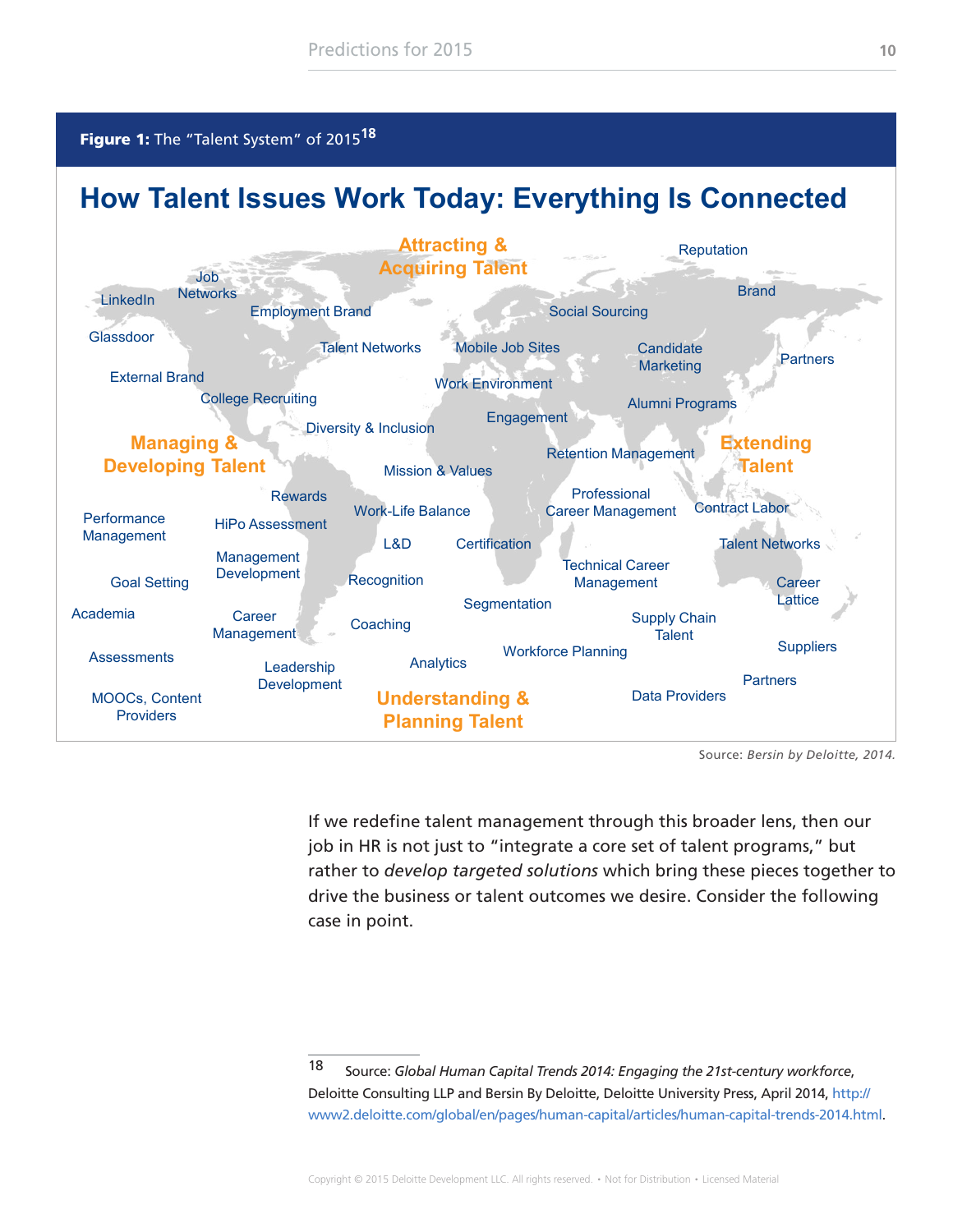### **Case in Point: High-Tech Company**

A fast-growing high technology company was struggling to hire Linux-trained technical professionals. The area in which the company's headquarters are located simply did not have enough people to support its growth. Should the company import talent? Relocate its team? Or open a new office?

After the company assessed the cost of each alternative, it decided on an innovative approach—a bold, new employment brand coupled with a free training program that trains local people to become technical experts. This was an innovative solution to the age-old problem of hiring great people—and the result was outstanding. The company not only filled its pipeline, but also generated tremendous amounts of positive PR. It is now even more highly regarded as a great place to work. Also, the cost of training candidates through this program was far lower than the cost of relocating people or moving the team.  $\gg$ 

The following case in point is an example of an integrated talent solution—one that brings together a variety of talent strategies to solve a particularly important problem.

### **Case in Point: An Insurance Company**

An insurance company recently spun off from its parent to focus on the fast-growing insurance markets in Asia. This company realized that, in order to grow rapidly, it had to reorganize from a "commandand-control" structure to one of highly empowered country business leaders. How could the company rapidly identify, assess, and develop or recruit these leaders to make this change happen?

The answer is through a variety of talent strategies—a completely reengineered performance management and assessment strategy; a shift in leadership values and culture; and, a refocus on empowerment, business planning, and technical training in the fast-growing economies. These talent strategies came together to form a powerful business-driven solution designed to help the company maintain its rapid growth.  $\gg$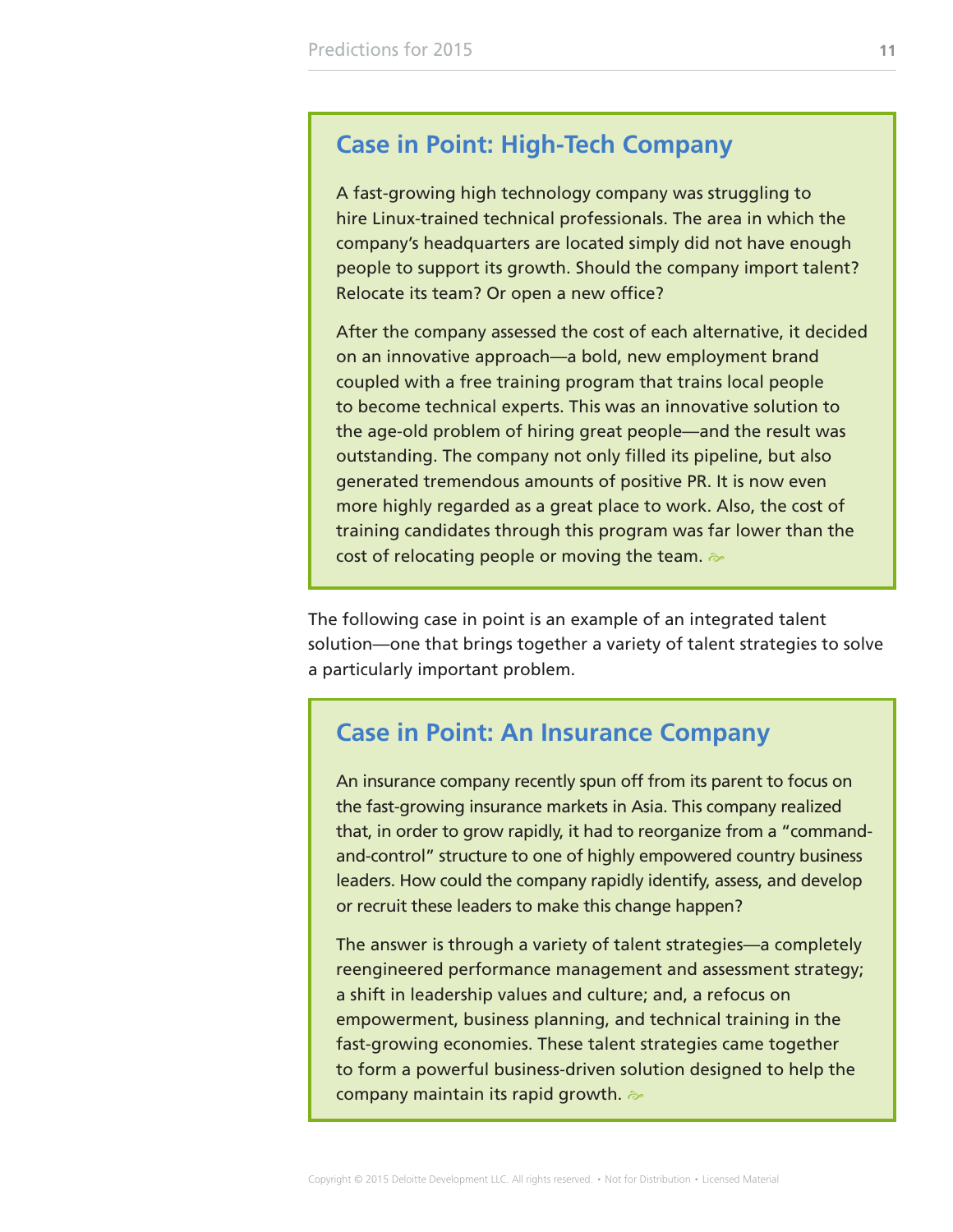#### <span id="page-11-0"></span>**CO** KEY POINT

In 2015, we should focus on "targeted talent solutions" which drive "talent and business outcomes."

Every part of HR touches everything else. Performance management impacts development planning, career progression, and selection. Talent acquisition is impacted by employment brand, talent mobility, and varying internal demands for skills. Once independent, programs like diversity, inclusion, engagement, and employee communications are now part of everything we do.

In 2015, instead of only worrying about how our various HR programs fit together and impact each other, we should focus on "targeted talent solutions" which drive "talent and business outcomes." This means developing a set of clear strategies first, which we then use as guideposts to help to redesign, implement, or buy solutions in each area.

As we work with clients in many industries, our research shows that there are nine fundamental talent imperatives for 2015 (see Figure 2).



Source: *Bersin by Deloitte, 2014.*

19 Source: *Global Human Capital Trends 2014: Engaging the 21st-century workforce*, Deloitte Consulting LLP and Bersin By Deloitte, Deloitte University Press, April 2014, [http://](http://www2.deloitte.com/global/en/pages/human-capital/articles/human-capital-trends-2014.html) [www2.deloitte.com/global/en/pages/human-capital/articles/human-capital-trends-2014.html.](http://www2.deloitte.com/global/en/pages/human-capital/articles/human-capital-trends-2014.html)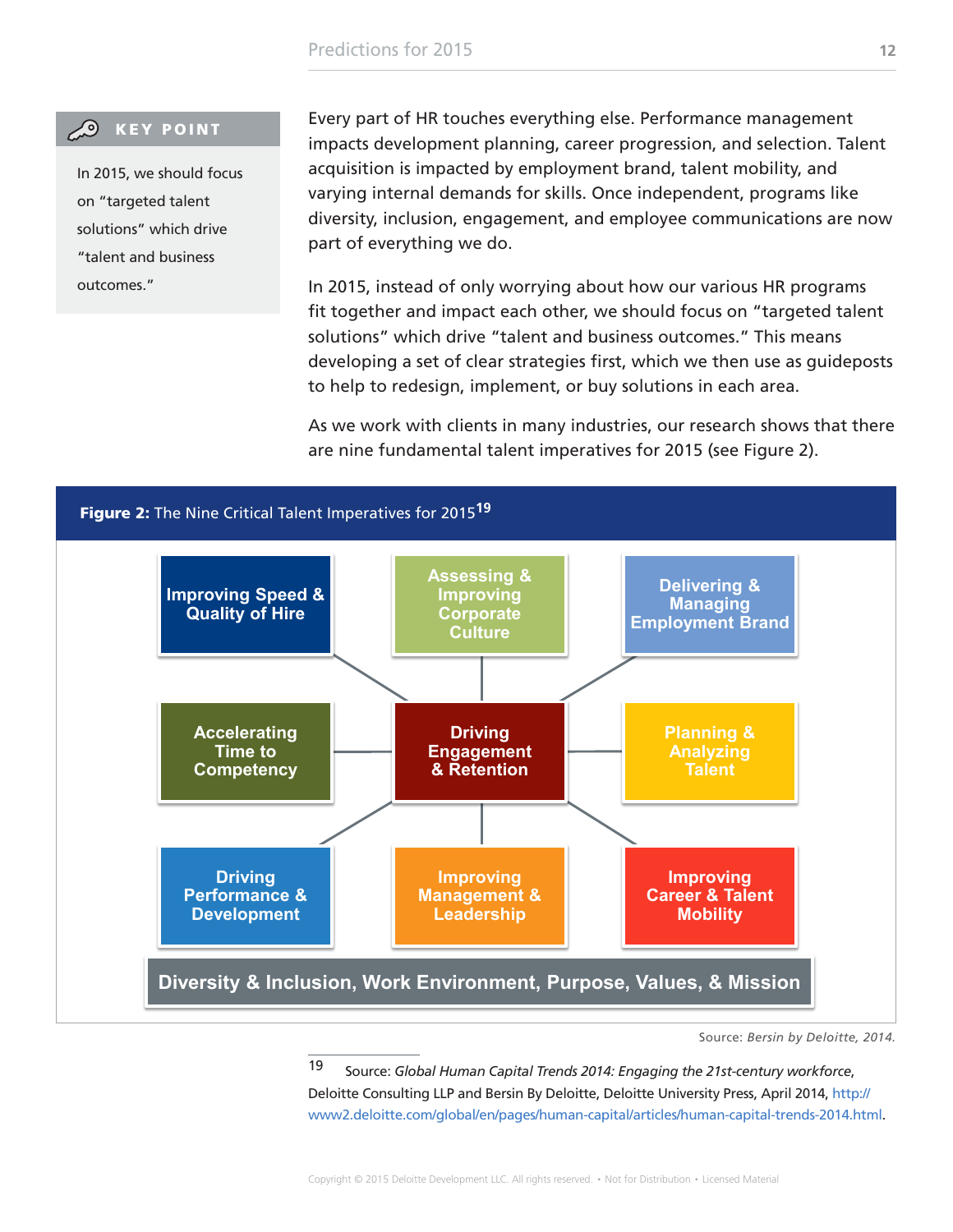As Figure 2 illustrates, these nine imperatives, which are important to every organization but vary in priority, all work together. If you want to improve speed and quality of hire, for example, then you have to improve employment brand, implement strategic sourcing, assess and categorize your culture, communicate open positions and recruit internally, train managers to be good interviewers, and provide a compelling work experience and career opportunities so that people inside the company invite their friends to join. All of these things may be separate programs today; so, rather than optimize each alone, they should all be considered part of one "imperative"—hiring the leading people in the speediest and most cost-effective way.

At the bottom of Figure 2, we describe a set of environmental issues which HR should address:

- Creating a diverse and inclusive workplace
- Building flexibility and balance into the work environment
- Communicating values and mission
- Communicating and driving change

In 2015, rather than focus on simply innovating in each individual part of HR, companies should focus on prioritizing these imperatives and design integrated, targeted solutions that achieve specific business outcomes.

With this background to consider, let us now examine the top trends for 2015, each of which explains priorities for 2015 in these different areas.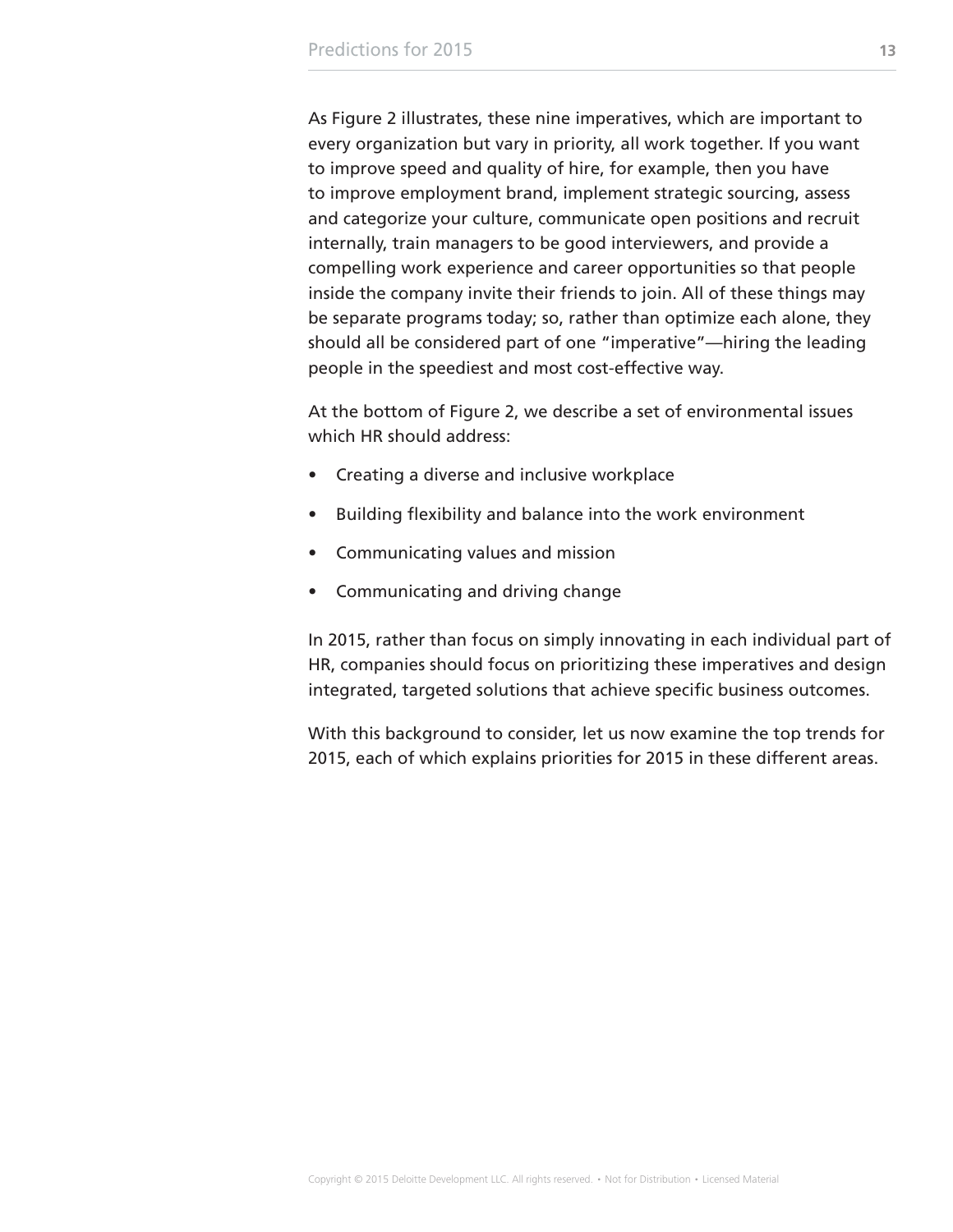# <span id="page-13-0"></span>Ten Key Trends for 2015

### **1. Engagement, Retention, Culture, and Inclusion Have Become Front Burner Issues**

Let us start with perhaps the most interesting and important issue on the minds of business leaders today—how do we attract, engage, and lead people in this new world of work? Our research shows that engagement is now the number two issue on the minds of HR leaders (preceded only by leadership). When we ask employees to rate their company on a fivepoint scale, the average response is only around three (see Figure 3).**<sup>20</sup>**

Figure 3: Engagement Is a Global Challenge**<sup>21</sup>**



Source: *Bersin by Deloitte, 2014.*

20 This information is based on current research by Bersin by Deloitte and Glassdoor, October 2014. Twenty-thousand-plus anonymous employee ratings were collected on the question, "How well would you recommend your company as a place to work?"—using a five-point scale.

21 This information is based on current research by Bersin by Deloitte and Glassdoor, October 2014.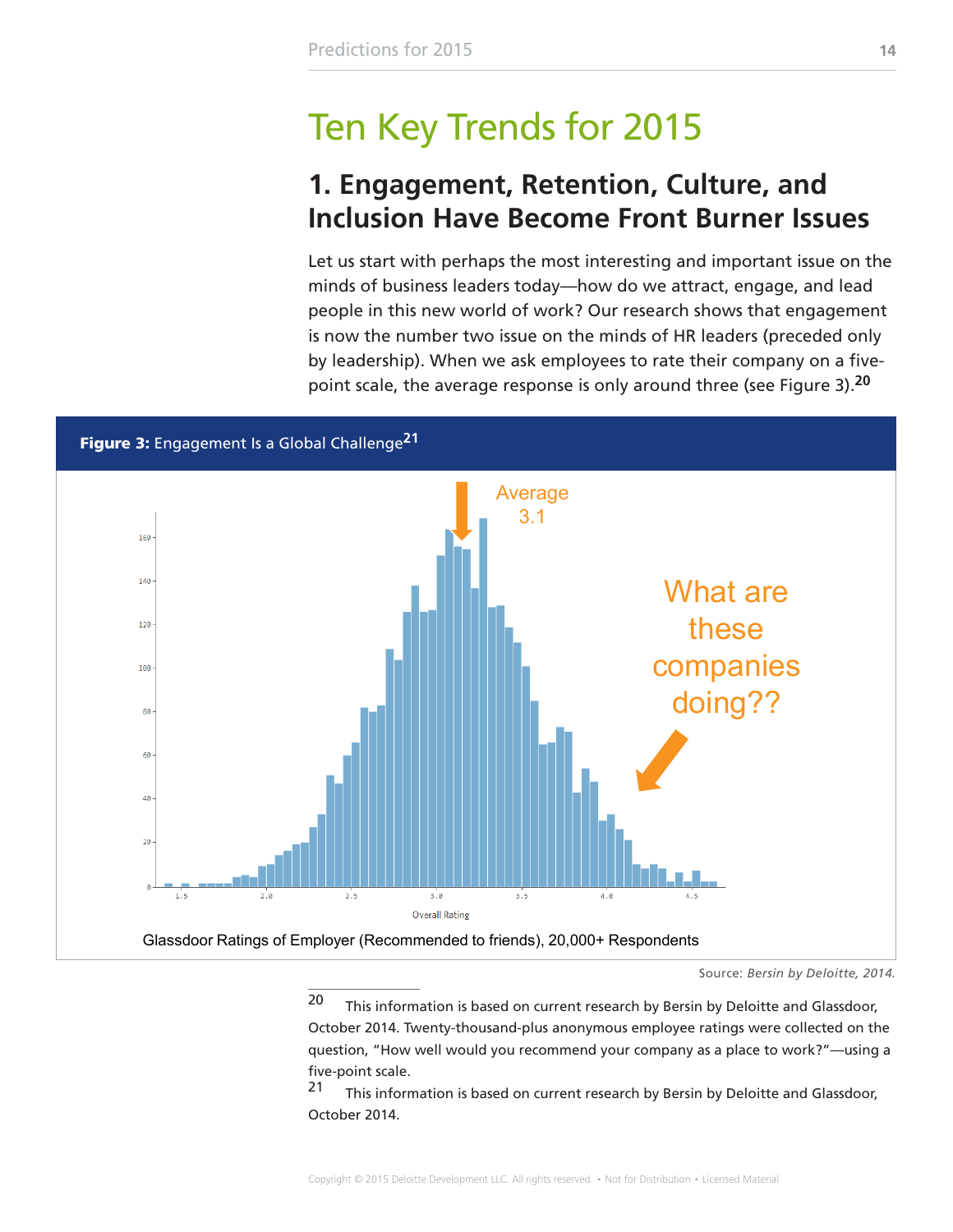#### **PREDICTIONS**



Employee engagement

has become central to everything we do in HR. Today, it has become the center of all major talent, leadership, and HR strategies.

Low engagement today is a significant business risk. In today's transparent job market, employment brand and employee engagement have become synonymous. If people are unhappy at work, then they are likely telling others—making it harder to hire good people. So, a focus on engagement, which we put in the center of our nine imperatives (see Figure 2), is a high priority everywhere.

If you think about it logically, engagement is all a company really has. We can build great leadership, hire top people, train people well, and coach them expertly—but, if they do not like their jobs and the mission of the organization, then they will not deliver with quality. Above-average compensation, while a positive step, ultimately does not solve the problem; our research shows that compensation ranks lower than almost all other factors in engaging people at work.**<sup>22</sup>**

Leaders tell us that the issues of engagement and building an enduring culture are business-critical. Consider the following case in point.

### **Case in Point: A Manufacturing Company**

One of the world's largest manufacturers (which operates in hundreds of businesses around the globe) has found that its performance over the last few years has been uneven. Why? The company's disparate businesses were not working together, management was not clearly articulating company strategy, and some older businesses were not keeping up.

The solution? The company is now embarking on a global program to assess and realign its corporate culture. The goal is to identify disparities, build alignment, and then improve internal mobility and engagement to help the company to grow.  $\gg$ 

In many big companies, complexity is part of the problem. During 2014, we studied global human capital trends and found that "the

<sup>22</sup> Source: *The 7 Key Trends Impacting Today's Workplace*, Tinyhr.com, 2014, [http://](http://www.tinyhr.com/2014-employee-engagement-organizational-culture-report) [www.tinyhr.com/2014-employee-engagement-organizational-culture-report](http://www.tinyhr.com/2014-employee-engagement-organizational-culture-report).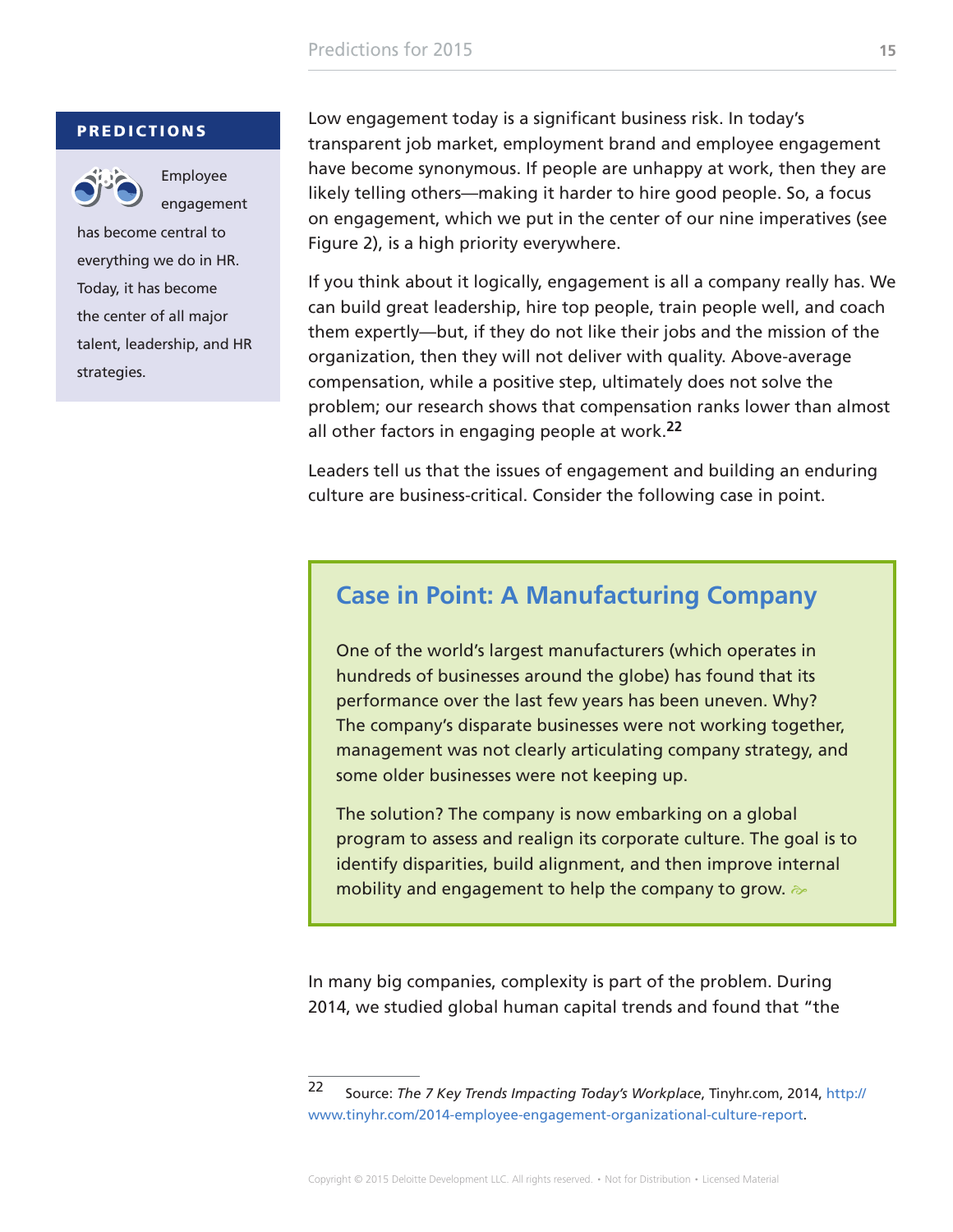overwhelmed employee" was one of the biggest challenges in business.**<sup>23</sup>** Workers are flooded with emails and conference calls; they check their mobile device 150 times a day; and, they feel as though they are flooded with demands on a 24x7 basis from colleagues around the world. Psychologists and neurologists tell us that people are multitasking too much, losing sleep, and finding work more difficult than ever.**<sup>24</sup>**

Have we found solutions to this problem yet? Not quite, but this year we must all try harder. Hundreds of conferences, consultants, books, and seminars on mindfulness, yoga, self awareness, and relaxation have appeared. Companies, like Pfizer, now teach mindfulness in their leadership development programs. More and more celebrities are promoting the fact that health, sleep, and meditation are secrets to business success.

Diversity and inclusion, unconscious bias, and gender issues are on a similar trend. This year, Facebook, Google, Twitter, and Apple Inc.**25** each disclosed that the bulk of their engineering and technical professionals are male.**26** While the CEOs of these companies are now talking about the issue openly, it begs the question of why the pipeline of candidates is not more diverse and why only 4.8 percent of all *FORTUNE* 500 CEOs are women.**27** Inclusion and diversity are business problems. Our *Simply Irresistible***28** engagement research shows that diversity and inclusion directly impact employee engagement; Deloitte Australia research shows

<sup>23</sup> Source: *Global Human Capital Trends 2014: Engaging the 21st-century workforce*, Deloitte Consulting LLP and Bersin By Deloitte, Deloitte University Press, April 2014, [http://](http://www2.deloitte.com/global/en/pages/human-capital/articles/human-capital-trends-2014.html) [www2.deloitte.com/global/en/pages/human-capital/articles/human-capital-trends-2014.html.](http://www2.deloitte.com/global/en/pages/human-capital/articles/human-capital-trends-2014.html)

<sup>24</sup> Source: *The Great Human Experiment: Technology and the Brain*, Wisdom 2 Conference / Larry Rosen, March 2, 2014, Larry Rosen, <http://www.wisdom2conference.com/>. <sup>25</sup> Please Note: This report, *Predictions for 2015: Redesigning the Organization for a* 

*Rapidly Changing World*, is an independent publication, and has not been authorized, sponsored, or otherwise approved by Apple Inc.

<sup>&</sup>lt;sup>26</sup> Source: "The Silicon Valley Diversity Numbers Nobody Is Proud Of," Bloombergnews. com / Mark Milian, August 12, 2014, [http://www.bloomberg.com/news/2014-08-12/the](http://www.bloomberg.com/news/2014-08-12/the-silicon-valley-diversity-numbers-nobody-is-proud-of.html)[silicon-valley-diversity-numbers-nobody-is-proud-of.html](http://www.bloomberg.com/news/2014-08-12/the-silicon-valley-diversity-numbers-nobody-is-proud-of.html).

<sup>&</sup>lt;sup>27</sup> Source: "Number of Fortune 500 women CEOs reaches historic high," FORTUNE.com / Caroline Fairchaild, June 3, 2014, [http://fortune.com/2014/06/03/](http://fortune.com/2014/06/03/number-of-fortune-500-women-ceos-reaches-historic-high/) [number-of-fortune-500-women-ceos-reaches-historic-high/.](http://fortune.com/2014/06/03/number-of-fortune-500-women-ceos-reaches-historic-high/)

<sup>&</sup>lt;sup>28</sup> This information is based on ongoing research by Bersin by Deloitte. For more information, *Simply Irresistible: Engaging the 21st Century Workforce*, Bersin by Deloitte / Josh Bersin (keynote presentation), April 2014. Available to research members at [www.bersin.com/](http://www.bersin.com/library) [library](http://www.bersin.com/library).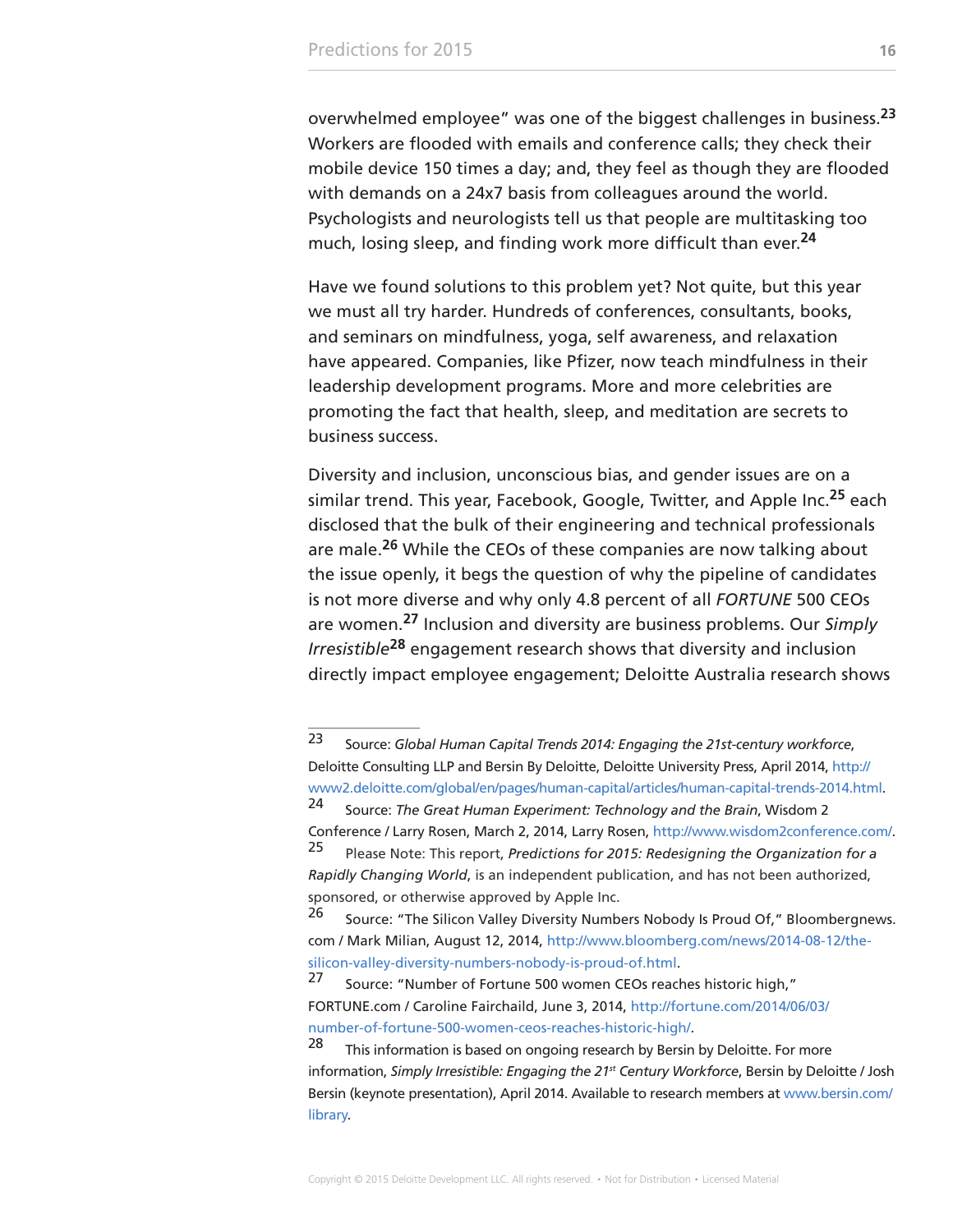that highly diverse teams outperform nondiverse teams by as much as 80 percent. (Research by Catalyst validates this at a board and senior executive level.)**29** So, in 2015, inclusion and diversity should be high on your agenda.

What about the engagement survey? While more than 80 percent of companies survey their employees on an annual basis, research by The Engagement Institute found that, even among leading thinkers in this area, fewer than one-half of top executives know what to do about the results of the survey.**<sup>30</sup>**

The employee engagement industry itself is ripe for disruption. Clients tell us that the traditional annual engagement survey is not fast, actionable, or local enough to give managers and leaders the information they need. In 2015, a flurry of new tools (such as pulse surveys and beyond) will likely start to give managers and leaders realtime feedback on employee satisfaction and sentiment in almost every possible area—making engagement a more real-time and actionable topic among HR and business leaders. Think about it as the "always on, anonymous suggestion box" for business. Data about the work environment, managerial capabilities, and the company's mission will appear everywhere—and your job is to collect it, act on it, and use it effectively as fast as you can.

Finally, this is the year to focus on culture. If we measure and understand our culture well, we can then hire people who fit and use our culture to drive performance and alignment. If we have a disparate, unclear, or unhealthy culture, then we need to measure it more carefully and take steps to make it better.

How do we measure, monitor, and benchmark culture? A flurry of new tools to assess culture are now available (including one by Deloitte); these tools, while all different, use research-validated methods to measure how strong, weak, and consistent your culture may be. If your leadership team has not tried to "write down" or "describe" your culture clearly, you may be missing a major opportunity. Companies now use

#### **CO** KEY POINT

The employee engagement industry itself is ripe for disruption.

<sup>29</sup> Source: "How Diversity Makes Us Smarter," ScientificAmerican.com / Katherine W. Phillips, September 16, 2014, [http://www.scientificamerican.com/article/how-diversity](http://www.scientificamerican.com/article/how-diversity-makes-us-smarter/)[makes-us-smarter/](http://www.scientificamerican.com/article/how-diversity-makes-us-smarter/).

<sup>30</sup> Source: "How Organizations Create and Sustain Highly Engaging Cultures," The Conference Board, The Engagement InstituteTM, [https://www.conference-board.org/](https://www.conference-board.org/subsites/index.cfm?id=15136) [subsites/index.cfm?id=15136.](https://www.conference-board.org/subsites/index.cfm?id=15136)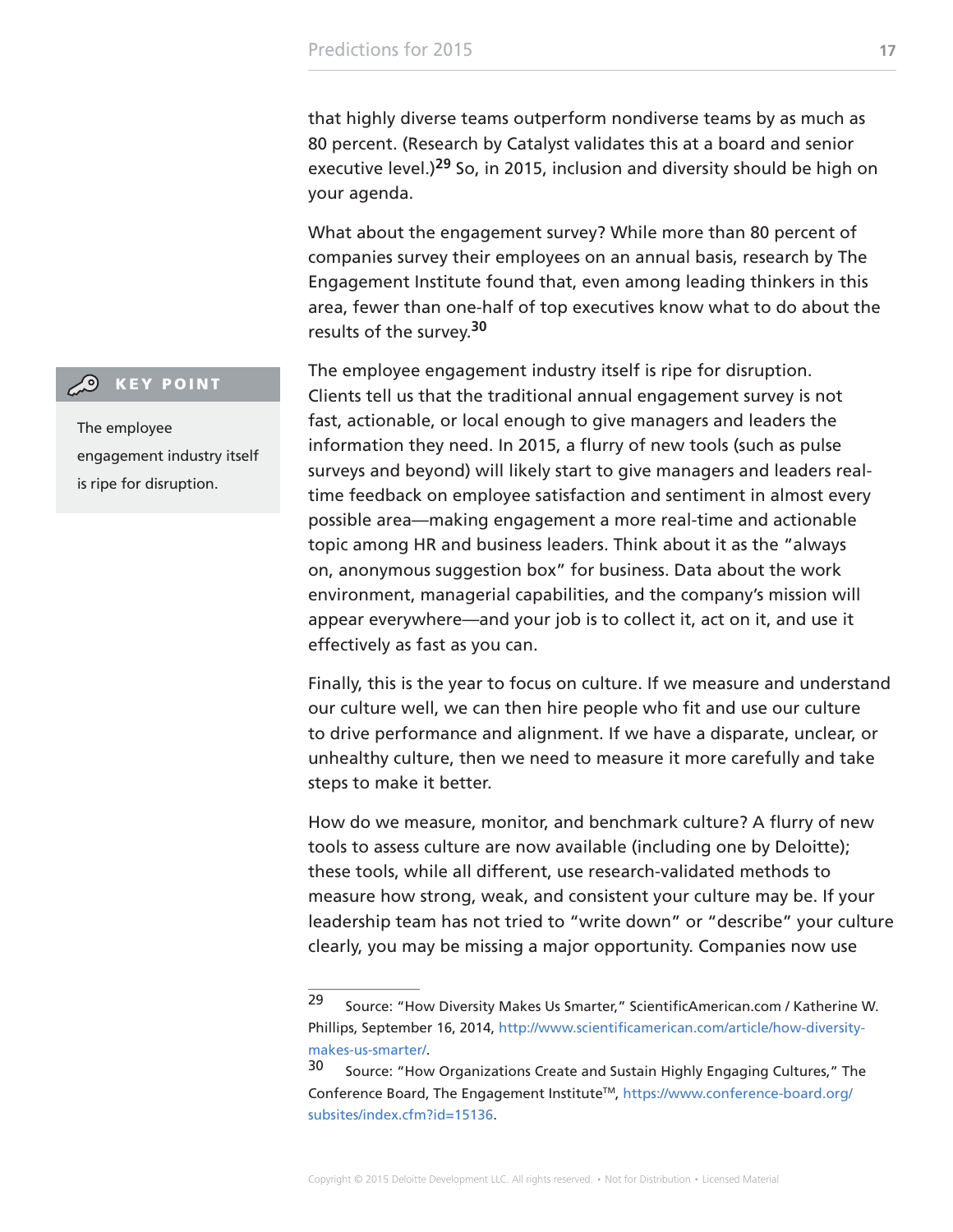<span id="page-17-0"></span>culture as a tool to assess candidates, identify leaders, drive change, and improve productivity.

Ultimately, the issues of engagement and culture come down to leadership. If CEOs and business leaders are not talking with employees, examining the work environment carefully, and holding supervisors responsible for engagement, they will likely find that their organizations suffer.

Our new Simply Irresistible Framework, which brings together many areas of Bersin by Deloitte research, shows the expansive nature of the engagement topic today. The Framework identifies five major elements of engagement and 20 important strategies—many of which fall into the hands of HR to manage. We should consider employee engagement a central part of every HR program today—how we hire, how we manage, and how our organization works.

| Figure 4: The Simply Irresistible Organization         |                                                                      |                                             |                                        |                                 |  |  |
|--------------------------------------------------------|----------------------------------------------------------------------|---------------------------------------------|----------------------------------------|---------------------------------|--|--|
| What We Have Learned: An Integrated Approach Is Needed |                                                                      |                                             |                                        |                                 |  |  |
|                                                        |                                                                      |                                             |                                        |                                 |  |  |
| <b>Meaningful Work</b>                                 | <b>Great</b><br><b>Management</b>                                    | <b>Fantastic</b><br><b>Environment</b>      | <b>Growth</b><br><b>Opportunity</b>    | <b>Trust in</b><br>Leadership   |  |  |
| Autonomy                                               | <b>Agile Goal-Setting</b><br>(i.e., objectives & key<br>results-OKR) | Flexible, Humane<br><b>Work Environment</b> | <b>Facilitated Talent</b><br>Mobility  | Mission & Purpose               |  |  |
| Selection to Fit                                       | Coaching &<br>Feedback                                               | Recognition-Rich<br>Culture                 | Career Growth in<br>Many Paths         | Investment in People;<br>Trust  |  |  |
| <b>Small Teams</b>                                     | Leadership<br>Development                                            | Open, Flexible Work<br><b>Spaces</b>        | Self & Formal<br>Development           | Transparency &<br>Communication |  |  |
| <b>Time for Slack</b>                                  | Modernized<br>Performance Mgmt.                                      | Inclusive, Diverse<br>Culture               | <b>High-Impact Learning</b><br>Culture | Inspiration                     |  |  |

Source: *Bersin by Deloitte, 2014.*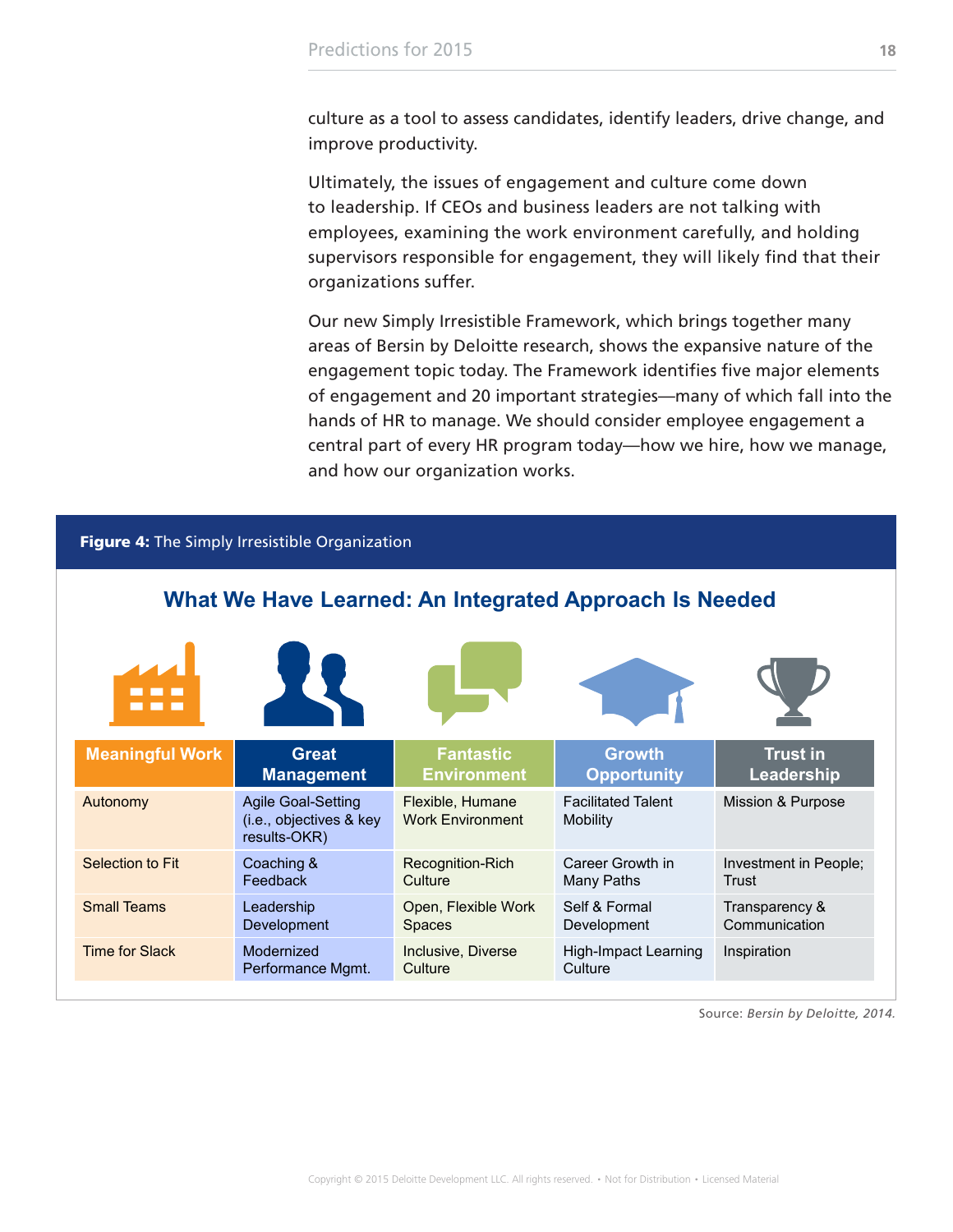### **2. The Redesign of Performance Management Will Likely Continue**

#### <span id="page-18-0"></span>PREDICTIONS



**Performance** management

is often the cause and symptom of a change in corporate culture or strategy. In 2015, organizations should look to make it more simple, transparent, and developmental in nature. The next area of focus for 2015 is the continued redesign and reassessment of the performance management (or performance appraisal) process. Throughout 2014, we found companies struggling to fix this overly complex, unhappy process—to make it simpler, more coaching-oriented, and more focused on development. Sadly, our research in early 2014 found that only 8 percent of global organizations believe their performance management process is worth the time they put into it.**31** The race is on to change it around the world.

How did this process suddenly become so obsolete? A confluence of issues have come together to make it time for change.

- An influx of younger workers and tightened demand for skills have made it increasingly important to focus on coaching and development, not just competitive evaluation. The "up or out" model of talent management does not work well when talent is highly mobile, specialists are of increasing value, and people want more career mobility. Of course companies need to determine who the future leaders and high potentials are, but to accomplish this at the expense of alienating others hurts the entire organization.
- Today, people often have many managers—teams are frequently led by team leaders and work in a cross-functional way, so the traditional manager-led evaluation is limiting. Our research shows that spans of control are 20 percent to 30 percent higher today than only five years ago and we expect this trend to continue.**32** So, feedback should come from many places, not only a single manager.
- New research on the neurology and psychology of work shows that numeric ratings, rankings, and formal evaluations without positive feedback actually reduce performance,**33** despite the hope to create

<sup>31</sup> Source: *Global Human Capital Trends 2014: Engaging the 21st-century workforce*, Deloitte Consulting LLP and Bersin By Deloitte, Deloitte University Press, April 2014, [http://](http://www2.deloitte.com/global/en/pages/human-capital/articles/human-capital-trends-2014.html) [www2.deloitte.com/global/en/pages/human-capital/articles/human-capital-trends-2014.html.](http://www2.deloitte.com/global/en/pages/human-capital/articles/human-capital-trends-2014.html) 32 For more information, *The Leadership Development Factbook 2014: Benchmarks and Trends in U.S. Leadership Development*, Bersin by Deloitte / Karen O'Leonard and Jennifer Krider, May 2014. Available to research members at [www.bersin.com/library/ldfactbook.](http://www.bersin.com/library/ldfactbook)

<sup>33</sup> Source:<http://www.neuroleadership.com/>.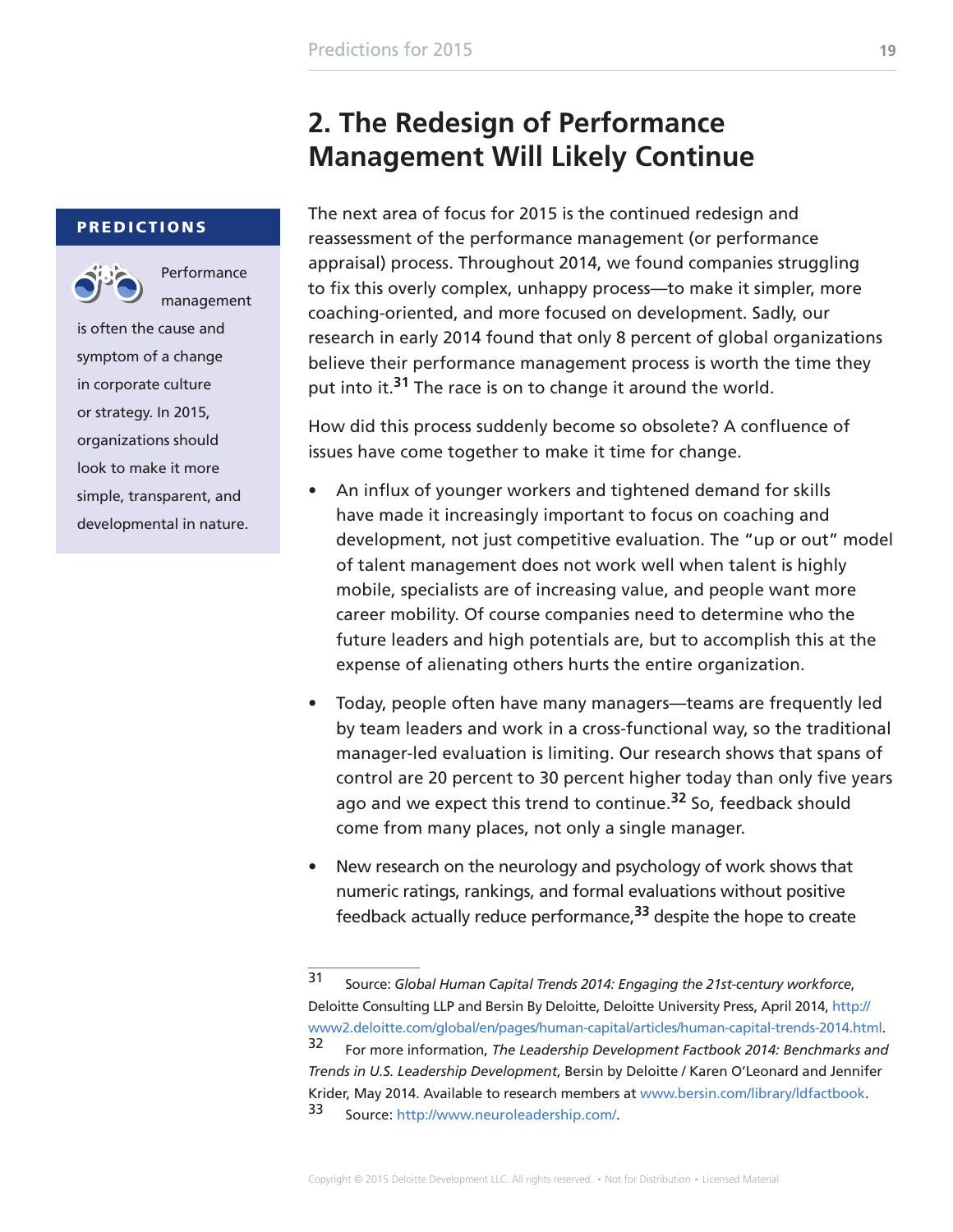a more competitive workplace. Companies like Adobe and Motorola Solutions found that, by eliminating traditional ratings, they can dramatically improve engagement, retention, and performance.

- The concept of the "bell curve" to understand performance is not truly representative of employee value. Research shows that "hyperperformers"**34** are alienated by the traditional model of performance distribution, which forces people into quintiles.
- Social tools now let people share goals, recognition, and work-related information in a transparent way—again creating a new peer-to-peer dynamic for performance evaluation. Google's and Intel's adoption of OKR**35** (objectives and key results), for example, have shown that a more agile, transparent model for feedback can create much higher levels of performance and innovation.

In 2014, more than 70 percent of the companies we surveyed were considering a redesign and simplification of their process**36**; in 2015, this trend will likely continue, taking advantage of the learnings of others.

Our research shows that several important issues should be addressed as you take on this important and highly strategic project.

- Companies should revisit the "why" of their performance management process, to make sure that they know what business, talent, and cultural outcomes they are trying to achieve.
	- o Are we going through a turnaround?
	- o Are we trying to weed out low-performing, entitled people?
	- o Are we competing for top talent?
	- o How much differentiation in compensation do we want to create?

These philosophical issues should be addressed before you redesign the process.

<sup>34</sup> Source: "The Myth Of The Bell Curve: Look For The Hyper-Performers," Forbes. com / Josh Bersin, February 19, 2014, [http://www.forbes.com/sites/joshbersin/2014/02/19/](http://www.forbes.com/sites/joshbersin/2014/02/19/the-myth-of-the-bell-curve-look-for-the-hyper-performers/) [the-myth-of-the-bell-curve-look-for-the-hyper-performers/](http://www.forbes.com/sites/joshbersin/2014/02/19/the-myth-of-the-bell-curve-look-for-the-hyper-performers/).

<sup>35</sup> Source: [http://en.wikipedia.org/wiki/OKR.](http://en.wikipedia.org/wiki/OKR)

<sup>36</sup> Source: *Global Human Capital Trends 2014: Engaging the 21st-century workforce*, Deloitte Consulting LLP and Bersin By Deloitte, Deloitte University Press, April 2014, [http://](http://www2.deloitte.com/global/en/pages/human-capital/articles/human-capital-trends-2014.html) [www2.deloitte.com/global/en/pages/human-capital/articles/human-capital-trends-2014.html.](http://www2.deloitte.com/global/en/pages/human-capital/articles/human-capital-trends-2014.html)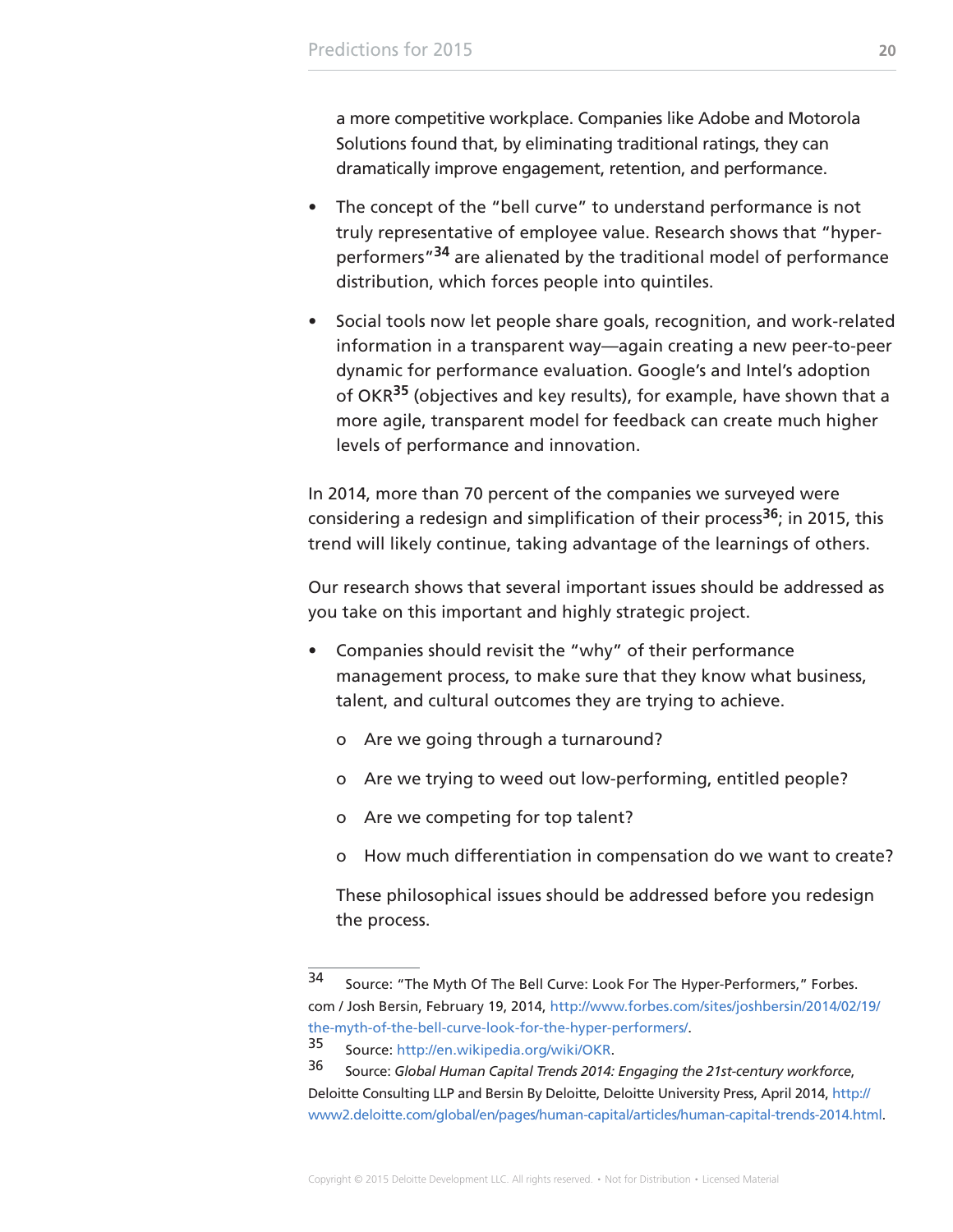- Performance coaching and development are among the most important parts of the process, so companies should help managers to focus here first. One technology company now forces managers to have monthly "feedback meetings" with people as part of the process of developing a culture of conversations, goal-setting, and ongoing performance discussions.
- Our research shows that goal management, which has for years been a top-down cascading process in many organizations, should be more agile, frequent, and transparent. High-performing companies keep goals simple; they revisit them often (even weekly); and, managers and employees make their goals public for all to see.**<sup>37</sup>**
- The numeric rating should play a much lesser role than it previously has. While we must compare people with their peers during talent reviews and calibrations, giving someone a single rating (typically on a five-point scale) is not always productive. So, companies are using new values-based scales and other methods to give people feedback and advice, not just a "grade."
- Companies should loosen the connection between compensation and the performance rating itself. While performance is a major contributor to compensation, it should not be the only input. Today, forward-thinking companies reduce or separate these conversations entirely—and give employees compensation adjustments based on performance, customer impact, skill scarcity, and the competitive nature of their positions. The one-to-one match between "rating" and "compensation" is becoming a thing of the past.
- Consider making the process simpler. Many performance management processes make supervisors crazy with forms, procedures, and tasks. Rather than focusing on the "process," leading-edge companies are moving back to a focus on "management," and giving managers a credo, philosophies, tools, and skills to manage well—enabling managers to "manage their teams in their own way."
- The HR software industry is starting to adapt. The large vendors are slowly starting to build more agile performance management tools; a flurry of new vendors are launching low-touch, agile, easy-to-use

<sup>37</sup> For more information, *Evolving Goal Setting and Revising for the Modern Workforce* (presentation), Bersin by Deloitte / Stacia Sherman Garr, July 25, 2013. Available to research members at [www.bersin.com/library.](http://www.bersin.com/library)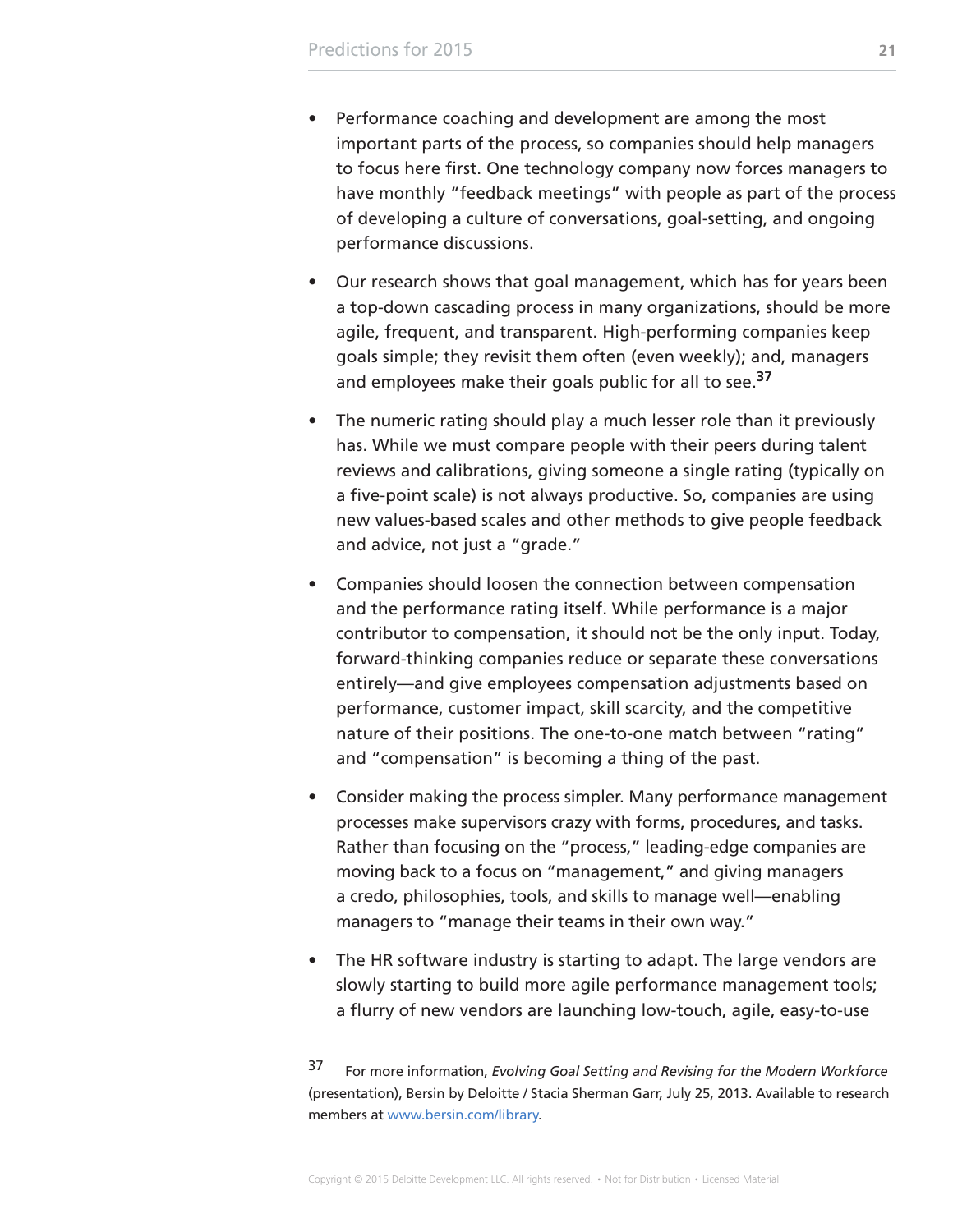<span id="page-21-0"></span>performance and goal management tools that any company can use. We recommend that you look at these new tools and make sure your incumbent vendor has a strategy to help you to implement a more agile, simple solution.

### **3. Time to Address the Overwhelmed Employee: How Do We Redesign and Simplify the Workplace?**

The issues of engagement, retention, and improving management practices will only go so far—if work itself and the environment are not enjoyable, then people will likely be unproductive and leave. As the Simply Irresistible Framework (Figure 4) shows, there are a range of issues in the work environment that should be addressed in 2015.

Deloitte's global human capital trends research shows that more than two-thirds of all organizations believe that their employees are "overwhelmed" with too much information, too many projects, too many meetings and phone calls, and an always-on 24x7 work environment.**38** Research**39** shows that, on average, people check their cellphones and email hundreds of times a day, and we know that every stimulus we get at work (even the beep we hear when a new email arrives) creates an addictive reaction that increases peoples' stress.**<sup>40</sup>**

In 2015, as more technology floods the workplace (smart watches, wearable devices, and even smarter phones), HR should take a hard look at the entire work environment—and advise business leaders about steps they can take to make work more humane, rational, and simple.

Some of the programs and examples that may prove to be tremendously important in 2015 include the following.

#### PREDICTIONS



shows that

Research

employees in almost all roles are "overwhelmed" by the ever-increasing flood of technology, messages, and tasks at work. Simplifying the workplace must be a top priority for HR in 2015.

<sup>38</sup> Source: *Global Human Capital Trends 2014: Engaging the 21st-century workforce*, Deloitte Consulting LLP and Bersin By Deloitte, Deloitte University Press, April 2014, [http://](http://www2.deloitte.com/global/en/pages/human-capital/articles/human-capital-trends-2014.html) [www2.deloitte.com/global/en/pages/human-capital/articles/human-capital-trends-2014.html.](http://www2.deloitte.com/global/en/pages/human-capital/articles/human-capital-trends-2014.html) 39 Source: *Internet Trends 2014 – Code Conference*, KPCB / Mary Meeker, May 28, 2014,

<http://www.kpcb.com/internet-trends>.

<sup>40</sup> Source: *The Great Human Experiment: Technology and the Brain*, Wisdom 2 Conference / Larry Rosen, March 2, 2014, Larry Rosen, <http://www.wisdom2conference.com/>.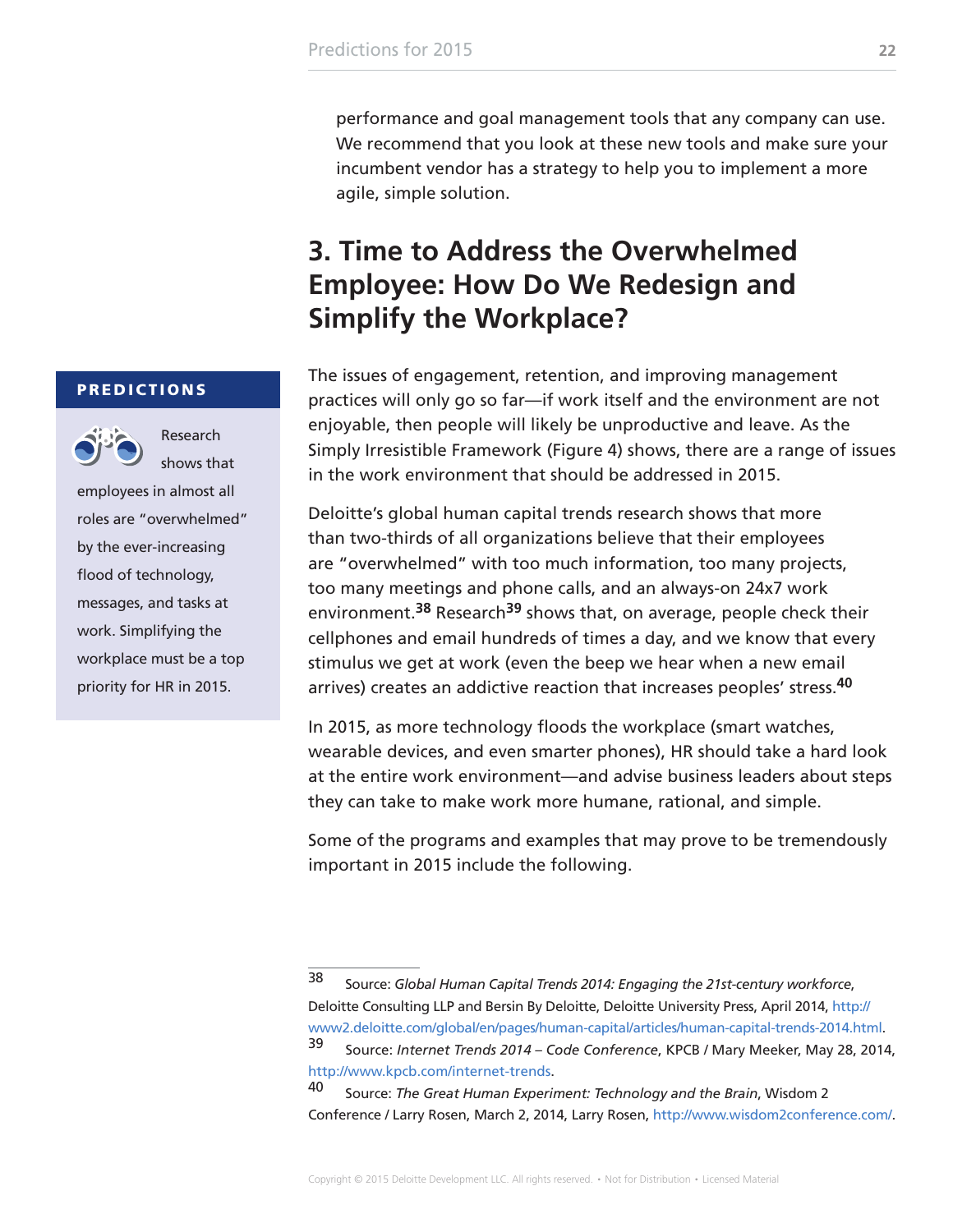- Flexible working conditions let people move around, vary their hours, change their work location, and even work from home as needed. Most of us have children, families, and aging parental responsibilities—so we need flexibility and freedom to work when and where we want. Office furniture companies and most startups show that the average amount of "office space" being used in the U.S. is smaller than ever, but people have more places to work from and more freedom to move.**<sup>41</sup>**
- Open offices, a fad in many locations, are a mixed blessing. Research**<sup>42</sup>** shows that workspaces which encourage collaboration have a positive impact on productivity—but wide-open offices can create undue stress for many. So companies need a well-informed strategy for workspace design, not just a trendy-looking new workspace.
- Free food, unlimited vacation, hot breakfast, yoga classes, nap rooms, mindfulness programs, and work-life balance programs are increasingly more important. Many will argue that these programs are simply high-cost perks, which only make sense in highly competitive markets like Silicon Valley. Our research disagrees more and more companies we talk with tell us that they save money and improve productivity by making the workplace more humane. Research shows that, when people feel more comfortable at work, they work harder, are more productive, and can tolerate longer working hours.**<sup>43</sup>**

*(Note: We are not necessarily advising companies to ask people to work more hours. In fact, the Simply Irresistible research shows that giving people slack time improves productivity. But systems that reduce commute time and give people places to work at their choice often make them more productive.***44***)*

<sup>41</sup> Source: "Changing Office Trends Hold Major Implications for Future Office Demand," CoStar.com / Mark Heschmeyer, March 13, 2013, [http://www.costar.com/News/Article/](http://www.costar.com/News/Article/Changing-Office-Trends-Hold-Major-Implications-for-Future-Office-Demand/146580) [Changing-Office-Trends-Hold-Major-Implications-for-Future-Office-Demand/146580.](http://www.costar.com/News/Article/Changing-Office-Trends-Hold-Major-Implications-for-Future-Office-Demand/146580)

<sup>42</sup> Source: "the Open-Office Trap," NewYorker.com / Maria Konnikova, January 7, 2014, [http://www.newyorker.com/business/currency/the-open-office-trap.](http://www.newyorker.com/business/currency/the-open-office-trap)

<sup>43</sup> Source: [http://www.greatplacetowork.com/.](http://www.greatplacetowork.com/)

<sup>44</sup> This information is based on ongoing research by Bersin by Deloitte. For more information, *Simply Irresistible: Engaging the 21st Century Workforce*, Bersin by Deloitte / Josh Bersin (keynote presentation), April 2014.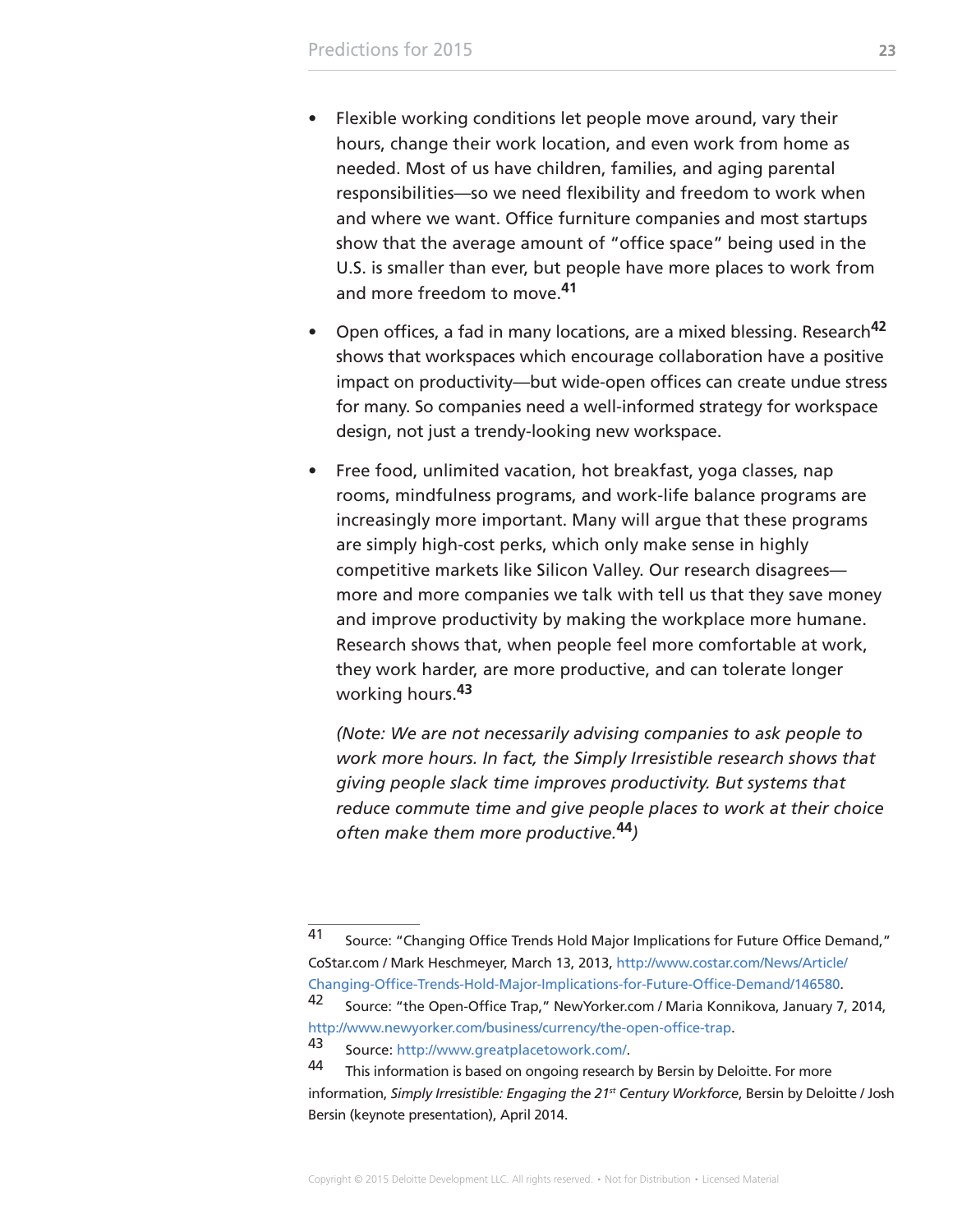- Formal programs from the CEO on down to encourage people to take vacation and relax when they are not at work are now becoming common. In 2013, several high-profile financial services executives died of apparent suicides.**45** Companies in this industry are now creating formal programs to improve work-life balance. One organization we talked with penalizes employees for sending emails while on vacation; another company's CEO formally takes weeks off at a time, and makes it a point not to send emails or contact his subordinates; even consulting firms, like Deloitte, are pushing people to work in smaller teams, change their work arrangements, and give people more freedom to take off time during the week. Email policies are also important. Companies like Google**46** give employees guidelines from the CEO on how to keep emails short, reduce the number of people copied, and help to make work more productive.
- Keep teams small. Studies demonstrate**47** that small teams often outperform big teams. When people work closely with a small group and get to know each other day after day, they make decisions faster, collaborate more openly, and innovate more. Jeff Bezos calls this the "two pizza rule"—if there are more than two pizzas in the staff meeting, the team is too big.
- Simplify the work environment wherever we can. I have studied dozens of learning and HR programs that involve complex competency models, multistep programs, and highly complex software systems. While designing such programs and systems is fun and exciting, all this complexity creates more work. Not only does it cost a lot of money to train people on complex, multistep programs,

<sup>45</sup> Sources: (1) "A Rash of Deaths and a Missing Reporter – With Ties to Wall Street Investigations," WallStreetonParade.com / Pam Martens, February 3, 2014, [http://](http://wallstreetonparade.com/2014/02/a-rash-of-deaths-and-a-missing-reporter-%E2%80%93-with-ties-to-wall-street-investigations/) [wallstreetonparade.com/2014/02/a-rash-of-deaths-and-a-missing-reporter- percentE2](http://wallstreetonparade.com/2014/02/a-rash-of-deaths-and-a-missing-reporter-%E2%80%93-with-ties-to-wall-street-investigations/)  [percent80 percent93-with-ties-to-wall-street-investigations/;](http://wallstreetonparade.com/2014/02/a-rash-of-deaths-and-a-missing-reporter-%E2%80%93-with-ties-to-wall-street-investigations/) (2) "Financial death toll rises to 6, as JP Morgan employee jumps from Asian HQ," RT.com, February 19, 2014, [http://rt.com/](http://rt.com/business/jpmorgan-third-banker-suicide-655/) [business/jpmorgan-third-banker-suicide-655/;](http://rt.com/business/jpmorgan-third-banker-suicide-655/) and, (3) "After Executive's Suicide, Ackermann Quits Zurich Insurance's Board," NYTimes.com / Jack Ewing, August 29, 2013, [http://www.](http://www.nytimes.com/2013/08/30/business/global/after-a-suicide-chairman-of-zurich-insurance-quits.html?_r=0) [nytimes.com/2013/08/30/business/global/after-a-suicide-chairman-of-zurich-insurance-quits.](http://www.nytimes.com/2013/08/30/business/global/after-a-suicide-chairman-of-zurich-insurance-quits.html?_r=0) html?  $r=0$ .

<sup>46</sup> Source: *How Google Works*, Eric Schmidt and Jonathan Rosenberg / Grand Central Publishing, 2014.

<sup>47</sup> Source: "Leading Teams: Setting the Stage for Great Performances - The Five Keys to Successful Teams," Harvard Business School Working Knowledge / Mallory Stark, July 15, 2002,<http://hbswk.hbs.edu/archive/2996.html>.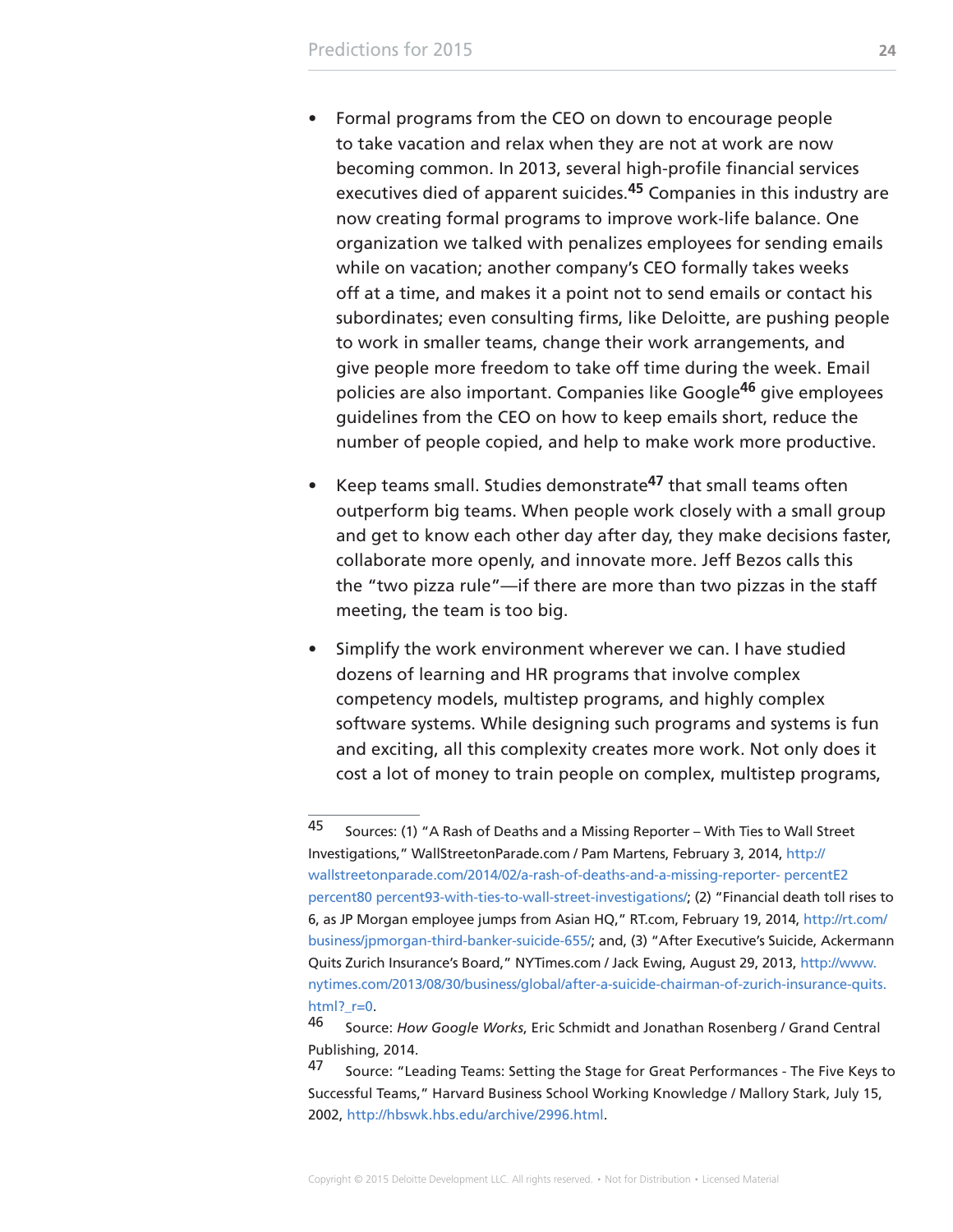<span id="page-24-0"></span>but they are often underutilized. In 2015, we encourage HR teams to simplify wherever possible—take a seven-step process and reduce it to three; take a competency model with 20 competencies and reduce it to 10 or less; redesign the user interface of your software to have only a few buttons or swipes of the phone. People do not want to "learn software" any more—they expect to just "use it."

Simplification does not mean being simplistic; it means taking a sophisticated view of a program or process, detailing all that it entails, and then carefully and ruthlessly stripping out what is not urgently needed. This is the same process that writers use to produce a great book—they simplify and simplify until it flows well. Many of the world's best software and internal programs are simple—we in HR should teach ourselves this discipline.

### **4. Skills Are Now Currency; Corporate Learning Takes on Increasing Importance**

Almost every research study we perform (and most of the ones we read) talks about the scarcity of critical skills in the workforce—this problem never seems to go away. As technology and business trends evolve, professionals at all levels have to continuously reskill themselves to stay current and relevant.

In many ways, skills are now the new economic currency. Research by Erik Brynjolfsson and Andrew McAfee of MIT shows that increased specialization of workforce skills has directly impacted the whole economy.**<sup>48</sup>**

1. It Impacts Jobs—Research in the U.K. projects that almost one-half of the jobs we have today will likely be totally eliminated in the next 10 years.**49** Jobs in accounting, law, service, and many whitecollar position are now threatened to be eliminated or radically changed by technology.

#### PREDICTIONS



transformational

2015 is a

year for L&D; organizations should redesign their "learning architecture," and bring formal, informal, and the exploding world of external content into an integrated digital learning experience for employees.

<sup>48</sup> Source: *Race Against The Machine: How the Digital Revolution is Accelerating Innovation, Driving Productivity, and Irreversibly Transforming Employment and the Economy*, Erik Brynjolfsson and Andrew McAfee / Digital Frontier Press, 2011. 49 Source: *The Future of Employment: How Susceptible Are Jobs to Computerisation?*, Oxford University, September 17, 2013, [http://www.futuretech.ox.ac.uk/sites/futuretech.](http://www.futuretech.ox.ac.uk/sites/futuretech.ox.ac.uk/files/The_Future_of_Employment_OMS_Working_Paper_1.pdf) [ox.ac.uk/files/The\\_Future\\_of\\_Employment\\_OMS\\_Working\\_Paper\\_1.pdf](http://www.futuretech.ox.ac.uk/sites/futuretech.ox.ac.uk/files/The_Future_of_Employment_OMS_Working_Paper_1.pdf).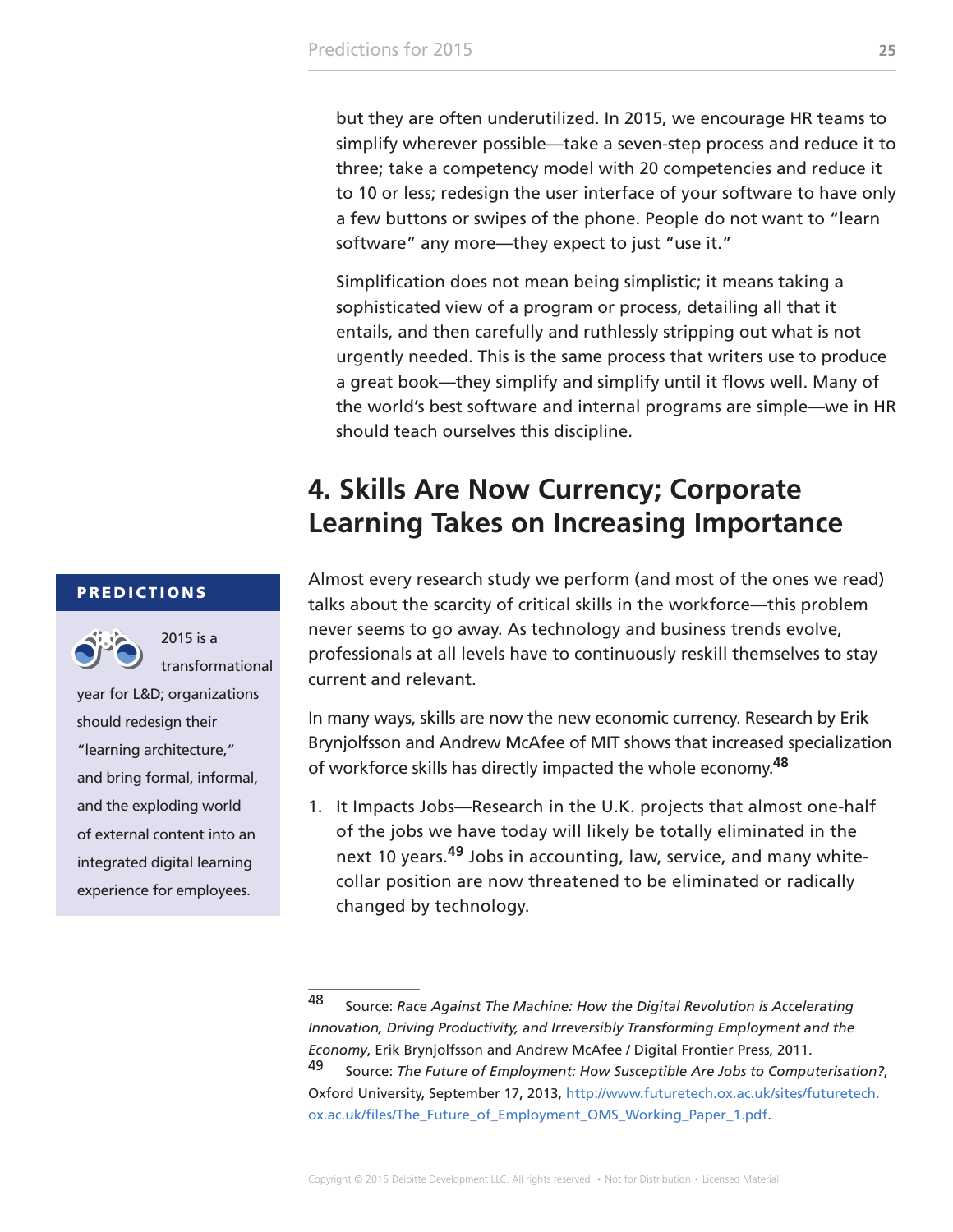2. It Impacts Earnings—Eighty percent of the economic growth we saw in the most recent economic recovery went to only 2 percent of the U.S. population. Economists believe that today skills and talent, not experience or tenure, drive earnings power and financial success.

As HR and L&D leaders, we deal with this issue every day. There is a never-ending clamor of demand for training on technical topics, managerial skills, team leadership and project management, and company-specific systems and processes. Organizations have to seek out and buy (or build) technical programs to make sure that all professionals are both current and staying ahead in their domains. One oil company we met with this year told us that it spends more than \$5 million per year on simulations to make sure all of its exploration professionals stay current on all new science of drilling and geology for deep-sand and deep-water exploration.

In 2015, a world of content is exploding to help. MOOCs (there are dozens of them) and content marketplaces (such as Udacity, Udemy, NovoEd, Lynda.com, and Open Sesame) are unleashing an enormous new world of online content. This year, you should take the time to familiarize yourself with all of these options and make sure you are leveraging them in your total training solution.

The learning technology market has also rapidly evolved. LMS platforms (there are more than 600 LMS providers worldwide**50**) are now getting increased investment as vendors focus on improving the learning experience and applying big data analytics to the problem. SAP, Saba, Skillsoft, Cornerstone OnDemand, Wiley CrossKnowledge, ADP, and IBM have all invested in new LMS interfaces that make learning easier and provide Netflix-like "recommendations" for learning. In 2015, you should reevaluate your learning platform; make sure you have a plan to deliver a "digital learning experience" that lets people rapidly find the content they need, helps them to find experts, and advises them on the formal training appropriate to their roles. The LMS market grew by 24 percent in 2014 and we expect that growth rate to continue.**<sup>51</sup>**

<sup>50</sup> For more information, *The Global Market for Learning Management Systems 2014*, Bersin by Deloitte / David Mallon, Todd Tauber, Wendy Wang-Audia, August 2014.  $51$  Ibid.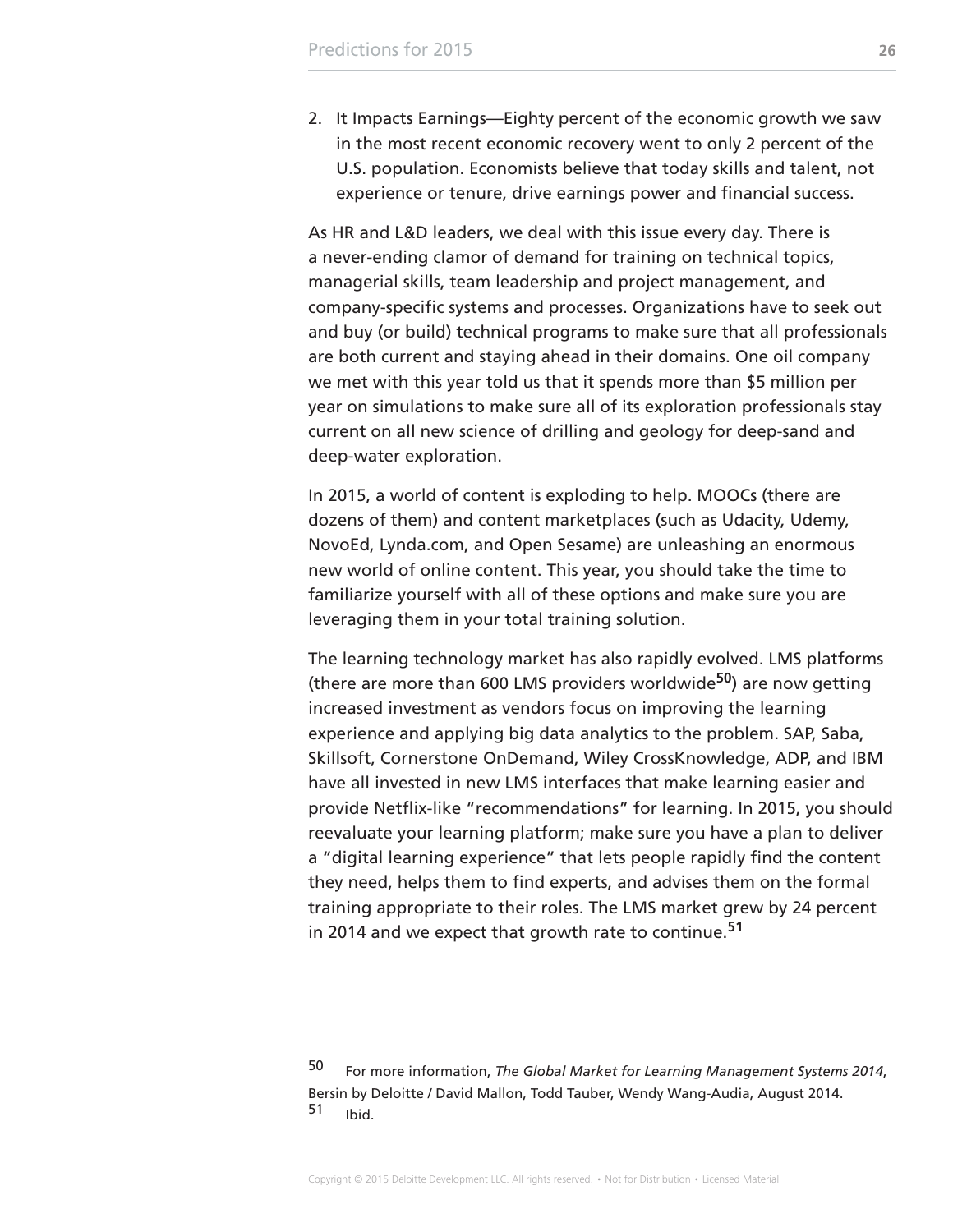Two endemic problems still plague training departments:

- 1. Too Much Content—Often a large catalog which is barely being used
- 2. Not Enough Context—Too hard to find things, not enough self-authored content, and a continuous need to make content more engaging

We strongly recommend that companies take the time to analyze and rationalize their vast arrays of content.

Despite the growth in digital content, face-to-face learning is back. As organizations become more global, we need to meet each other to learn and share. Companies are reopening and building new corporate universities to help in bringing global teams together, and to make sure that their culture and connections are as strong as their learning content.

The biggest trends for 2015 will likely include:

- Explosion in availability of high-quality, low-cost content from MOOCs and new content providers (MOOCs are now delivering as many enrollments as corporate training content around the world)**<sup>52</sup>**
- LMS providers are starting to deliver Big Data analytics to provide learning recommendations and smart learning paths for employees (Skillsoft, SumTotal, SAP, IBM, and Saba have all announced such programs)
- Mobile learning tools will likely evolve into learning "apps" which look more like on-the-job performance support; learning embedded in work (learning events which pop up based on an employee's activities) will likely start to become common
- Companies should focus on building a complete learning experience:
	- o Including a focus on learning culture
	- o Bringing people together to meet each other and leaders
	- o Modernizing the digital learning experience

TED talks and YouTube have now set a standard for easy-to-find, easyto-use video; Millennials will likely look for similar systems in your own company

#### **CO** KEY POINT

Despite the growth in digital content, face-toface learning is back. As organizations become more global, we need to meet each other to learn and share.

<sup>52</sup> Source: *Learning in the Workplace Survey*, Centre for Learning & Performance Technologies / Jane Hart, June 4, 2014, [http://www.c4lpt.co.uk/blog/2014/06/04/](http://www.c4lpt.co.uk/blog/2014/06/04/learning-in-the-workplace-survey-2014/) [learning-in-the-workplace-survey-2014/.](http://www.c4lpt.co.uk/blog/2014/06/04/learning-in-the-workplace-survey-2014/)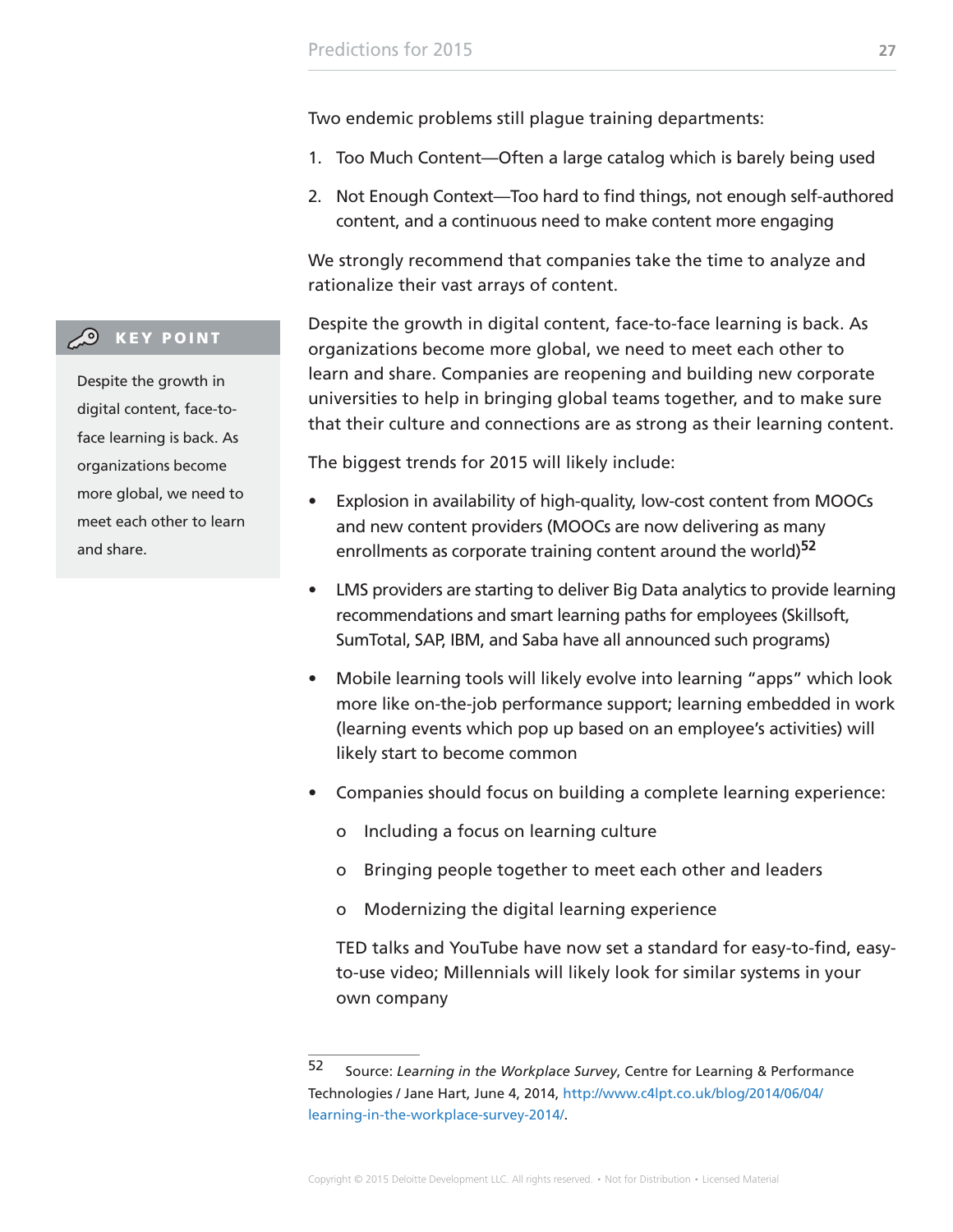- Focus on instructional design will likely continue, but a higher percentage of learning may be subject-matter expert-authored videos and links to outside sources
- Companies should take a "supply chain" view of skills, realizing that it often takes many years for employees to build deep skills within their roles or organizations; career development programs, job rotations, competency-based assessments, and simulations are increasingly important
- The measurement of learning will likely continue to be a topic of discussion, but more of the tools developed for "learning analytics" will likely go away and be replaced by a more integrated focus on "talent analytics" as we discuss later; we also see an explosion of interest in accreditation—both from content providers and third parties; startups, like Degreed, for example, are making a business of accrediting people across all their learning experiences

Remember that building a leading L&D function will likely not only drive performance, but also improve employee engagement. L&D should be a poster child of "people investment" in your company—creating not only great training, but also reinforcing the culture of learning. Our research on learning culture**53** shows that, among all of the different investments in learning you can make, creating a culture of learning is the most important of all.

Finally, in 2015 as the economy grows, we recommend that you refocus your efforts on the transformation of the learning function itself. Highimpact learning organizations carefully blend centralized programs and infrastructure with local learning teams in the business—sharing infrastructure and corporate programs wherever possible. Building this rationalized model will save money, improve results, and make your team more productive. Our High-Impact Learning Organization® research, which has been published four times since 2006, can help you to understand this process. The following case in point highlights the importance of transforming the learning function.

#### **CO** KEY POINT

Remember that building a leading L&D function will likely not only drive performance, but also improve employee engagement.

<sup>53</sup> For more information, *High-Impact Learning Culture: The 40 Best Practices for Creating an Empowered Enterprise*, Bersin & Associates / David Mallon, June 2010.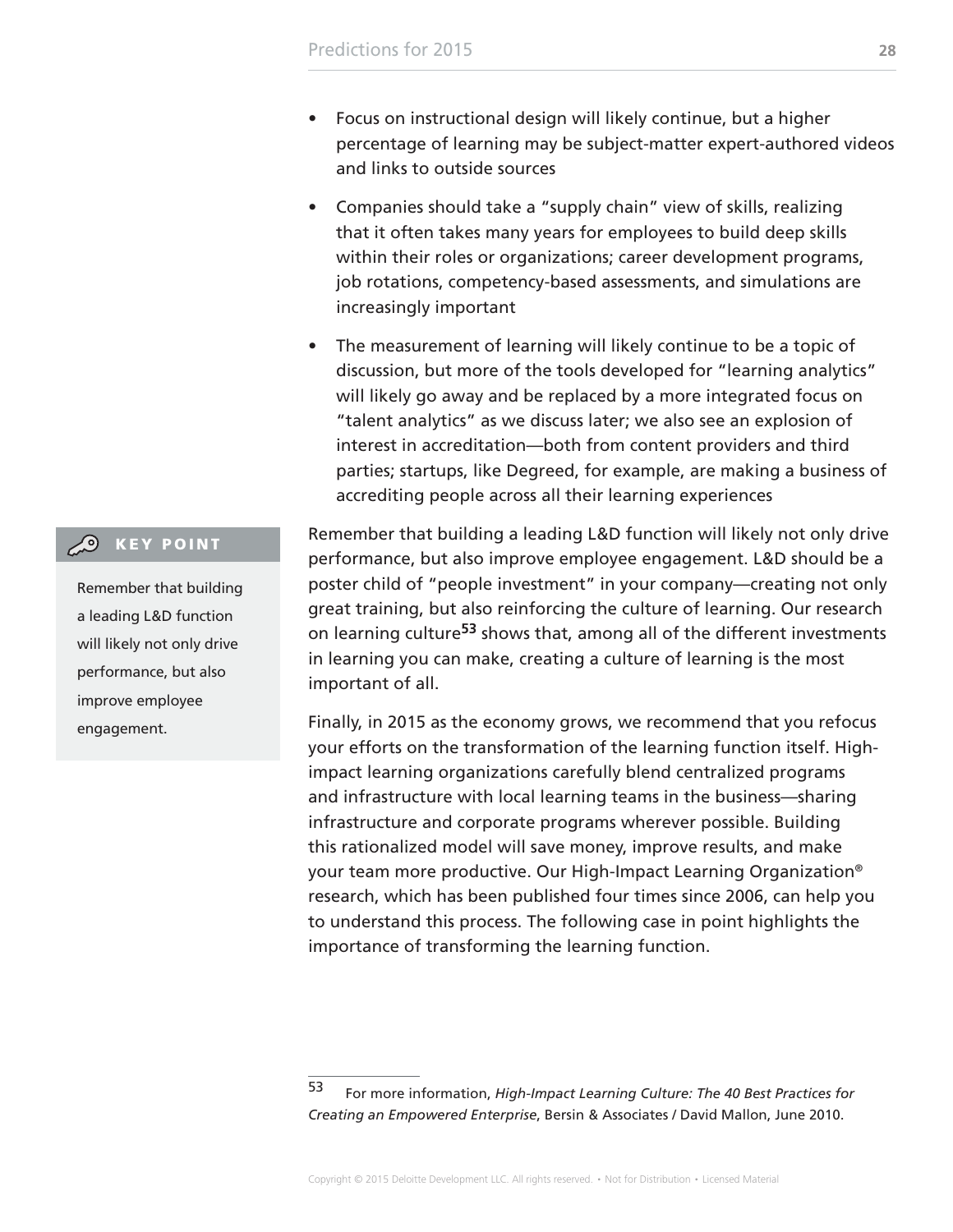### <span id="page-28-0"></span>**Case in Point: A Technology Company**

A major technology company with more than 100,000 employees recently appointed a global CLO to rationalize the company's learning programs. After receiving board-level approval to centralize budgets, she identified more than 60 different learning teams, as well as hundreds of subgroups that build training programs, buy content from vendors, select and use different tools, and store and distribute learning content. While all of this innovation is not a bad thing, it is wasteful and inconsistent.

The CLO is currently rationalizing this spending and expects to build a far more integrated, powerful, yet similarly innovative learning strategy in the coming year. Just coordinating the learning programs is expected to save more than \$40 million per year and will allow the organization to actually increase spending on leadership, managerial programs, and technical skills.  $\gg$ 

### **5. Invest, Refocus, and Redesign Talent Acquisition—Leveraging Network Recruiting, Brand Reach, and New Technologies**

Possibly the most important thing that managers and leaders do in business is to hire the right people. If we cannot figure out how to hire, source, and assess the right candidates, and get these people to join our organization, we simply cannot grow. If we sacrifice quality and rush to hire someone who "almost fits," no amount of training, coaching, or performance management can fix the problem.

Today, the world of recruiting has dramatically changed. Not only must we know how to source and assess candidates throughout our global network—we must also learn how to differentiate ourselves through our brand, candidate experience, and candidate relationship management process.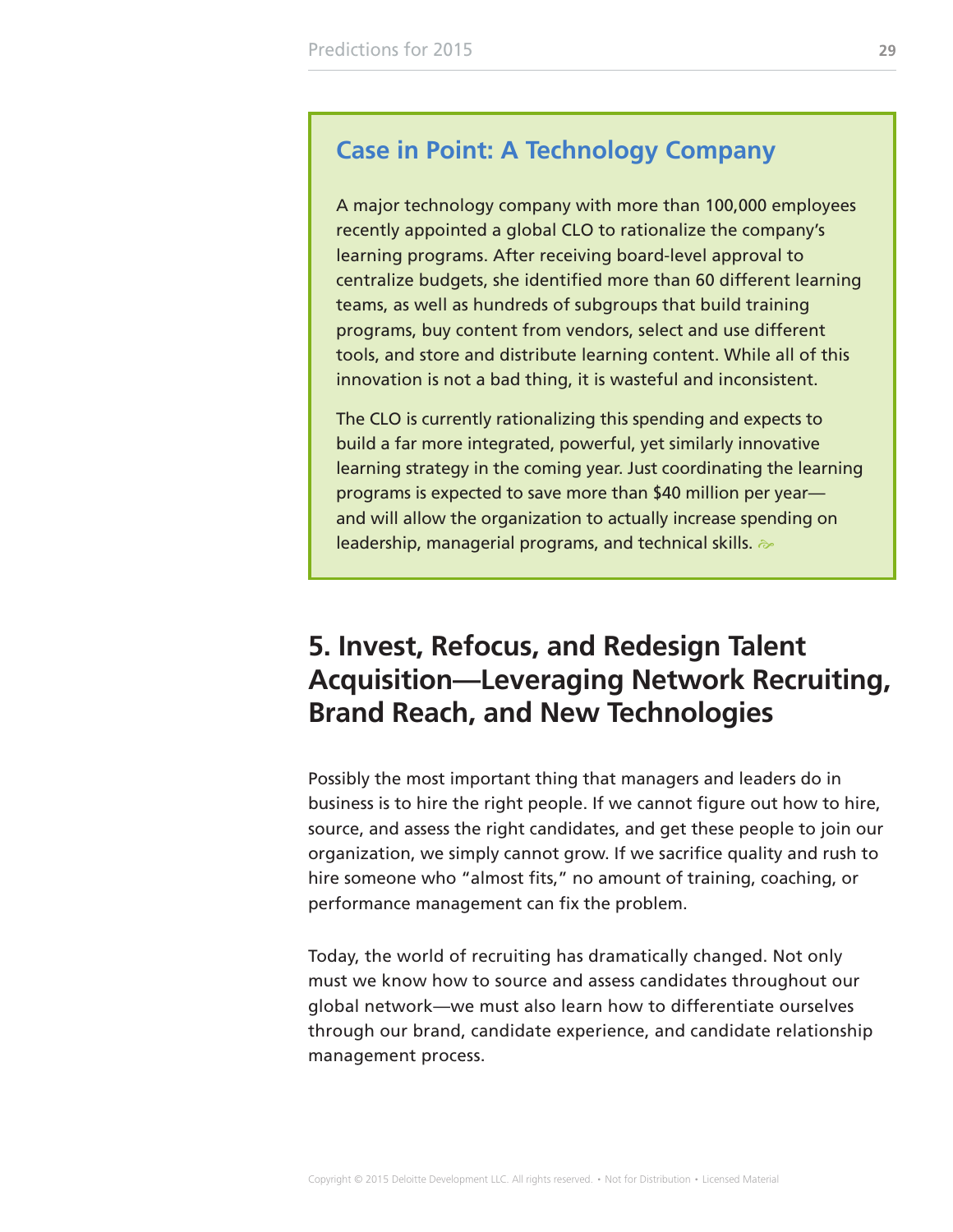At a high level, the world of recruiting may be shifting from that of "traditional recruiting" to what we think of as "network recruiting." (See Figure 5.) Our company and brand extend into a network of candidates, potential candidates, employees, contractors, and alumni. If we can learn to leverage, manage, and communicate through this network, we can dramatically increase speed and quality of hire.

<span id="page-29-0"></span>

Source: *Bersin by Deloitte, 2014.*

As Figure 5 shows, network recruiting demands an engaging set of programs and tools to communicate with, attract, and assess candidates. In 2015, it will be important for talent acquisition teams to think about this network (which includes college graduates, prospects, candidates, alumni, as well as employees and their referrals) as one integrated network that is interested in your company. Everything you do to

<sup>54</sup> Source: *Global Human Capital Trends 2014: Engaging the 21st-century workforce*, Deloitte Consulting LLP and Bersin By Deloitte, Deloitte University Press, April 2014, [http://](http://www2.deloitte.com/global/en/pages/human-capital/articles/human-capital-trends-2014.html) [www2.deloitte.com/global/en/pages/human-capital/articles/human-capital-trends-2014.html.](http://www2.deloitte.com/global/en/pages/human-capital/articles/human-capital-trends-2014.html)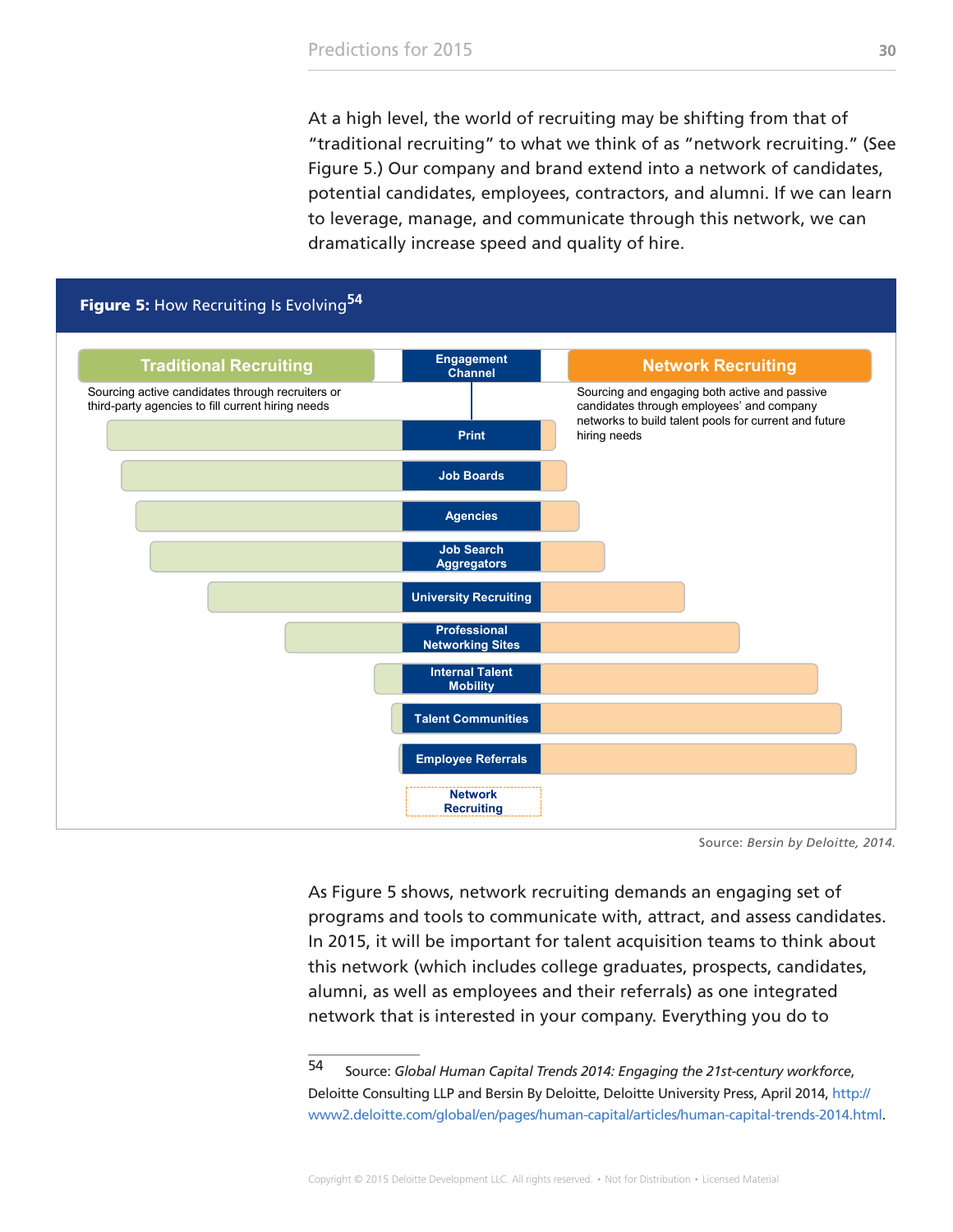#### **PREDICTIONS**



Talent acquisition

is the most important thing HR does. In 2015, organizations must embrace network recruiting, and focus on brand, candidate relationship management, referral recruiting, the data science of recruiting, and leveraging external networks.

communicate with them should reinforce your culture, so you become a "magnet" for the right people, and can quickly assess and hire when the time is right.

We recently completed several years of research on talent acquisition and found that, from among 20 or more factors in recruitment, three of the most important today are as follows.

- **• Building a Strong Relationship with Hiring Managers**—Teaching and helping them to assess and identify the right candidates. Ultimately, the process breaks down if managers are not assessing people well and great managers know how to recruit and select great people. Many managers are not well-trained at recruiting (it is probably the hardest thing we have to do), so you must work closely with them to build capability and make sure that candidates are getting a great, efficient experience.
- **• Developing a Strong Pool of Candidates through Relationship Management**—This means marketing the company well, attracting interested candidates well before a job is posted (often called "farming candidates"), developing strong university relations programs, tapping into professional groups, and continuously communicating well with candidates. The whole model of "network recruiting" means investing in the marketing and communications tools to continuously engage the right people around the world—before there may even be an opportunity at the organization. One of the fastest-growing new areas of candidate management is referral networking—tapping into the social and personal networks of your current employees. Many studies**55** show that candidates who come from internal referrals

<sup>55</sup> Sources: (1) *Referral Madness: How Employee Referral Programs Turn Good Employees Into Great Recruiters and Grow Your Bottom Line*, Careerbuilder.com, 2010, [http://www.careerbuildercommunications.com/pdf/referralbook.pdf;](http://www.careerbuildercommunications.com/pdf/referralbook.pdf) (2) "The Undervalued Resource Of Employee Referrals And How To Get More Of Them," Jobvite. com / Kimberley Kasper, April 7, 2014, [http://www.jobvite.com/blog/the-undervalued](http://www.jobvite.com/blog/the-undervalued-resource-of-employee-referrals-and-how-to-get-more-of-them/)[resource-of-employee-referrals-and-how-to-get-more-of-them/;](http://www.jobvite.com/blog/the-undervalued-resource-of-employee-referrals-and-how-to-get-more-of-them/) (3) "When to Hire Internally or Externally," Findly.com, April 15, 2013, [http://www.findly.com/when-to](http://www.findly.com/when-to-hire-internally-or-externally/)[hire-internally-or-externally/;](http://www.findly.com/when-to-hire-internally-or-externally/) (4) "Recruiting Through Referring: The Best Way to Hire!," GrownOut.com, May 6, 2014, [http://www.grownout.com/Post/-grownout-recruiting](http://www.grownout.com/Post/-grownout-recruiting-through-referring-the-best-way-to-hire)[through-referring-the-best-way-to-hire](http://www.grownout.com/Post/-grownout-recruiting-through-referring-the-best-way-to-hire); and, (5) "10 Compelling Numbers That Reveal the Power of Employee Referrals," ERE.net / Dr. John Sullivan, May 7, 2012, [http://www.ere.](http://www.ere.net/2012/05/07/10-compelling-numbers-that-reveal-the-power-of-employee-referrals/) [net/2012/05/07/10-compelling-numbers-that-reveal-the-power-of-employee-referrals/.](http://www.ere.net/2012/05/07/10-compelling-numbers-that-reveal-the-power-of-employee-referrals/)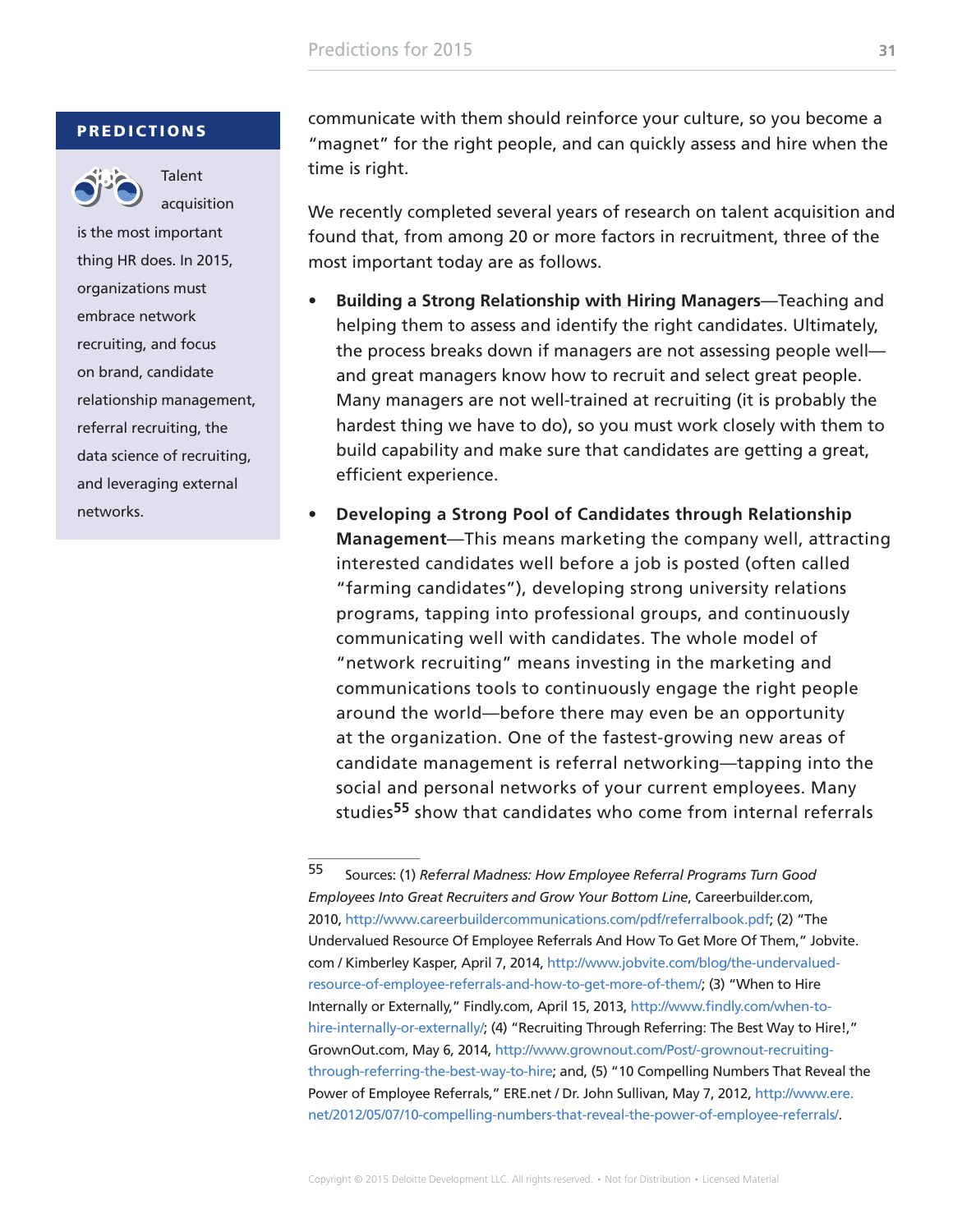are two to three times more likely to succeed; so this year, you should focus on powering up your referral program, and look at new tools like Careerify, Zao, and Jobvite.

- **• Managing Your Employment Brand**—"Brand" used to refer to our website and marketing communications program. Today, your employment brand walks home every night, and talks with his / her friends, family, and neighbors. In fact, employment brand and employee engagement are almost synonymous—so, if you have an engagement or retention problem, then you also have an employment brand problem. A great employment brand also means you have a great candidate experience. Research**<sup>56</sup>** conducted among 46,000 job candidates found that:
	- o Forty-eight percent of all candidates try to figure out whether your company has the "values" they like
	- o Forty-seven percent want to understand your products
	- o Thirty-one percent are looking for information on "culture" and "diversity"

So, when you consider how you are perceived by candidates, all of these factors add up.

Glassdoor, which is a large aggregator of job candidate comments and feedback in North America, is a growing source of employment brand information (as is LinkedIn and other providers). In our analysis of the Glassdoor database, we found that the most highly correlated factor which directly relates to an individual's willingness to recommend your company as an employer is an employee's "confidence in management and leadership."**57** So, while you may be a recruiter, your success is directly tied to your own leadership's ability to communicate values and keep people aligned.

In many ways, recruiters are the "canary in the coal mine" when candidates ask certain questions or seem uncertain about the company, they are often picking up rumors or other external information that may reflect on your internal management practices. All of this comes together to comprise a powerful employment brand.

<sup>56</sup> Source:<http://nam.thecandidateexperienceawards.org/about-the-award/>.

<sup>57</sup> This information is based on current research by Bersin by Deloitte and Glassdoor, October 2014.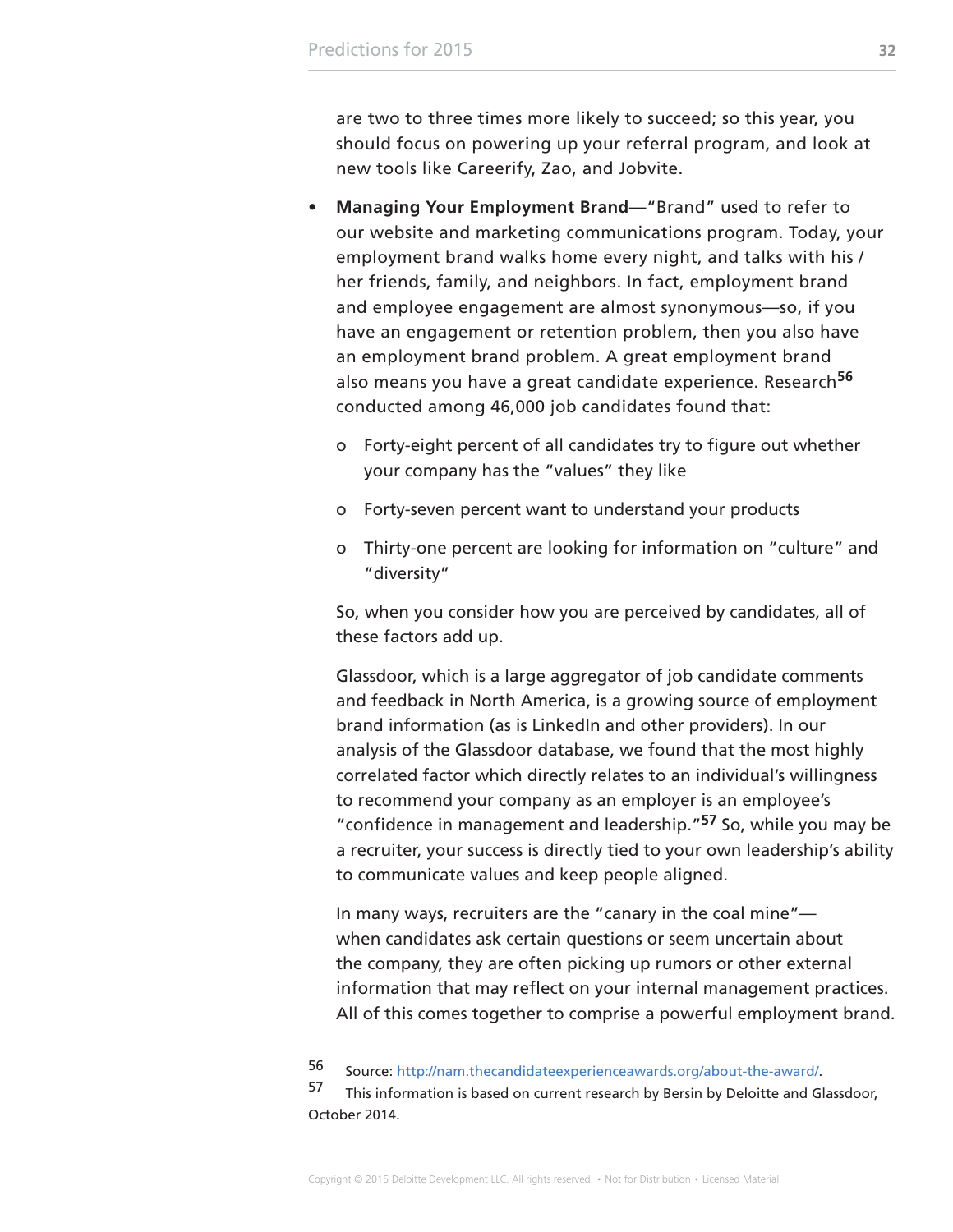#### **CO** KEY POINT

We like to say that talent acquisition is building a "tunnel" of just the right candidates.

Remember also that careful sourcing is increasingly important. We like to say that talent acquisition is not a problem of building a "funnel" of candidates, but rather one of building a "tunnel" of just the right candidates. You build this tunnel by being authentic and clear about who you are—and searching for people who are most likely to fit. Today, more and more companies are leveraging talent analytics to find that profile, and are using Big Data-based sourcing tools to locate just the right people.

How can you improve sourcing in 2015? Several new approaches are now important.

- Companies should focus on culture, fit, and employee engagement as a way to magnetically attract the right people. Rather than just market "your company and the career opportunities you offer," you must also market your mission, purpose, leadership team, and work experience. Millennials and high performers look at all of these factors in an employer today.
- Prehire assessments play an increasingly large role. While many companies are not yet using prehire testing or assessment, our research shows that these tools are well demonstrated and quite powerful. Companies that use prehire assessments often see 30 percent to 40 percent improvements in quality of candidates and reduce their volume of candidates significantly.**<sup>58</sup>**
- Redefine your programs around "network recruiting." Rather than think about your sourcing program as "using LinkedIn" or another tool, it is time to broaden your aperture and think about your entire network of candidates—those who:
	- o Learn about you on campus or through advertising
	- o Come to you through referrals or alumni
	- o Find you in local events or professional associations
	- o You want to poach from competitors or other existing sources

We want to build a relationship with all of them, and keep this relationship alive and well throughout their careers. People will often

<sup>58</sup> For more information, *Prehire Assessments: A Four-Step Model*, Bersin by Deloitte/ Charles Handler, Ph.D. and Kim Lamoureux, April 2013. Available to research members at [www.bersin.com/library.](http://www.bersin.com/library)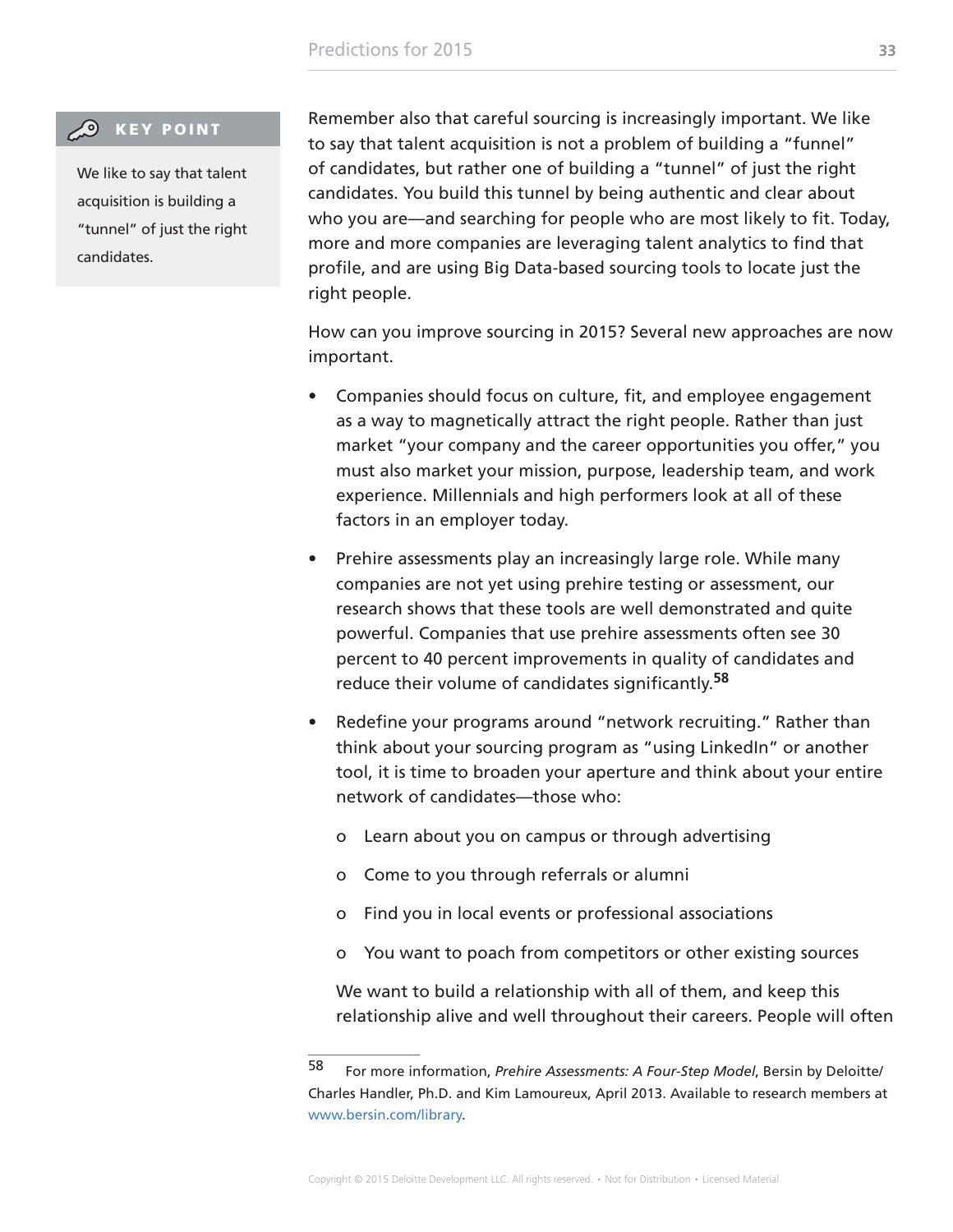decide to change jobs rapidly, and we want our "network" to always be alive, active, and searching for the right candidates.

- Monitor and care for your employment brand. By looking at websites like Glassdoor, LinkedIn, and others, you can now sense what people are saying about your company and feed this information back into the management process internally. If people are not happy at work, then you as a recruiter may hear about it from candidates. This information should be fed back to leadership, so that management can address the issues. The job candidate experience itself, something most companies do not test or evaluate enough, should be simplified and carefully reengineered, so that it is efficient, positive, and meaningful for candidates. Everyone who applies for a job at your company is a potential candidate, customer, or commentator about your brand make sure it is positive, even if the person is not a good fit.
- Broaden and expand your job descriptions. More and more companies tell us that the traditional "job description" is both inaccurate and not always attractive to candidates. By working with line management directly, you can create more interesting and broad job descriptions—helping managers to expand their thinking, and also helping your company to find higher-level or more talented professionals. While many jobs are simple and routine, nobody wants a "robotic" job—so you can attract and engage people better by expanding the job definition itself. *(Zappos famously did away with their open job descriptions this year to attract better fit candidates; we expect more companies to do something similar in the future.)*
- Open your program to recruit and mobilize people internally. If you are not already aggressively recruiting internal candidates for your open positions, you may be missing a critical opportunity. Not only are internal candidates often a much safer bet, but the benefits of internal mobility to employee engagement are tremendous. If you cannot find the people you need in the outside market, do not be afraid to offer free training (to external or internal candidates). Companies tell us that this is less expensive than trying to relocate or find critical talent when the job market is tight. We recommend that the talent acquisition team should get to know the L&D team, with the goal of sharing information about skills and capability gaps you see in the incoming workforce.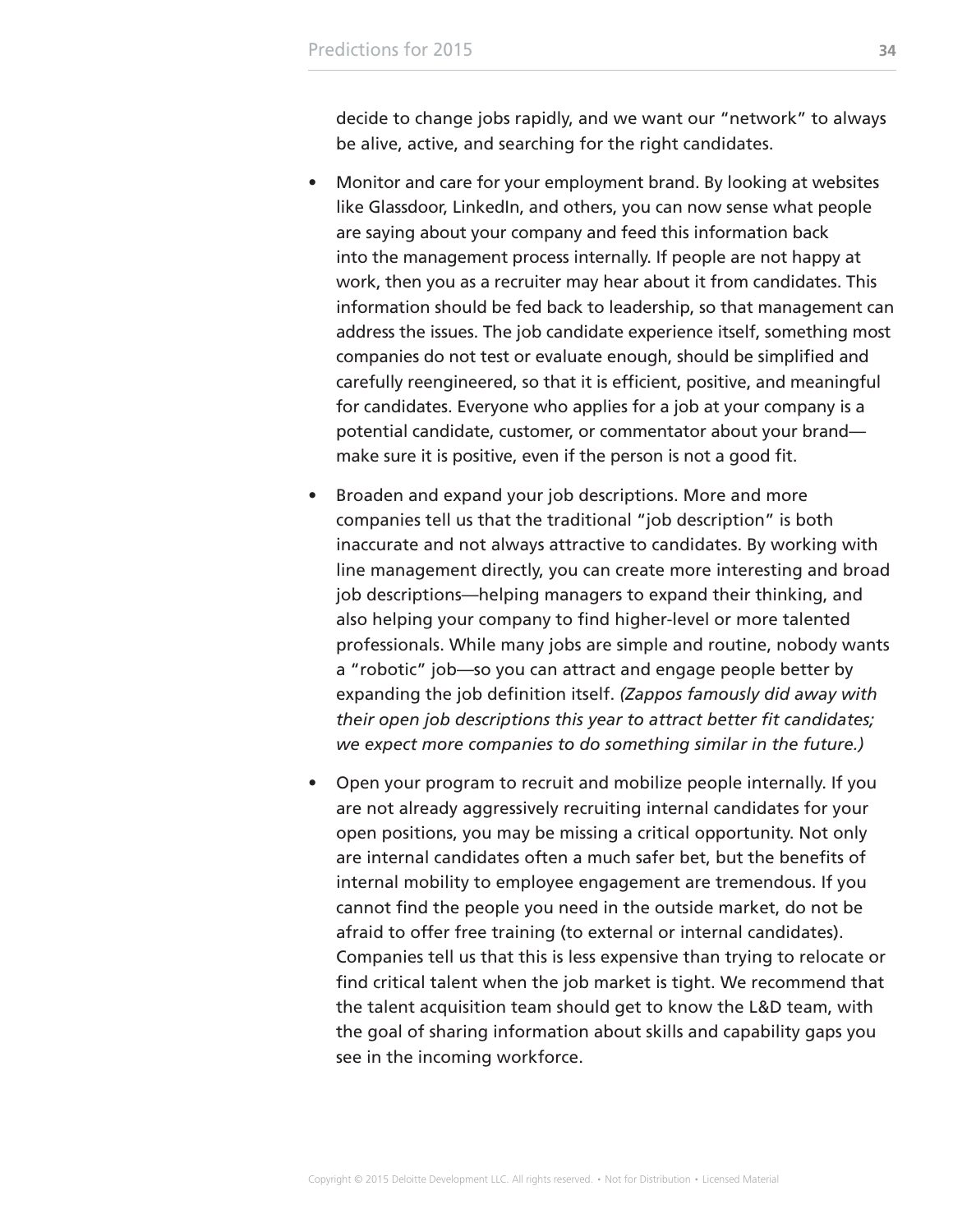<span id="page-34-0"></span>• Stay current on talent acquisition technology. New tools that tap into social sourcing networks, mobile recruitment tools, referral networking tools, and analytics tools have flooded the recruitment marketplace. Virtually every company should either have someone evaluating and investigating new tools, or else hire a consultant who can bring this knowledge to your organization.

2015 is the year to take a broad, strategic look at your talent acquisition strategy.

- What parts of the ecosystem are you missing?
- Where are you wasting time and money on sourcing or recruiters you no longer need?
- Are you investing heavily enough in the new tools you need to reach candidates on the market?
- Have you built the most authentic, compelling, and meaningful brand and candidate experience you can?

Remember that possibly the most important thing we do in HR is "hire the right people." As the economy improves, we encourage you to assess your talent acquisition organization against our new maturity model**<sup>59</sup>** and invest in areas of need.

### **6. Talent Mobility, Career Management, and the Leadership Pipeline Become a Top Priority**

As the workforce becomes younger around the world (particularly in fast-growing Asian and Eastern countries), more employees want "an experience," not just "a career" at work**60** (91 percent of Asian employees today expect an "accelerated career progression program"

<sup>59</sup> For more information, *High-Impact Talent Acquisition: Key Findings and Maturity Model*, Bersin by Deloitte / Robin Erickson, Ph.D., Kim Lamoureux, and Denise Moulton, September 2014. Available to research members at [www.bersin.com/library](http://www.bersin.com/library).

 $60$  Seventy-three percent of high-performing companies in Asia now provide active developmental assignments and open access to new jobs to facilitate talent mobility. Source: *Fuelling the Asian growth engine: Talent challenges, strategies and trends*, Deloitte Human Capital Leadership Institute and Deloitte Southeast Asia, December 2012, [http://www2.](http://www2.deloitte.com/global/en/pages/human-capital/articles/fuelling-asian-growth-engine.html) [deloitte.com/global/en/pages/human-capital/articles/fuelling-asian-growth-engine.html](http://www2.deloitte.com/global/en/pages/human-capital/articles/fuelling-asian-growth-engine.html).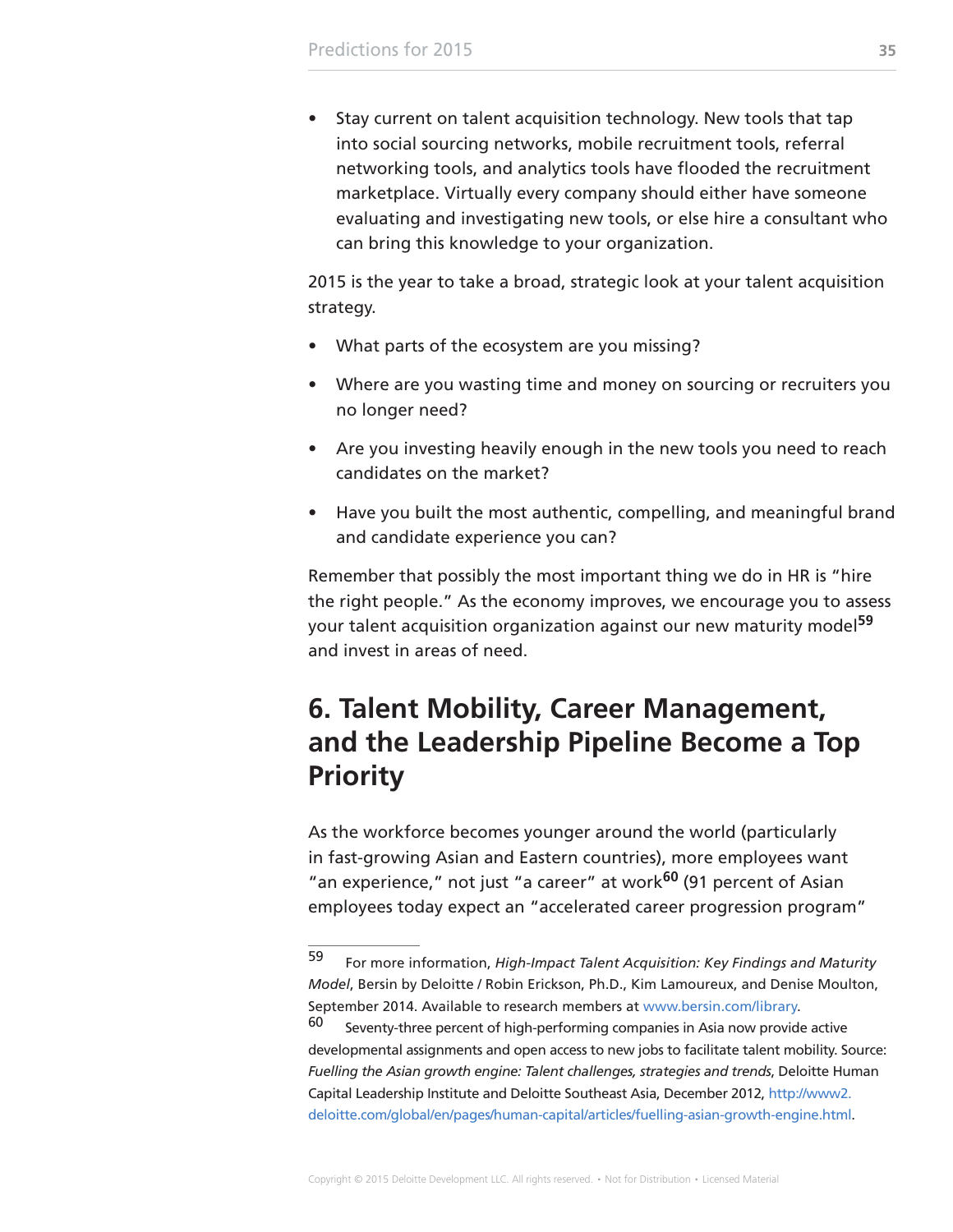#### **PREDICTIONS**



Facilitated talent

mobility is one of the most important new disciplines in HR. Companies that embrace mobility, and all it entails, create strong leadership, capability, and employee engagement.

from their employers). Today, many organizations still struggle to facilitate internal talent mobility and fewer than one-third even have formal succession plans at all but the very top levels.**<sup>61</sup>**

Why is talent mobility so important? Quite simply, it is good business. High-performing companies around the world have highly skilled and well-tenured people. Not only are tenured people more skilled—they understand how the company works, they can build on relationships to get things done, and they have the confidence to improve and suggest change.

Think about the economic curve of a new employee. As Figure 6 shows, during the first six to nine months, most employees cost the company money.**<sup>62</sup>**

<sup>61</sup> For more information, *High-Impact Succession Management: Key Findings and Maturity Model*, Bersin by Deloitte / Kim Lamoureux, October 2014. Available to research members at [www.bersin.com/library.](http://www.bersin.com/library)

<sup>62</sup> Sources: (1) "The Cost of Hiring a New Employee," Investopedia.com / Annie Mueller, July 25, 2011, [http://www.investopedia.com/financial-edge/0711/the-cost](http://www.investopedia.com/financial-edge/0711/the-cost-of-hiring-a-new-employee.aspx)[of-hiring-a-new-employee.aspx](http://www.investopedia.com/financial-edge/0711/the-cost-of-hiring-a-new-employee.aspx); and, (2) "Revolving Door Syndrome-Its Staggering Costs," Barrett Rose & Lee Inc. / Vicki Ali, 2009, [http://www.barrettrose.com/](http://www.barrettrose.com/revolving-door-syndrome-staggering-costs/) [revolving-door-syndrome-staggering-costs/](http://www.barrettrose.com/revolving-door-syndrome-staggering-costs/).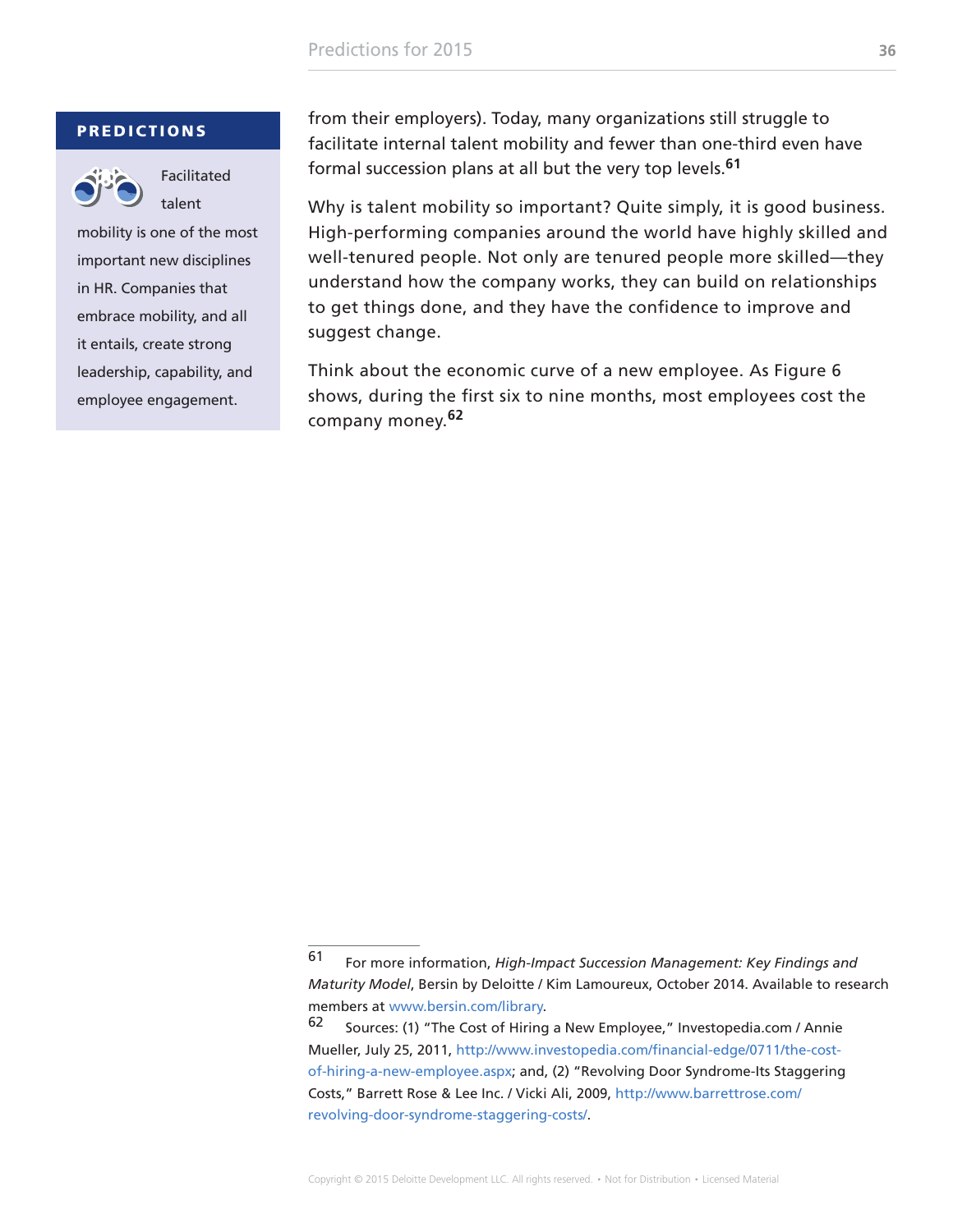<span id="page-36-0"></span>Figure 6: Economic Value of an Employee to the Organization over Time

### **Cost to Value of an Employee**



Source: *Bersin by Deloitte, 2014.*

As people stay longer at a company, they become more and more productive in their roles, and hopefully they obtain additional skills to accelerate their performance over time. If we have a highly engaged workforce, this curve tips up even higher—making people more productive as they like the company and their work even more.

When an employee leaves the company for a better position elsewhere, we are forced to bring someone else in who starts at the bottom of the curve. This means we incur the:

- Cost of hiring (often at the rate of one-half to one-third the salary of a senior person)
- Loss of productivity (the area under the curve)
- Diminished learning curve of the new employee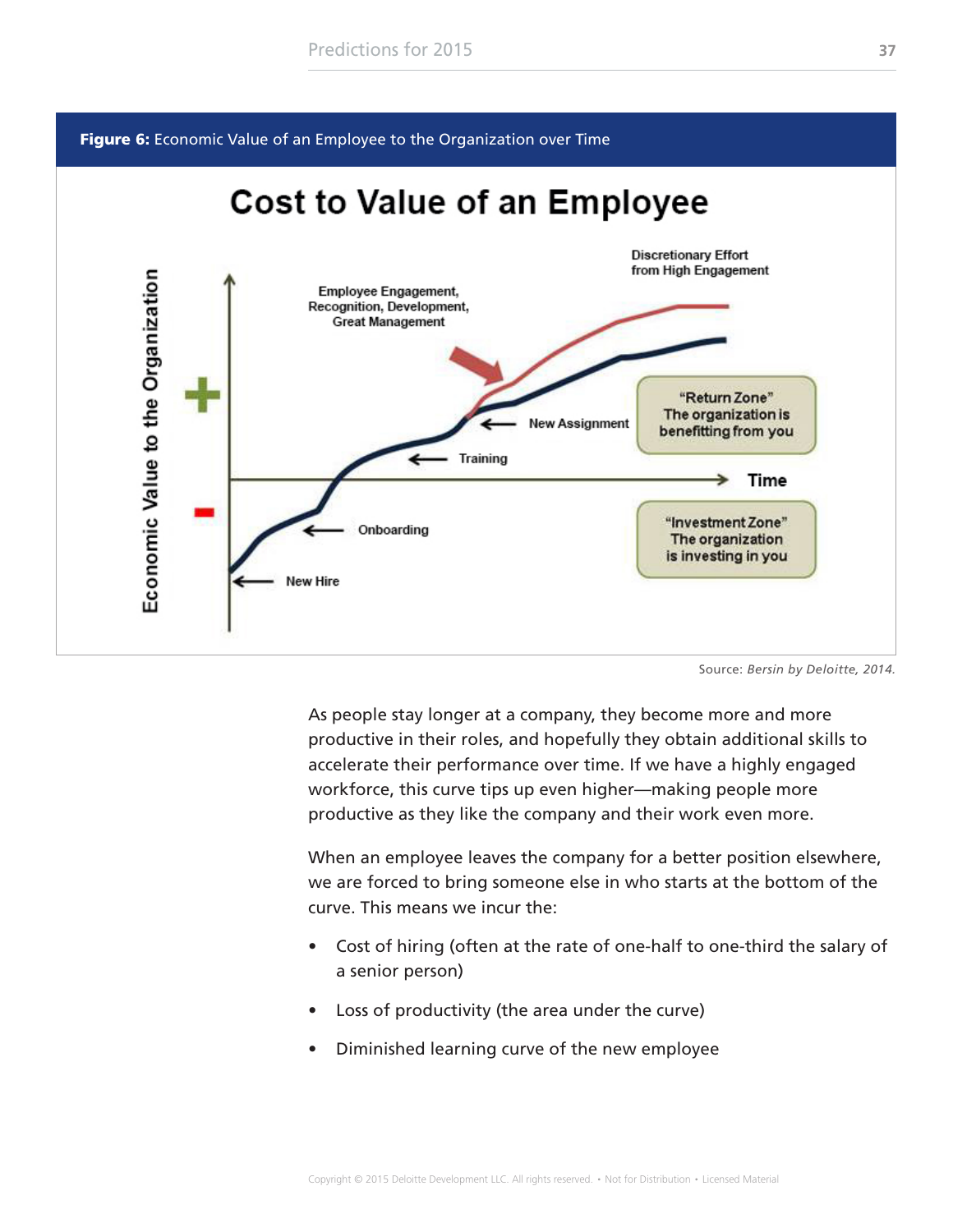Yes, the new person may have excellent skills and perspective from the outside, but in many cases it will take one or more years to realize that benefit.

On the other hand, if we offer people a process for "facilitated talent mobility" (meaning that people move to new roles with some logic and process in place), then we can keep high performers, people are constantly being developed and challenged, the company thrives on a strong internal culture, and overall engagement increases. As people become more mobile in general, your organization has more infrastructure (e.g., career development, transition programs) to help in supporting individuals as they move from location to location, role to role, and into or out of the company.

Unfortunately, creating such a process of internal mobility is harder than it sounds. In 2015, companies should invest in this process and consider some of the following steps.

- Make sure all posted positions are actively marketed internally and that people are encouraged to apply for internal positions. Focus your talent acquisition team on "internal talent mobility," not just "external recruiting"—or set up another "talent mobility group" that looks at ways to improve internal hiring and internal access to talent.
- Create incentives and rules that force managers to let people shop for new jobs internally (one high-tech company lets employees move to another job every two years if they request), making it culturally "okay" to move from one position to another without a promotion. One company has a rule that any employee can shop for another job internally every two years. Other companies measure and reward leaders for helping their people to move out of their group and upward in their careers, essentially creating a reward system for "talent production."
- Invest in onboarding and new-hire orientation, including making it clear that this is part of a manager's job. As internal mobility increases, so do the number of people who are "new to their positions"—so we need to give people information, tools, and support to help them in adjusting to their new jobs. One of the biggest derailers of highpotential people is moving them to an exciting new position and not giving them the support to succeed. We suggest companies rename "onboarding" to "transition management," and ask all managers to build training and onboarding that matches an employee's typical job rotation. The following case in point illustrates this concept.

### **CO** KEY POINT

If we offer people a process for "facilitated talent mobility," then we can keep high performers, people are constantly being developed and challenged, the company thrives on a strong internal culture, and overall engagement increases.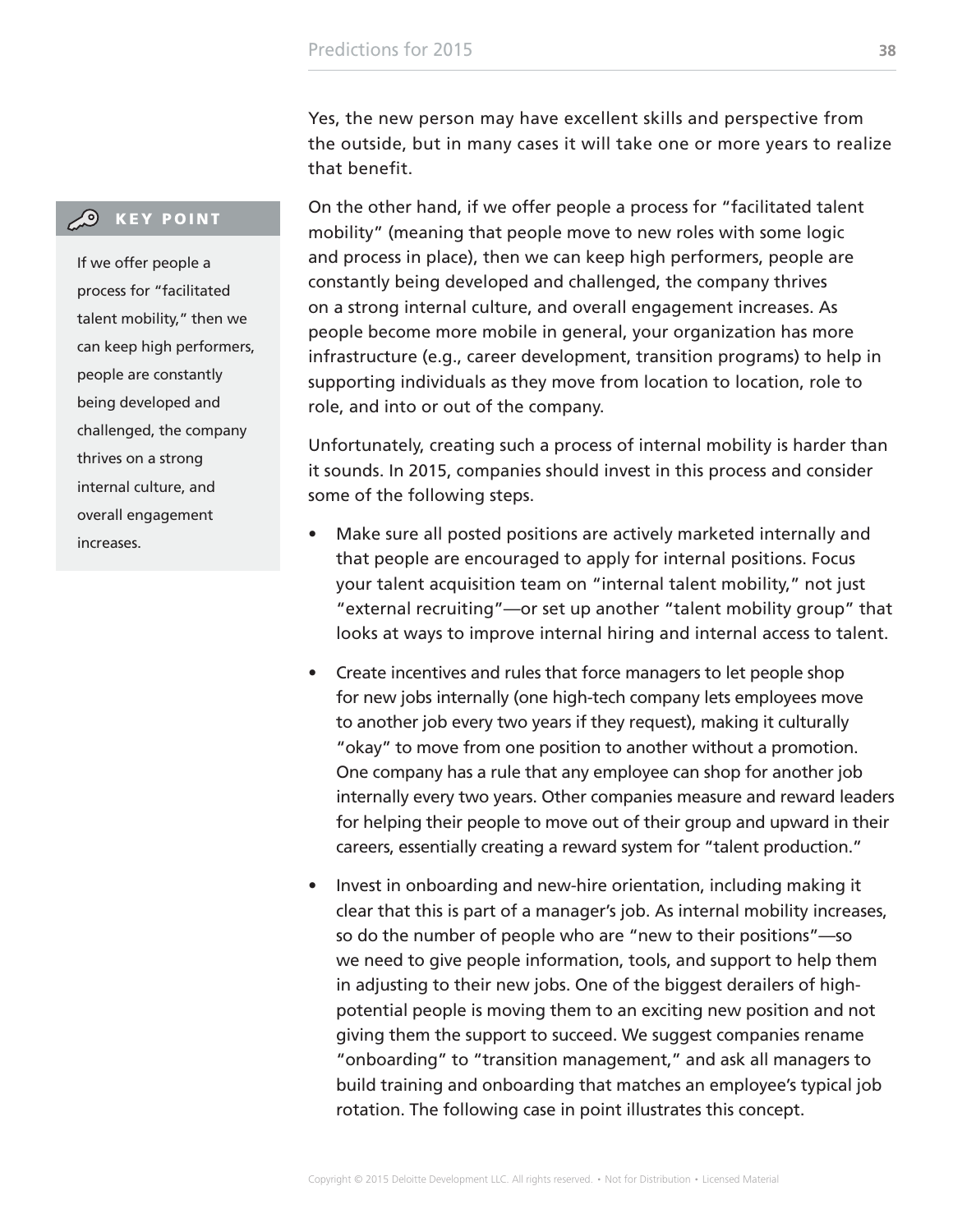### **Case in Point: An Asian Telecommunications Company**

A large, Asian telecommunications company was suffering from high turnover with its call center and sales teams. To improve retention and engagement, the company built an entire architecture for "career transition support"—helping employees to learn each job that they are likely to have during their first two years.

This focus on "the first two years" gives employees support and a sense of a longer-range career in these roles. The company believes this "career roadmap" program will dramatically increase retention and overall productivity.  $\gg$ 

- Monitor international assignments and cross-functional moves. High performers who make such moves often go through tremendous stress (personal, professional, and family), so you need to formally support them through the first year of such assignments.
- Create a formal career coaching program, and assign career coaches (who are not necessarily managers) whose full-time job is to map patterns of movement, help people to find the next logical job, and document career paths that the company wants people to take.
- Tell stories about the achievements of people who moved from role to role or function to function, highlighting successful or important moves.
- Promote people based on their breadth and experience, not just functional expertise, showing that changing jobs internally is good for their careers. We do not advocate random movement of people from place to place, but it is important to show the organization that changing career tracks or taking on a new position can result in a promotion or professional advancement over time, rewarding people for becoming "broad" as well as "deep."

Technology is starting to play a role in this process. Workday, for example, just released a new analytics application that analyzes career moves, and that helps companies to predict which moves are more likely to be successful and which are likely to be derailers.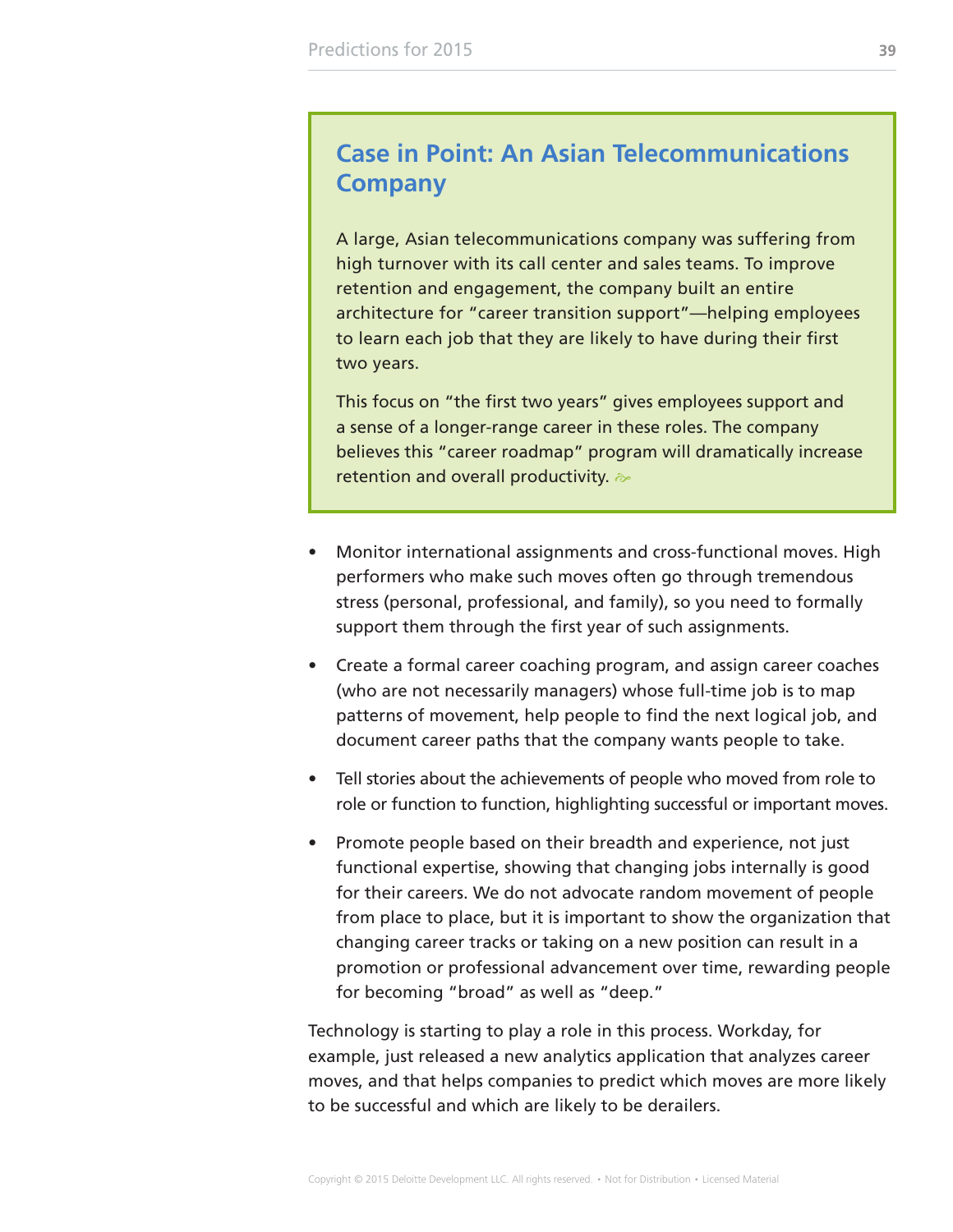<span id="page-39-0"></span>Companies can take a lesson from the military, which actively moves all professionals and working staff throughout their careers. A new officer who may start in an internal assignment could easily be transferred across the world to a new developmental assignment, then come back to a new staff assignment at a higher level. This process of "tours of duty" is healthy for the company, healthy for the individual, and healthy for the organization.

### **7. Accelerate and Globalize the Leadership Pipeline**

Development of the global leadership pipeline remains one of the most important issues in business. Eighty-five percent of business and HR leaders rate this as an urgent or very important problem**63** (the number one rated challenge in Deloitte's 2014 Human Capital Trends research), and less than 15 percent of organizations believe that their leadership pipeline is "ready."**<sup>64</sup>**

While many large organizations have leadership programs, our research shows tremendous gaps. At the top of the corporate pyramid, fewer than 50 percent of all CXOs feel that they are receiving any development to help them to move into top executive positions**65** and, at the bottom of the pyramid, fewer than 10 percent of organizations have programs focused on developing Millennials to lead.**<sup>66</sup>**

[Report\\_2014\\_102814.pdf.](http://www2.deloitte.com/content/dam/Deloitte/us/Documents/Tax/us_consulting_Deloitte_Business_Confidence_Report_2014_102814.pdf)

66 Source: *Global Human Capital Trends 2014: Engaging the 21st-century workforce*, Deloitte Consulting LLP and Bersin By Deloitte, Deloitte University Press, April 2014, [http://](http://www2.deloitte.com/global/en/pages/human-capital/articles/human-capital-trends-2014.html) [www2.deloitte.com/global/en/pages/human-capital/articles/human-capital-trends-2014.html.](http://www2.deloitte.com/global/en/pages/human-capital/articles/human-capital-trends-2014.html)

### **PREDICTIONS**



Building a global

leadership pipeline requires a continuous focus on leadership at all levels. The leadership gap is wider than ever. In 2015, we must reinvest in the assessment and development of leaders to drive engagement, retention, and performance.

<sup>63</sup> Source: *Global Human Capital Trends 2014: Engaging the 21st-century workforce*, Deloitte Consulting LLP and Bersin By Deloitte, Deloitte University Press, April 2014, [http://](http://www2.deloitte.com/global/en/pages/human-capital/articles/human-capital-trends-2014.html) [www2.deloitte.com/global/en/pages/human-capital/articles/human-capital-trends-2014.html.](http://www2.deloitte.com/global/en/pages/human-capital/articles/human-capital-trends-2014.html) 64 Source: *How to Unleash the High Potential Talent in Your Organization*, Right Management-Manpower Group, 2014, [http://www.manpowergroup.fi/Global/eBook](http://www.manpowergroup.fi/Global/eBook%20-%20How%20to%20Unleash%20the%20High%20Potential%20Talent%20in%20Your%20Organization.pdf)  [percent20- percent20How percent20to percent20Unleash percent20the percent20High](http://www.manpowergroup.fi/Global/eBook%20-%20How%20to%20Unleash%20the%20High%20Potential%20Talent%20in%20Your%20Organization.pdf)  [percent20Potential percent20Talent percent20in percent20Your percent20Organization.pdf.](http://www.manpowergroup.fi/Global/eBook%20-%20How%20to%20Unleash%20the%20High%20Potential%20Talent%20in%20Your%20Organization.pdf) 65 Source: *Deloitte Business Confidence Report 2014: The Gap Between Confidence and Action*, Deloitte Development LLC, October 2014, [http://www2.deloitte.com/](http://www2.deloitte.com/content/dam/Deloitte/us/Documents/Tax/us_consulting_Deloitte_Business_Confidence_Report_2014_102814.pdf) [content/dam/Deloitte/us/Documents/Tax/us\\_consulting\\_Deloitte\\_Business\\_Confidence\\_](http://www2.deloitte.com/content/dam/Deloitte/us/Documents/Tax/us_consulting_Deloitte_Business_Confidence_Report_2014_102814.pdf)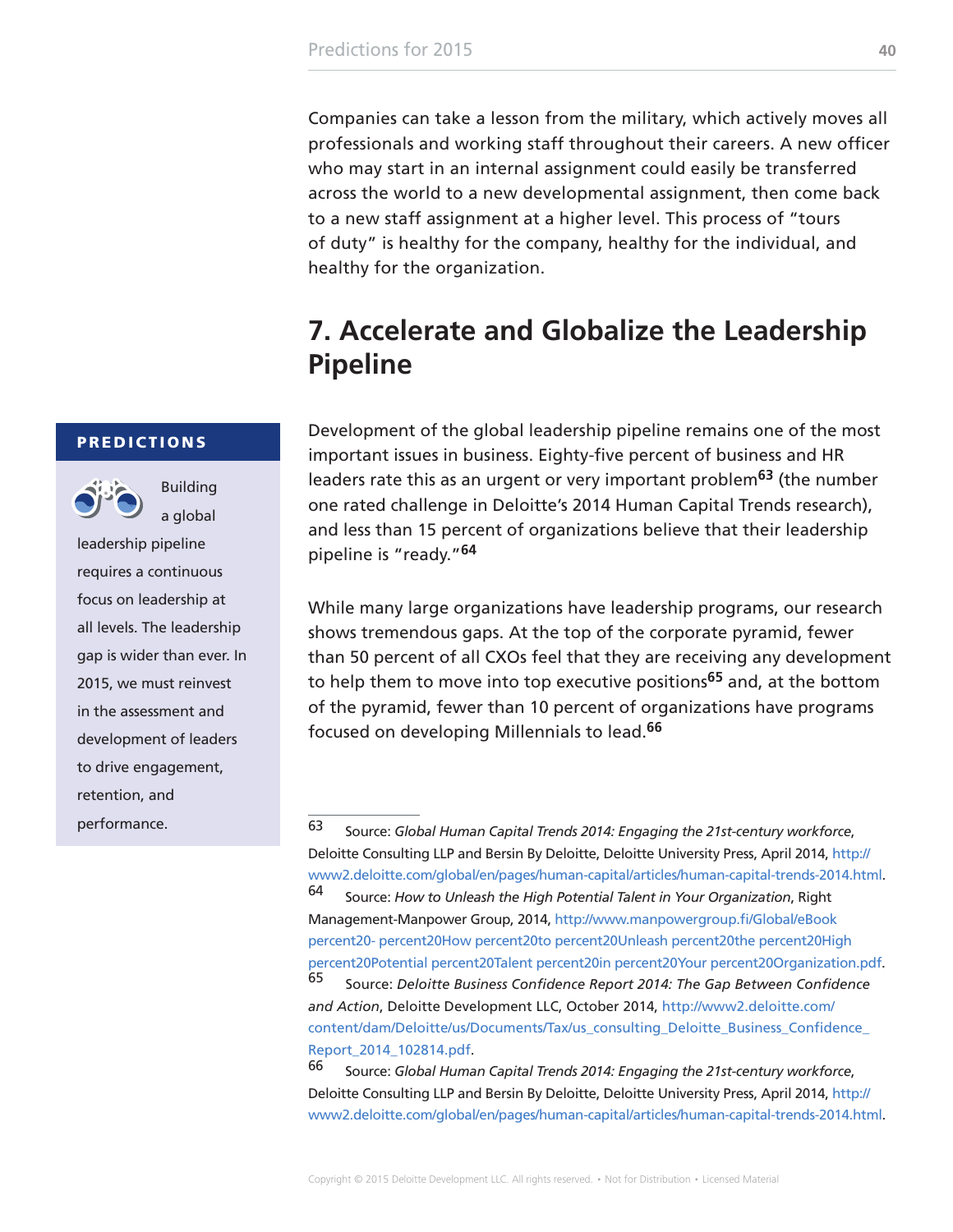There are many issues to consider here.

- Despite the talk about leadership as a CEO-level strategy, many companies are not investing enough in this area. Companies at Level 4 Maturity in our model spend 50 percent to 75 percent more on leadership development than their peers, and they see three to four times higher levels of engagement and performance from such programs. Yet 50 percent of all organizations have little or no leadership development at all and 52 percent of those with programs rate them "weak."**67** The understanding and level of investment is inconsistent.
- Succession management as a discipline is weak. Our latest High-Impact Succession Management research shows that only 32 percent of organizations have a "steady supply" of leaders at the top levels, and only 18 percent hold their leaders accountable to identify and develop successors on a regular basis.**68** If companies want to build a leadership pipeline, executives should hold their teams accountable for regular and continuous focus on bringing new people along on the journey.
- Leadership solutions in the market remain fragmented, forcing companies to build their own custom solutions. We remain amazed at the large number of small leadership development boutiques, each of which has its own unique and special model for leadership. This fragmentation confuses buyers, making it harder for many companies to build the integrated solution they need.
- The emergence of online learning programs for leadership has not moved the market. Today, vendors like Harvard, Skillsoft, Wiley, MOOCs from universities, and dozens of others offer robust online support and development programs—yet the problem has not gone away. One of our larger clients put it this way—as hard as we focus on programs to develop top leaders, it is the first- and second-line managers who present the biggest challenge, and we need to invert our pyramid of investment to rebuild the "nobility of management" in our company. This means not just offering online learning to young managers, but taking the time to bring them to classroom programs, hire experts, and custom-build programs at all levels.

<sup>67</sup> For more information, *High-Impact Succession Management: Key Findings and Maturity Model*, Bersin by Deloitte / Kim Lamoureux, October 2014. 68 Ibid.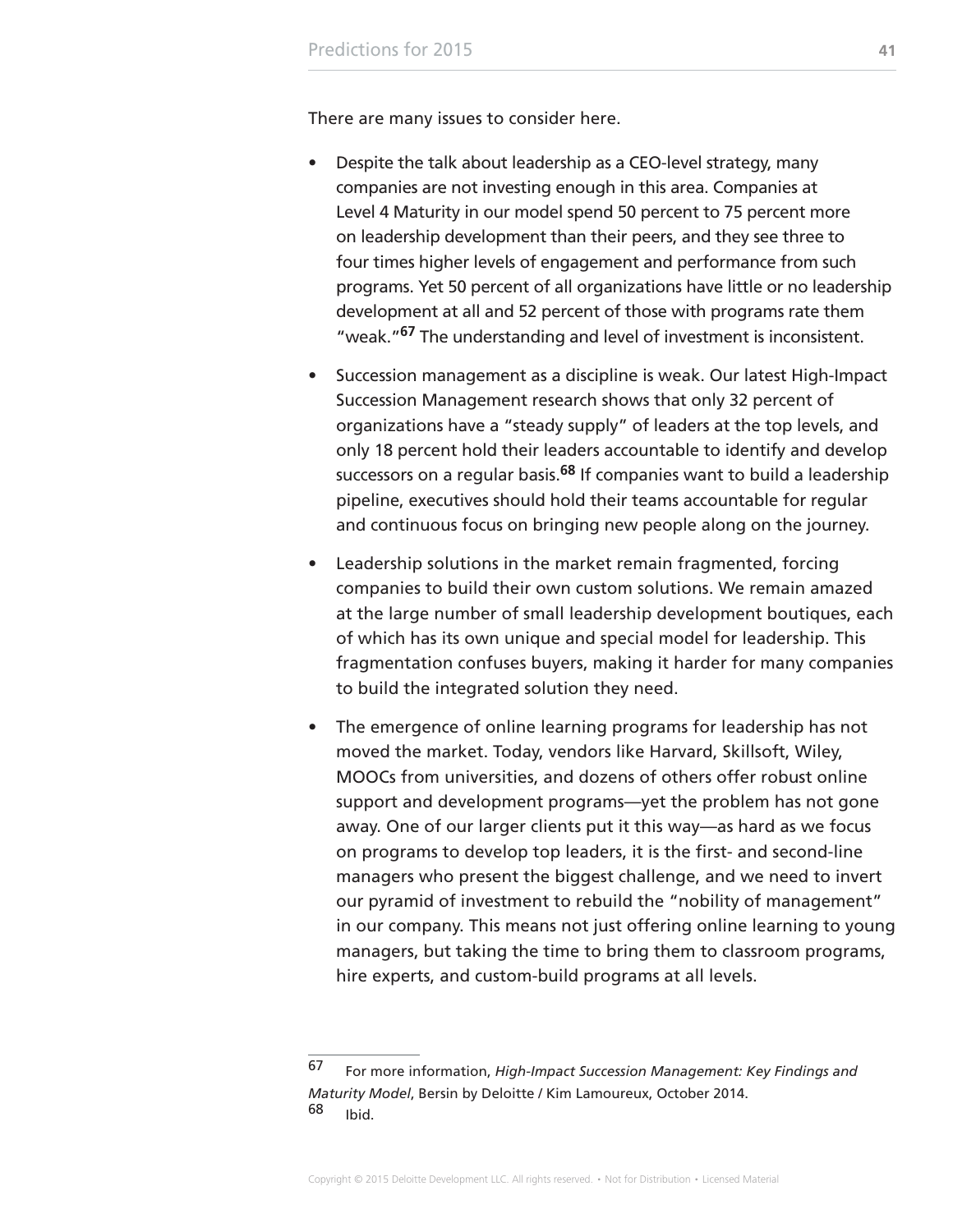### **CO** KEY POINT

HR leaders should reinvest in leadership and remind themselves that, without great leaders, possibly no company can succeed.

What can and should companies do about all of these challenges? Quite simply, the problem is simply one of focus. As the economy recovers around the world and we move out of the recession mindset, it is important for HR leaders to reinvest in leadership and remind themselves that, without great leaders, possibly no company can succeed.

In 2015, several imperatives are important.

- 1. Focus on developing a simple leadership framework and rigorously assess leaders at all levels. Without a clear and consistent "model" for leadership, people are often promoted based on their technical skills—and that does not create a sustainable leadership and management culture.
- 2. Hold leaders accountable for more than just performance—they are responsible for employee engagement, employee development, and developing their own successors. As we discuss throughout this report, in 2015, we will all operate in a highly competitive world for talent, so leaders must be incented to develop and retain their people. Otherwise, the organization as a whole will suffer.
- 3. Make sure that the leadership development team is well-funded, operates globally, and is led by a senior HR professional. The overall market grew by 14 percent last year**69** and our *Leadership Development Factbook* can help organizations to understand if you are underfunding the program. High-impact companies spend three to four times the amount on novices in this area. Development of a strategic program takes experience—these programs should include formal training, developmental assignments, special projects, assessments, and a neverending investment by leaders themselves. Such programs demand seniorlevel support and senior leaders to administer.
- 4. Bring disparate leadership programs together. A CLO of a large global technology company told me that last year was spent finding all the renegade leadership development programs in the organization; they identified more than 60 different groups buying, delivering, and custom-building management and leadership programs. Through the CLO's leadership and board-level agreement, these groups are now being brought together into a common team—enabling the

<sup>69</sup> For more information, *Leadership Development Factbook 2014: Benchmarks and Trends in U.S. Leadership Development*, Bersin by Deloitte / Karen O'Leonard and Jennifer Krider, May 2014.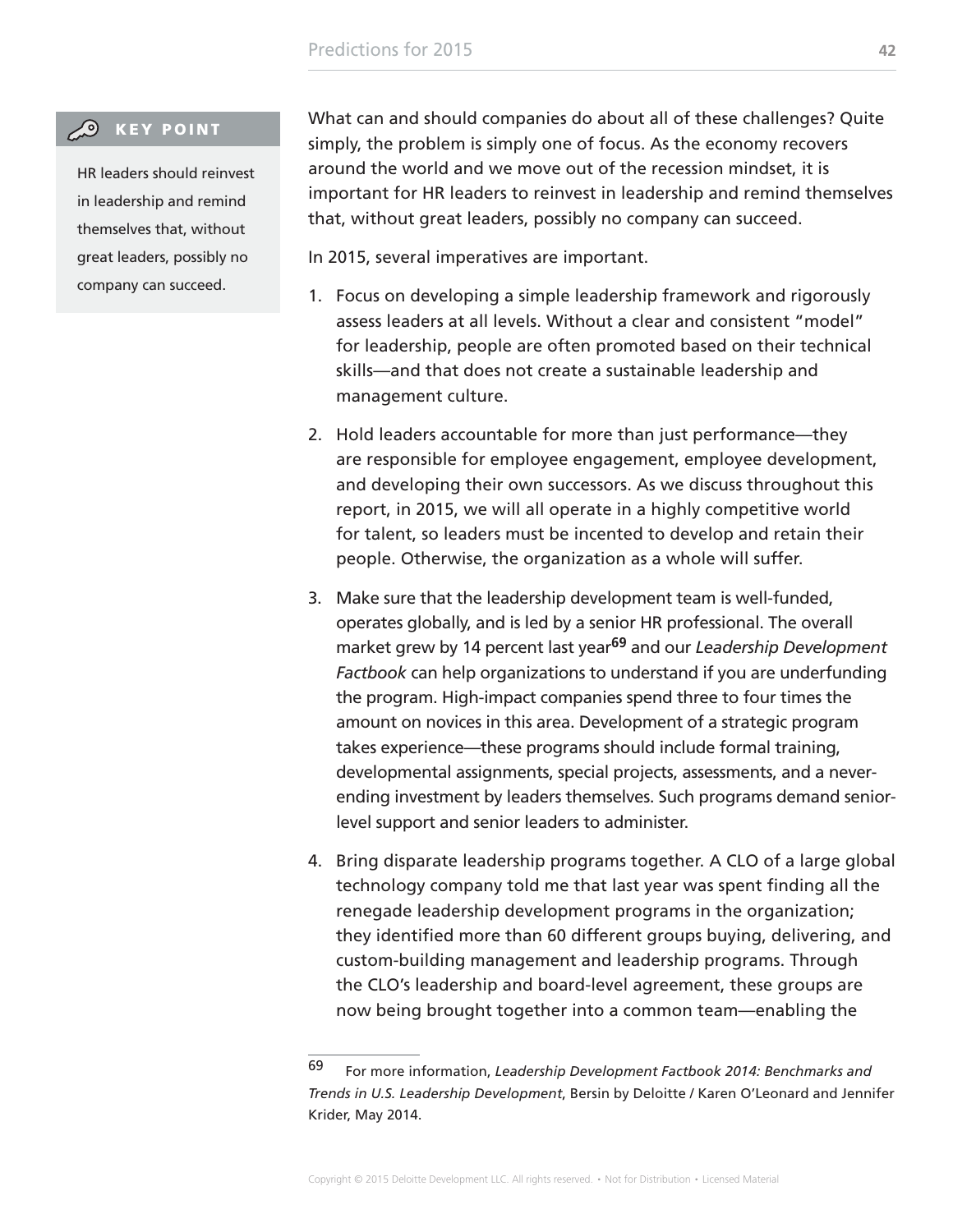<span id="page-42-0"></span>CLO to standardize programs, leverage valuable content, and build a common leadership strategy around the world.

5. Look at new tools and programs for employee engagement, culture, and brand as part of the leadership program. Remember that the issues of employee performance, retention, and engagement are not HR problems—they are management problems. By bringing leaders into this process and helping them to understand their roles, you as an HR executive can take on the role of advisor, and help leaders at all levels to learn how to drive engagement and retention.

Our High-Impact HR**70** research shows that, when HR focuses on management and leadership, it drives almost five times the impact of a focus on HR operations and employee support alone. Remember that, every week, people are promoted from individual contributor to supervisor and leader, and then they are taking on an awesome and business-critical responsibility. Make management and leadership a core focus of your company's strategy; over time, it will become an institutionalized strategy and set of values for all levels.

### **8. Take the Plunge and Invest in Talent Analytics and Workforce Planning—This Area Is Now an Imperative for Competitive Advantage**

The topics of Big Data, analytics, and data-driven HR have become hot over the last few years. Today, we read article after article about "people analytics" teams identifying the leading criteria for hiring, the factors that drive retention, and factors which lead to high-performance leadership candidates. One of our clients, for example, found that its entire process of sourcing sales and marketing candidates (i.e., going to the top-ranked schools, looking at gradepoint averages, and assessing academic activities and work experience) had almost no relationship to success on the job. Only after looking

#### PREDICTIONS



Now is the time for talent

analytics. Off-the-shelf tools, a growing network of experts, and highreturn case studies are making integrated talent analytics a "must do" for organizations in 2015.

<sup>70</sup> For more information, *High-Impact HR: Building Organizational Performance from the Ground Up*, Bersin by Deloitte / David Mallon, Karen Shellenback, Josh Bersin, and Brenda Kowske, Ph.D., July 2014.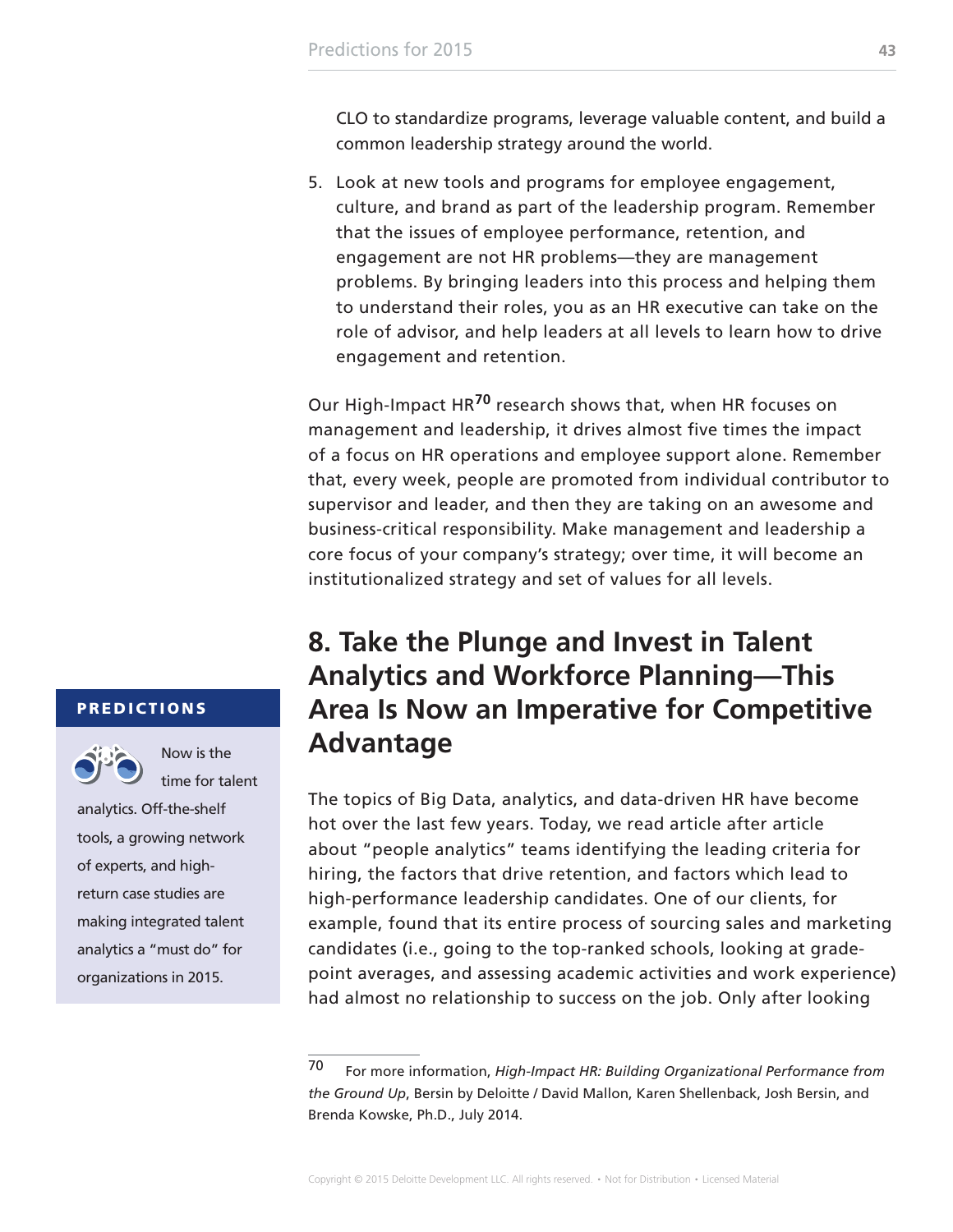at the data in an unbiased way could they find out that a whole different set of factors drove success. **<sup>71</sup>**

In 2015, it is becoming imperative for HR teams to invest in talent analytics. This does not only mean buying a new software package and building more reports; this means bringing together the reporting and analytics teams in recruiting, compensation, engagement, learning, and leadership, and putting together a plan to evaluate your workforce with a holistic data perspective. Most companies spend one-half to two-thirds of all of their expenses on people—yet they have not invested the money and time to clean up, rationalize, and combine data about people to help in making better decisions.**<sup>72</sup>**

Our research shows that it typically takes two to three years for a company to build a holistic talent analytics team**73**; but, if you do not start, then you will never get there. This level of investment initially feels like a big expense, but in a relatively short period of time the analytics team will pay for itself. Our Talent Analytics Maturity Model (see Figure 7) demonstrates how many companies are stuck with an HR reporting mess. When you put a program together to collect people data in one place, you can quickly focus on more urgent business issues (such as how do we get a higher quality of hire, how do we improve our batting average for high-performing salespeople, what are the characteristics of our best customer service representatives, which training program is delivering the highest ROI in leadership, and why are certain groups of employees leaving at an alarming rate). Answers to these questions can potentially be worth millions of dollars, easily justifying the cost of the analytics team.

<sup>71</sup> For more information, please see the following reports: (1) *Managing Talent through Technology: HCM Buying Trends in 2013*, Bersin by Deloitte / Katherine Jones, Ph.D., May 2013; (2) *High-Impact Talent Analytics: Building a World-Class HR Measurement and Analytics Function*, Bersin by Deloitte / Josh Bersin, Karen O'Leonard, and Wendy Wang-Audia, October 2013; and (3) *21st Century Talent Management: Thriving in the New Workforce and New Workplace*, Bersin by Deloitte / Josh Bersin, September 2013. All reports are available to research members at [www.bersin.com/library](http://www.bersin.com/library).

<sup>72</sup> Source: *ROEI®: Return On Employee Investment®: Increase Competitiveness Through Your Biggest Asset*, Sage, 2013, [http://na.sage.com/us/sage-hrms/~/media/site/Sage](http://na.sage.com/us/sage-hrms/~/media/site/Sage%20HRMS/pdf/SageHRMS_ROEI)  [percent20HRMS/pdf/SageHRMS\\_ROEI](http://na.sage.com/us/sage-hrms/~/media/site/Sage%20HRMS/pdf/SageHRMS_ROEI).

<sup>73</sup> For more information, *High-Impact Talent Analytics: Building a World-Class HR Measurement and Analytics Function*, Bersin by Deloitte / Josh Bersin, Karen O'Leonard, and Wendy Wang-Audia, October 2013.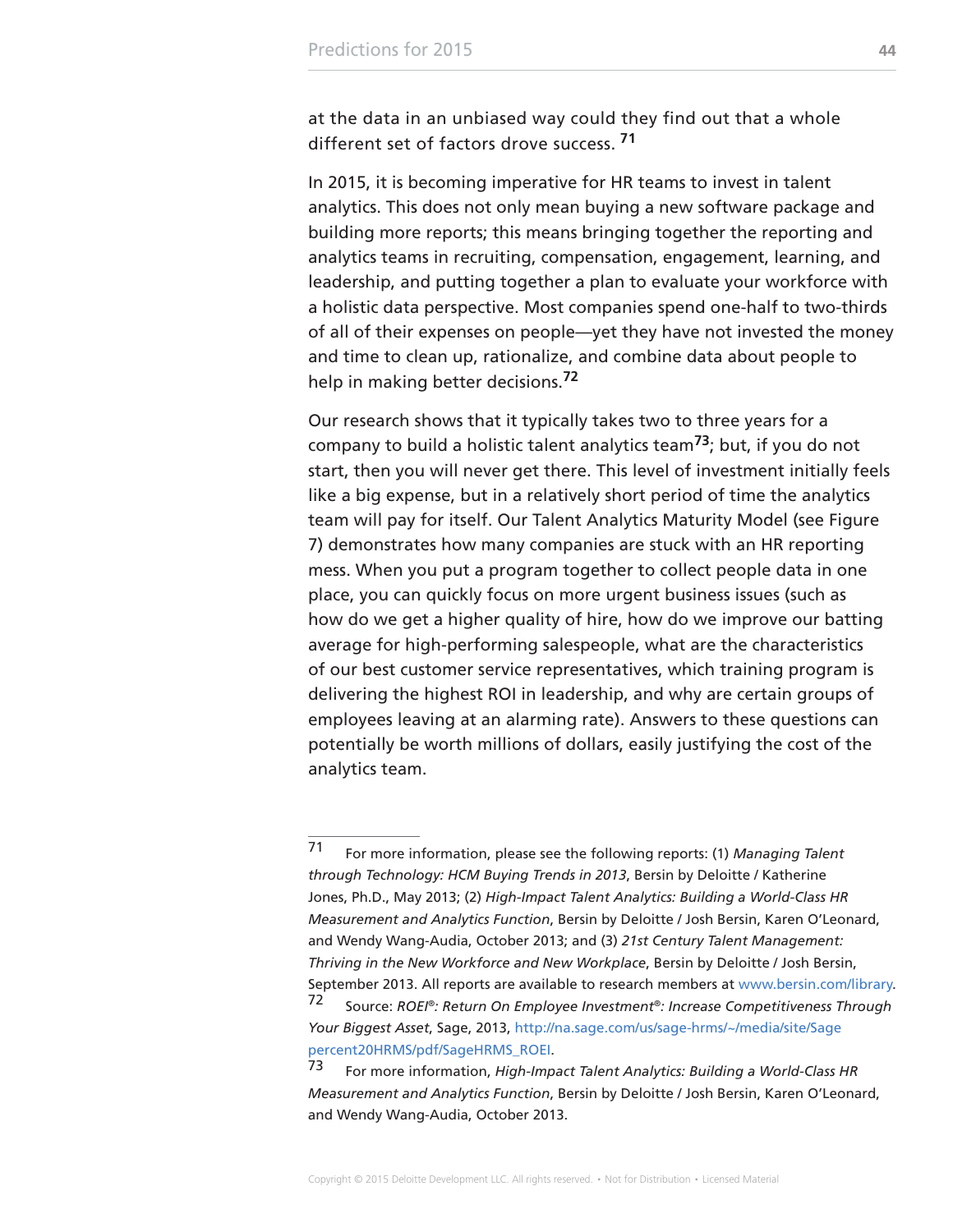<span id="page-44-0"></span>

Source: *Bersin by Deloitte, 2014.*

In 2015, there will likely be a flood of new tools, consultants, and case studies on talent and HR analytics. Be careful not to jump at technology, but rather focus on building your team, bringing people together, and developing a multiyear plan to invest in this area. The payoff could be huge; if your competitors do it first, you will suddenly find yourself losing critical hires or losing great people, and not even know why.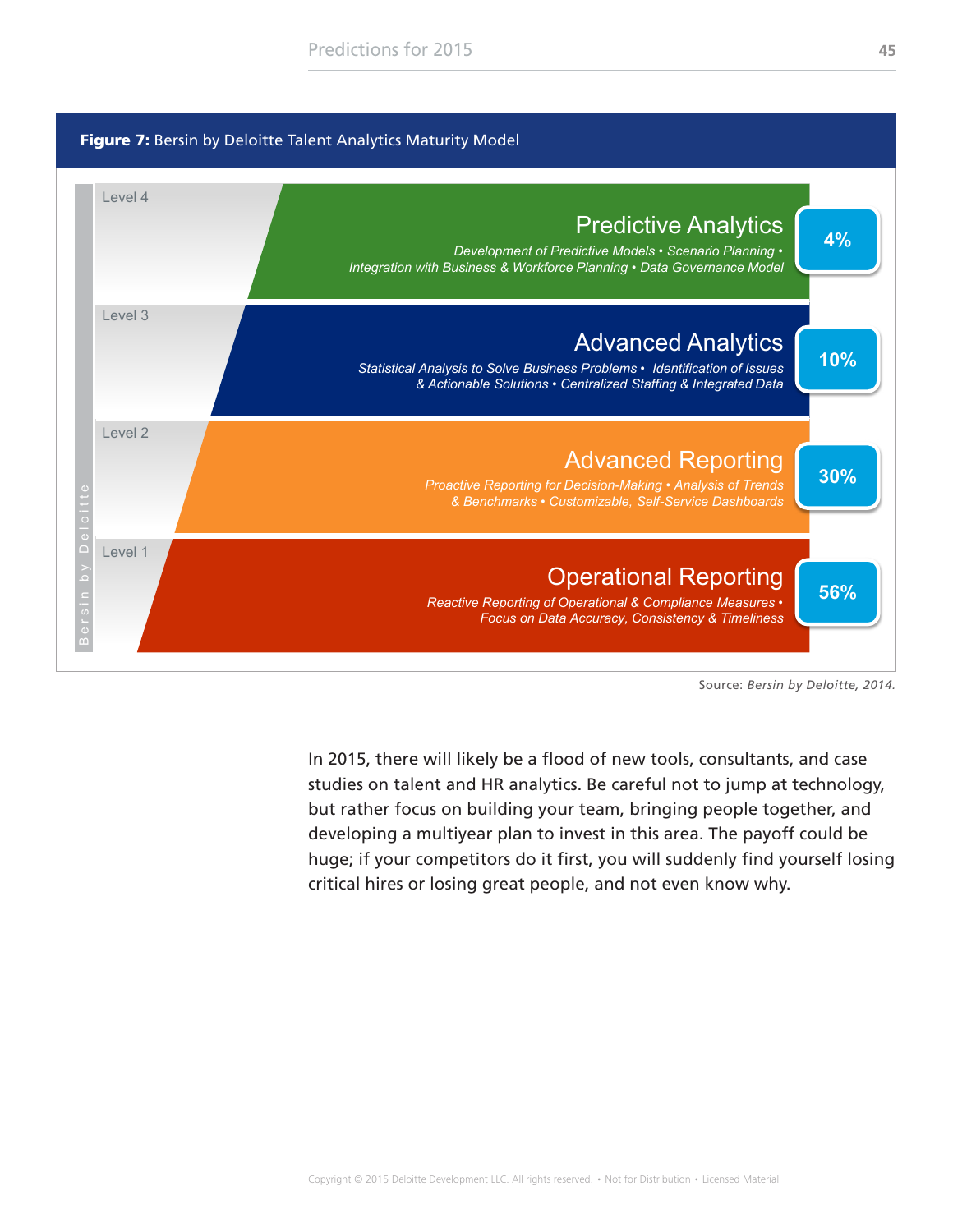### **9. Revisit Your HR Technology Plan, Reduce Core Vendors, and Look for Innovative New Solutions That Drive High Levels of Value**

<span id="page-45-0"></span>PREDICTIONS



Integrated talent and

HR technology is now easier to find than ever. In 2015, organizations should budget and put in place a plan to replace and upgrade systems—to build an engaging "system of engagement" for managers and employees.

The talent management software market is now more than \$5 billion in size**74** and the overall HR software market is close to \$15 billion.**<sup>75</sup>** Most of the major software and ERP vendors (e.g., Oracle, SAP, ADP, IBM, Workday) and hundreds of smaller companies now offer integrated, endto-end software suites that automate and help to manage many or most of the major HR programs we use. In 2015, companies should revisit their aging architectures (the average HRMS is more than years old), and look to modernize and replace these with highly flexible, cloud-based systems.

While these integrated systems seem to be alike, they actually differ widely. Many of the big vendors grew their businesses through many acquisitions, so their products have different histories and each is strong in different areas. Rather than simply look at the product with the most effective demo or most compelling sales presentation, in 2015 it is important to revisit the nine imperatives (see Figure 2) that we discussed earlier and look at products which focus in the most important areas you need. Each vendor has issues with scale, new product features, and immaturity in some of it product lines. Look at the legacy of the vendor and the history of its products to make sure that you are doing business with the company you think you are.

Core HRMS and talent management features (e.g., payroll, performance management, recruiting, learning management, succession management) are available from most major ERP providers. But the exciting new tools (e.g., social and informal learning, integrated network recruiting and candidate relationship management, social recognition, real-time employee feedback and engagement sensing, culture assessment and fit analysis, and many others) are usually only available from small, innovative vendors. So, as you firm up your core system of record into a single ERP suite, you may also find yourself wanting to buy innovative tools from smaller vendors as well. In 2015, this is likely a sound strategy—as long as you have a core vendor that provides most of the

<sup>74</sup> For more information, *The Market for Talent Management Systems 2014: Talent Optimization for the Global Workforce*, Bersin by Deloitte / Katherine Jones, Ph.D., June 2014. <sup>75</sup> Source: [http://www.bloomberg.com/news/2012-10-11/workday-raises-637-million-in](http://www.bloomberg.com/news/2012-10-11/workday-raises-637-million-in-ipo-pricing-shares-above-range.html)[ipo-pricing-shares-above-range.html.](http://www.bloomberg.com/news/2012-10-11/workday-raises-637-million-in-ipo-pricing-shares-above-range.html)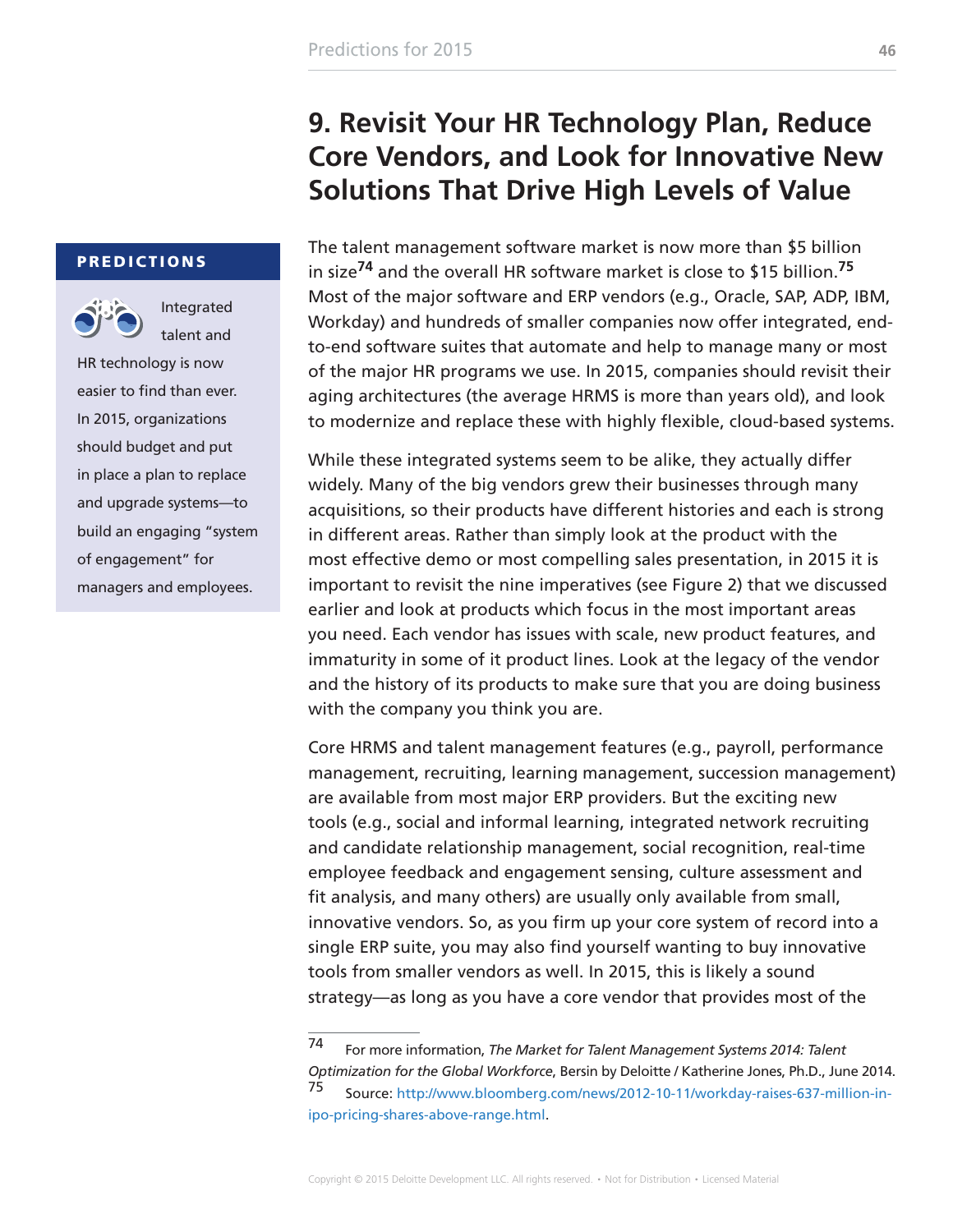core products you need. Buying innovative, cloud-based products as addons is relatively easy, affordable, and something you should expect.

### **CO** KEY POINT

Make sure the vendors you select are making a major investment in mobile apps and mobile HR applications.

In our 15 years as analysts, we have seen the HR software market mature considerably. Not only do the major ERP vendors all have end-to-end solutions, the quality of software, user experience, and support is increasingly high. Make sure the vendors you select are making a major investment in mobile apps and mobile HR applications. Our research shows that one-half or more of your employee transactions will take place on the road.**76** Also, make sure that your vendor has a plan and program to deliver embedded analytics. Today's HR software vendors are just as much "data providers" as they are "software providers," so you should make sure that your vendor has a deep investment in analytics and can help you to build a long-term analytics strategy.

There are a variety of disruptions taking place in the HR technology market, including the following.**<sup>77</sup>**

- Intense focus on user experience and user engagement instead of a proliferation of features and cascading menus. As one software executive put it, the value of a software company today is not its revenue, but rather the level of engagement its product gets from users. Consider the valuations of Snapchat and WhatsApp if you do not believe that user engagement really matters.
- A shift in HR software from "systems of record" that automate HR practices to "work management systems" which actually improve people's productivity, while also embedding HR practices (i.e., worklife balance applications, employee directories, health management applications, social recognition applications, embedded learning systems, goal management tools, integrated time and attendance and expense systems).
- Mobile apps which embed HR solutions instead of only mobile websites, making HR programs fully mobile-enabled (forcing a redesign of the app for mobile). Mobile is not just "a new way of

<sup>76</sup> For more information, *The Definitive Buyer's Guide to the Global Market for HRIS Solutions 2013*, Bersin by Deloitte / Katherine Jones, Ph.D. and Wendy Wang-Audia, June 2013. Available to research members at www.bersin.com/library or for purchase at [www.](http://www.bersin.com/HRIS) [bersin.com/HRIS](http://www.bersin.com/HRIS).

<sup>77</sup> Source: [http://www.forbes.com/sites/joshbersin/2014/10/15/the-top-ten-disruptions](http://www.forbes.com/sites/joshbersin/2014/10/15/the-top-ten-disruptions-in-hr-technology-ignore-them-at-your-peril/)[in-hr-technology-ignore-them-at-your-peril/](http://www.forbes.com/sites/joshbersin/2014/10/15/the-top-ten-disruptions-in-hr-technology-ignore-them-at-your-peril/)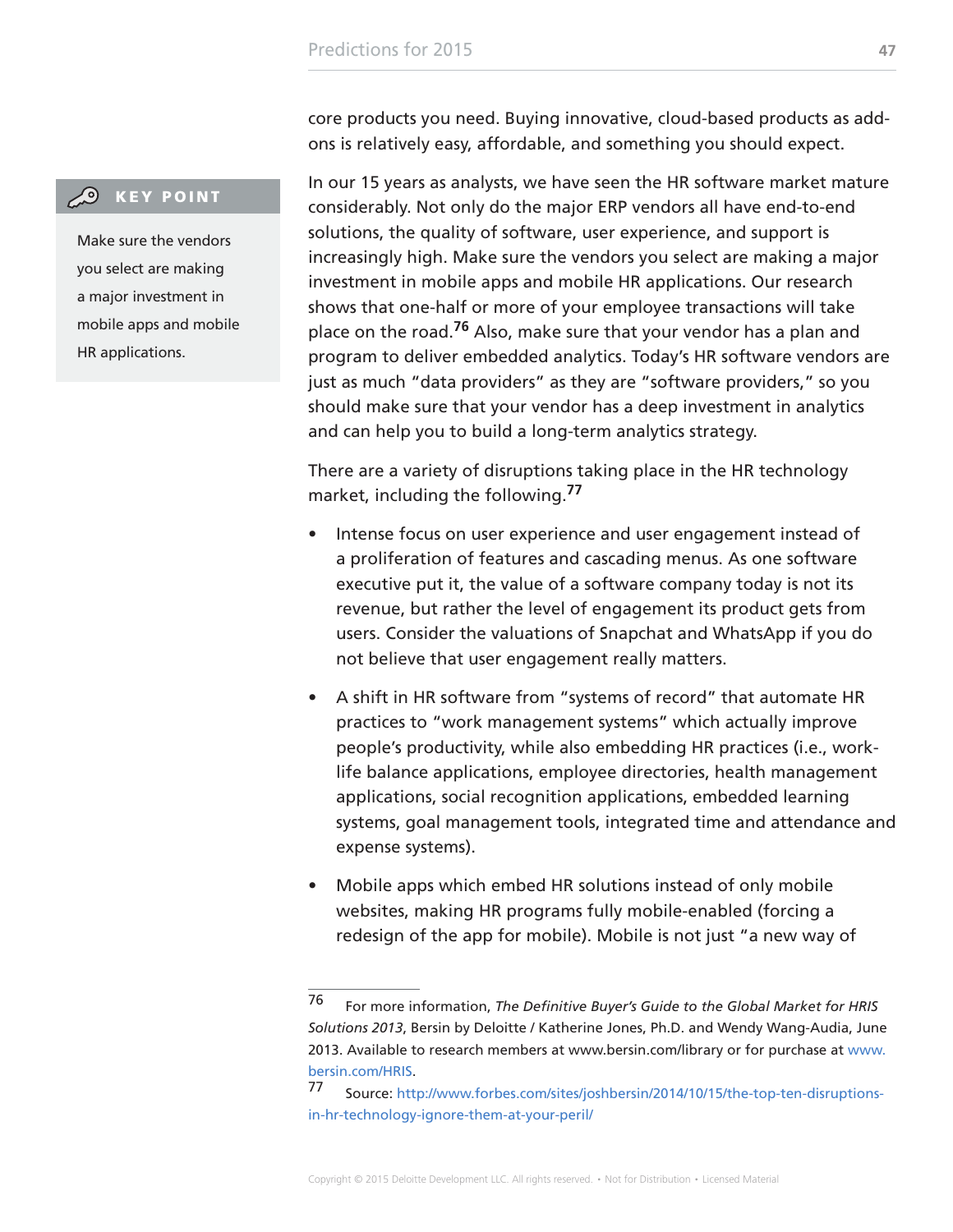computing," it is "computing." HR solutions that come to market as easy-to-use mobile apps will likely become more popular than webbased applications over the next year or two.

- Integration of real-time data, location data, and other sensor data into HR programs (like engagement, scheduling, company directory). Look at the success of wearables for exercise management already. This type of real-time data collection will likely come to HR in the form of engagement, mobility, employee directory, and learning. A variety of new employee feedback and sensing tools are now available to help in obtaining real-time feedback from people; some companies even monitor employee location to better understand what drives productivity.
- Data-driven recommendations for hiring, learning, retention prediction, and even leadership development, using Big Data techniques built into the software. Your HR software can now "recommend" people, experts, programs, and management changes, rather than just give you lots of reports to run.
- Tight integration with social networks, so that all HR practices can connect to each other, and leverage external learning content, external communications tools, and source candidates on external networks. Recruitment and learning systems, for example, should automatically connect to external networks and content through their cloud-based interfaces, independent of customer demand.
- Lower-cost, integrated HRMS systems that replace internal legacy applications, developed entirely on cloud technology. There are a variety of new, lower-cost HRMS platforms becoming available that make it easier than ever for midsize companies to select an end-toend HR and financials system.
- New modules and systems to manage contract, contingent, and part-time workers as "talent," not just "expense"—so that we can onboard, develop, manage, and engage with the one-third to onehalf of our workforce who are not full-time salaried employees. This includes software tools to help in optimizing hourly workers using analytics.
- Content and learning embedded into HR software, so that people do not have to "learn" the software, but rather just "use it" and learn as they go. The Skillsoft acquisition of SumTotal and the Wiley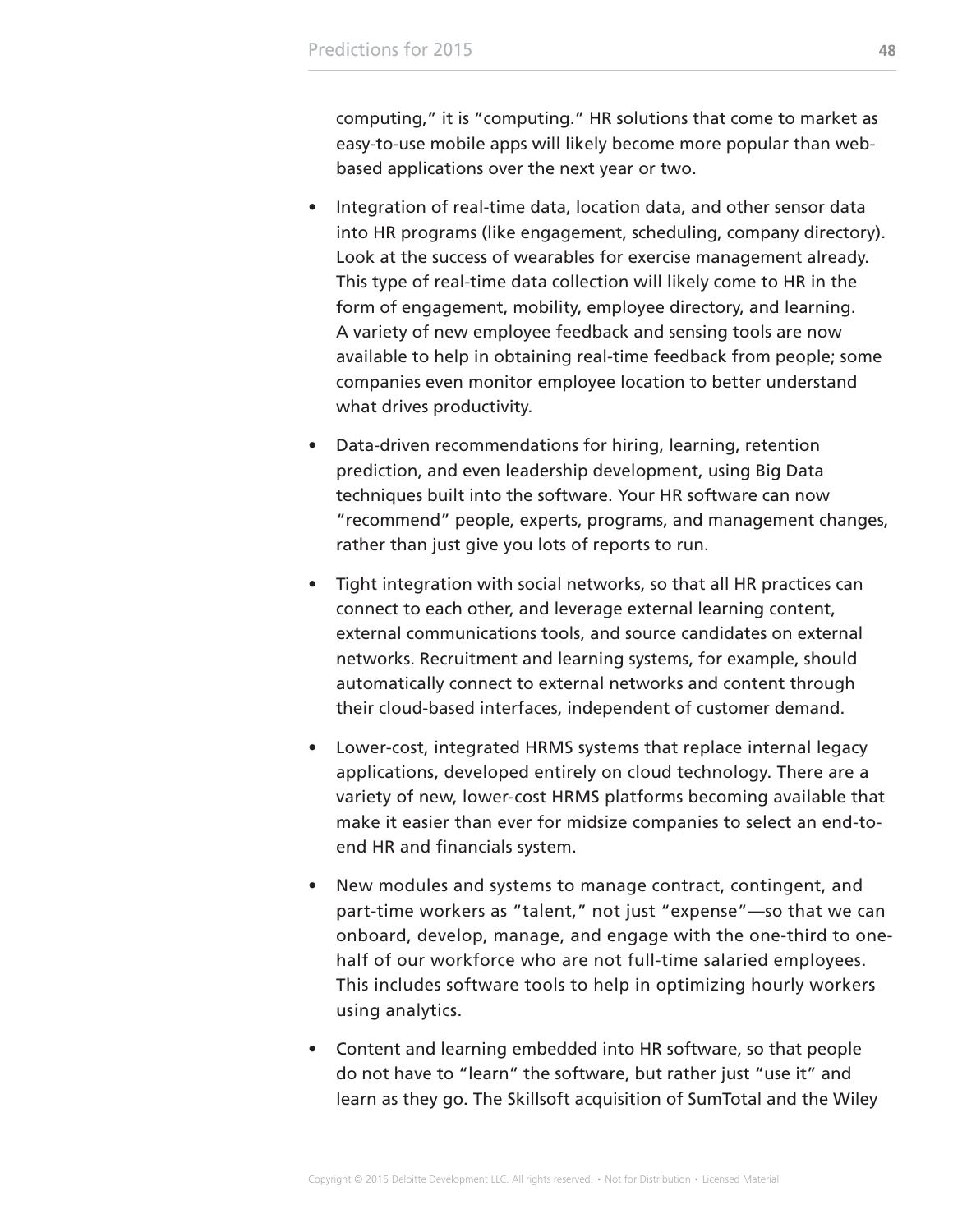<span id="page-48-0"></span>acquisition of CrossKnowledge are steps in this direction. MOOCs, online learning, and online videos should be as easy to find as recommended movies on Netflix or Amazon.com.

In 2015, the HR software market will likely continue its shift from a focus on "systems of record" to a focus on "systems of engagement." HR tools are now workforce productivity systems—and, if people cannot easily learn to use them, then they will be underused and often unsuccessful. Make sure you test the products with users and ask your vendor to explain its design process to make sure it has a significant investment in the user experience of its products. While vendor support and service are still critical to success, ease of use and ease of adoption by employees—not just HR—are now keys to selecting the highest value HR technology platforms.

#### **PREDICTIONS**



With all of the changes

taking place in business and technology, HR professionals should develop themselves, stay current on tools and our profession, and learn to become treasured consultants.

### **10. Review and Redesign the Roles and Structure of Your HR Team and Invest in HR Professional Development**

All of our research over the last five years has pointed to an epochal transition of HR into a brand new realm. In the 1960s and 1970s, HR was viewed as a backoffice personnel function. In the 1980s and 1990s, it became a service organization, and focused on services to managers and employees. In the last 10 years, HR has turned into a function focused on optimizing all areas of talent and focused on integrated talent practices. Today, the function must operate as skilled consultants and embed itself back into the business.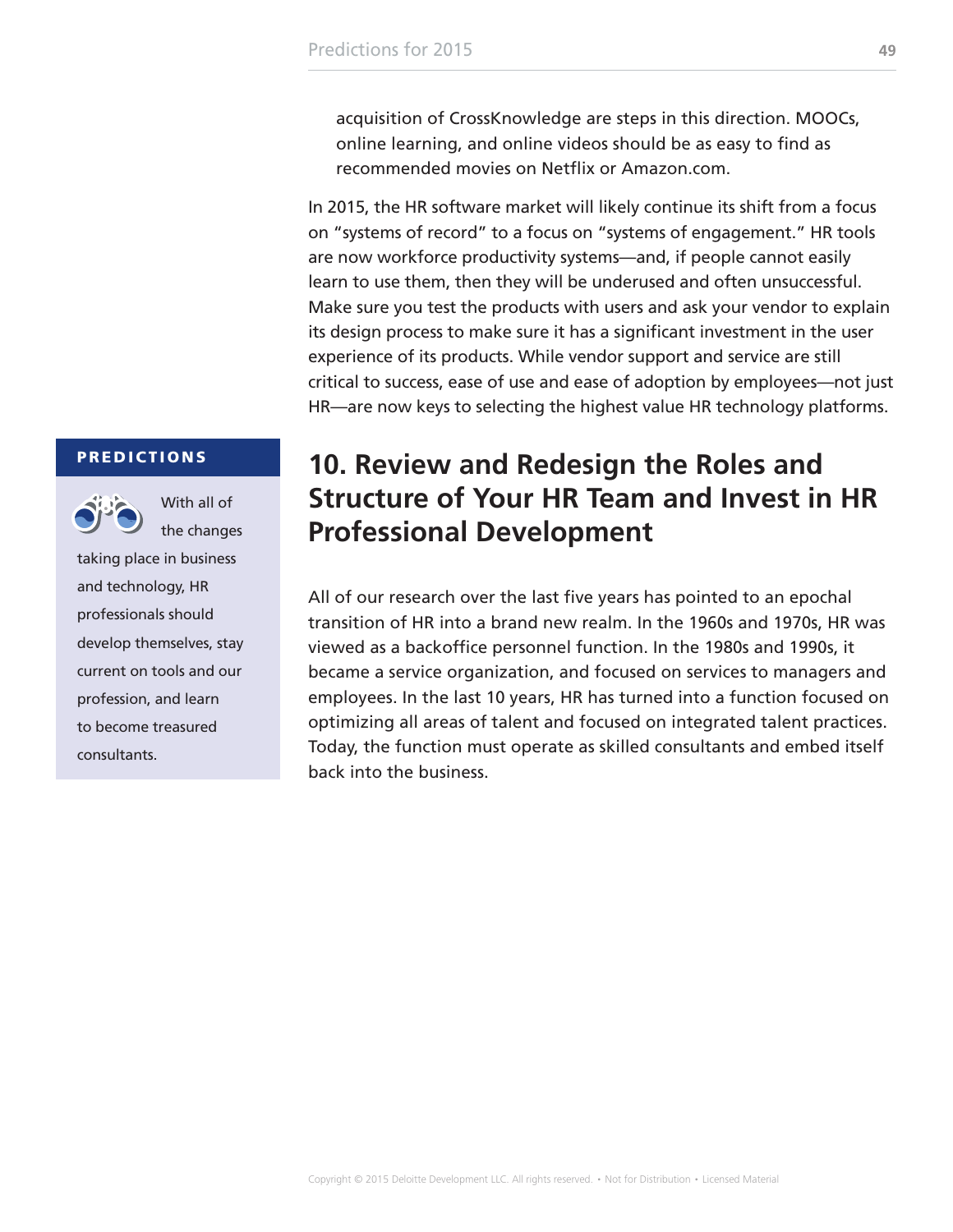#### <span id="page-49-0"></span>**Figure 8:** The Evolving HR Organization

### **How the HR Function Has Evolved over the Last 30 Years**



Source: *Bersin by Deloitte, 2014.*

**Business-**

**Integrated HR**

Our High-Impact HR research**78** launched this year, after more than three years in development, shows that the highest-performing HR teams have a series of unique strategies that we encourage all organizations to consider in 2015.

- Reduce the number of HR generalists, and replace them with a fewer number of senior HR business partners or "copilots" as one of our clients calls them. These senior roles function as business-led consultants, working with line leaders to identify talent programs, design solutions, and direct the efforts of specialists in the centers of excellence to help with recruiting, leadership development, employee relations, coaching, training, planning, and all other workforce issues.
- Shift the focus of "centers of expertise" (CoEs) to "networks of expertise"—so that specialists in recruitment, training, employee

<sup>78</sup> For more information, *High-Impact HR: Building Organizational Performance from the Ground Up*, Bersin by Deloitte / David Mallon, Karen Shellenback, Josh Bersin, and Brenda Kowske, Ph.D., July 2014.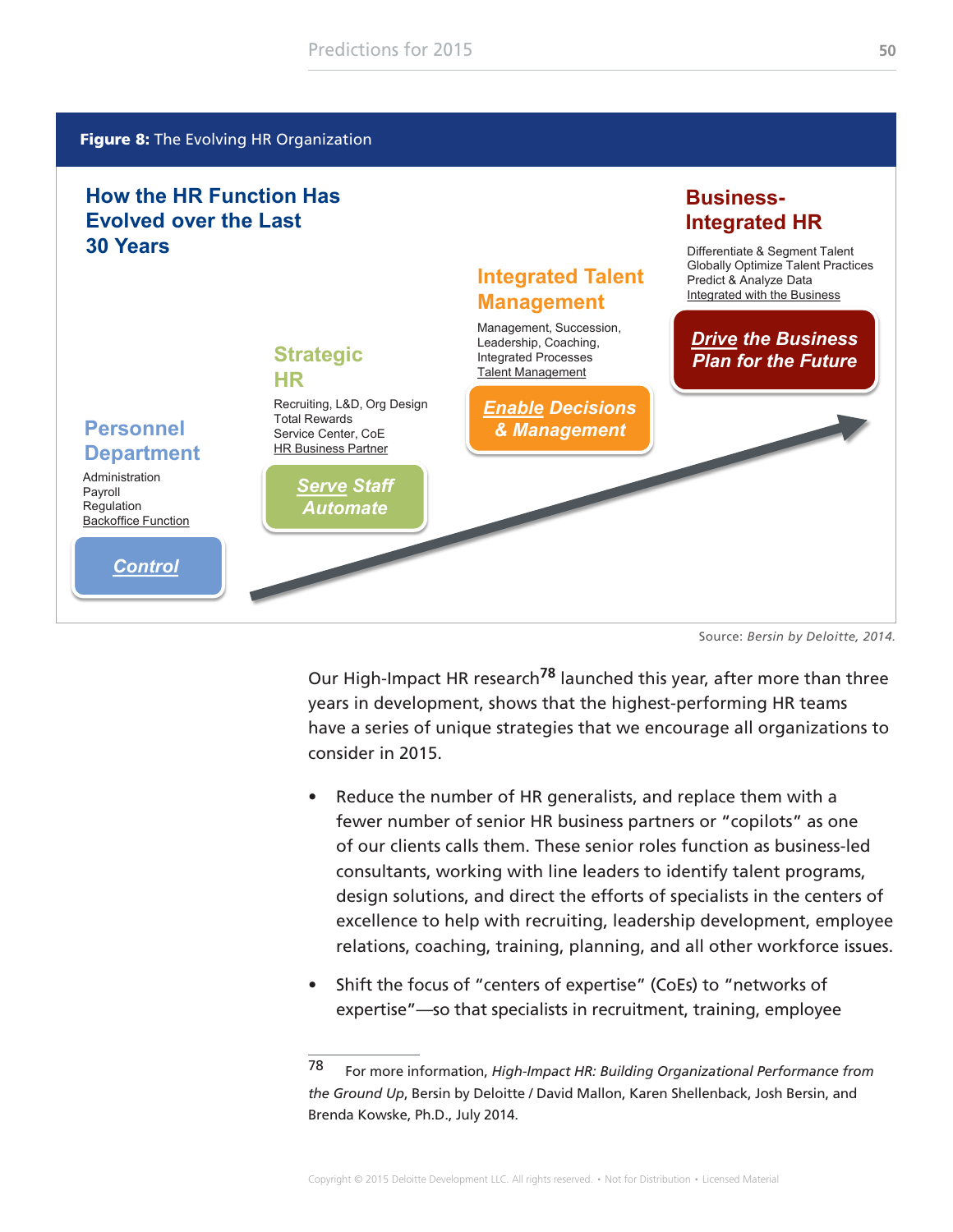relations, and other parts of HR are all connected to each other, and some are embedded in the business. Many functions should be centralized (such as technology, leadership development, vendor management, and tools and methods); but the entire specialist group should function as a "network," not as a corporate "center." Recruitment, training, coaching, and performance management are local to each business and functional area. Make sure that your "CoEs" are logically distributed (we call them "networks of expertise") with local specialists to work with the local business partner to drive results.

- Invest in research, benchmarking, and professional development. Our research shows that the highest-performing HR teams spend a significant amount of money in these areas, maintaining their edge and keeping their teams current on what is going on in the outside world. This small investment pays for itself many times over, enabling HR to stay modern and spend time on the most innovative new areas.
- Invest in technology and analytics as a platform, not as an end in itself. Too many HR organizations think that, by buying the latest cloud software, they will suddenly transform their HR function into a high-performing team. This is not true. HR software, while important, is a tool to facilitate change—not a solution in itself. Make sure that your HR philosophy, business alignment, and program strategies are clear and focused first—then use technology to achieve those goals. Software vendors may convince you that the next release of their software will instantly solve your problems—our research often shows this not to be true. Great software is important, but a great strategy and a well-aligned team is just as important.
- As you restructure roles to make HR more business-oriented, you should also refocus your hiring and training toward the new competencies of high-impact HR teams. Today's HR staff must understand technology, statistics, and business, as well as HR. More and more, HR executives tell me that they want MBAs and business leaders on the team. They also want to bring in people with consulting experience—modern HR professionals diagnose problems and push innovative solutions; they do not just "help people" and make everyone happy.

2015 will bring a growing economy—forcing HR teams to step up their game, and add even more value to CEO and top level business leaders. Take this time to refocus and reengineer HR itself, and you will be happy that you did.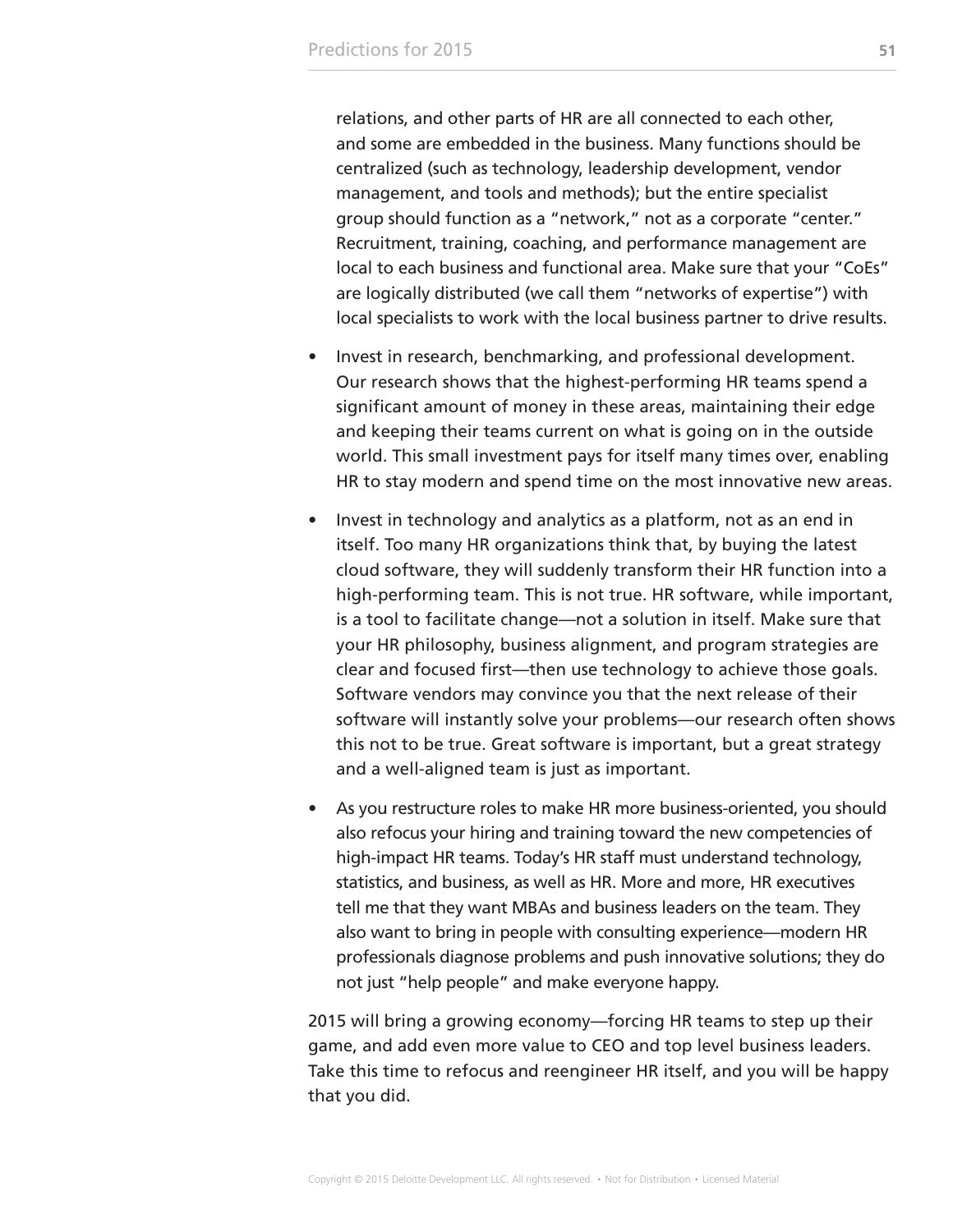# Think Bold—As a CHRO, HR Leader, or HR Professional

### <span id="page-51-0"></span>**CO** KEY POINT

We urge HR teams in 2015 to be bold, invent something new, and benchmark your organization against others.

Finally, we think 2015 is the time to be bold, innovative, and forwardthinking. The technology and workplace changes around us are dramatic and rapidly occurring. Yesterday's approaches to recruiting, performance management, training, and even compensation do not necessarily make sense. We need to reengineer the workplace, rethink jobs, and rethink the way we attract, engage, and manage people. The disciplines of I/O psychology and assessment are being rapidly advanced by Big Data and real-world analytics solutions. Everywhere we look, something is changing—forcing HR to think differently.

We urge HR teams in 2015 to be bold, invent something new, and benchmark your organization against others. When you visit other companies, read research, and go to industry conferences at which you are often awakened to a brand new way of solving people-related problems. These insights, coupled with focus and expertise, give you the confidence to try new things and deliver bold solutions that drive your business forward.

Remember always that our role in HR is to be the "people stewards" of the organization—helping our business counterparts to hire, coach, train, and lead people in the most effective way possible. They are expecting us to be experts and always relevant to the world in which we live. In 2015, if we are bold, innovative, and keep our skills sharp, we can each reinvent ourselves, and make sure that our HR organizations are adding tremendous value and helping our companies to drive success around the world.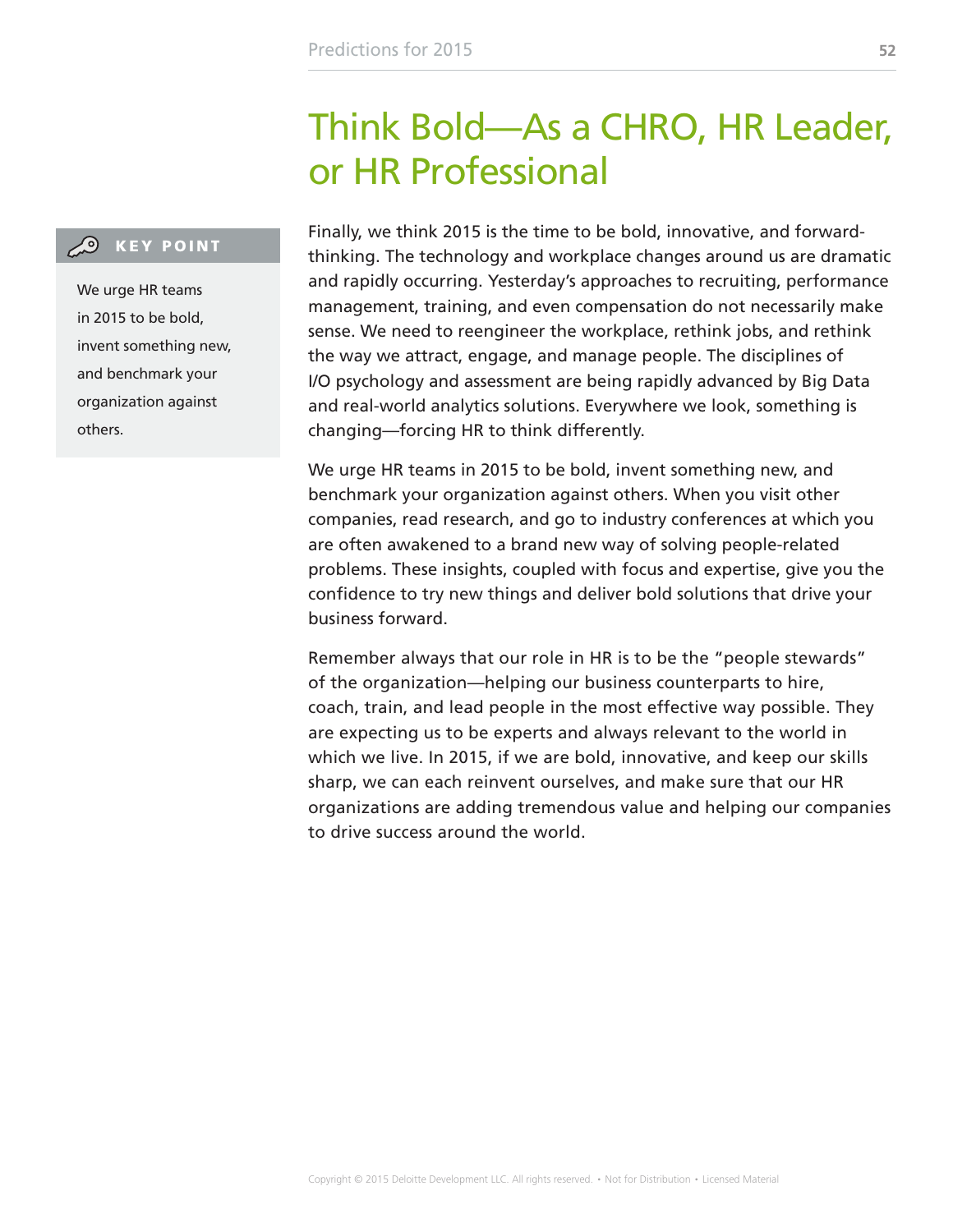# Appendix

Bersin by Deloitte.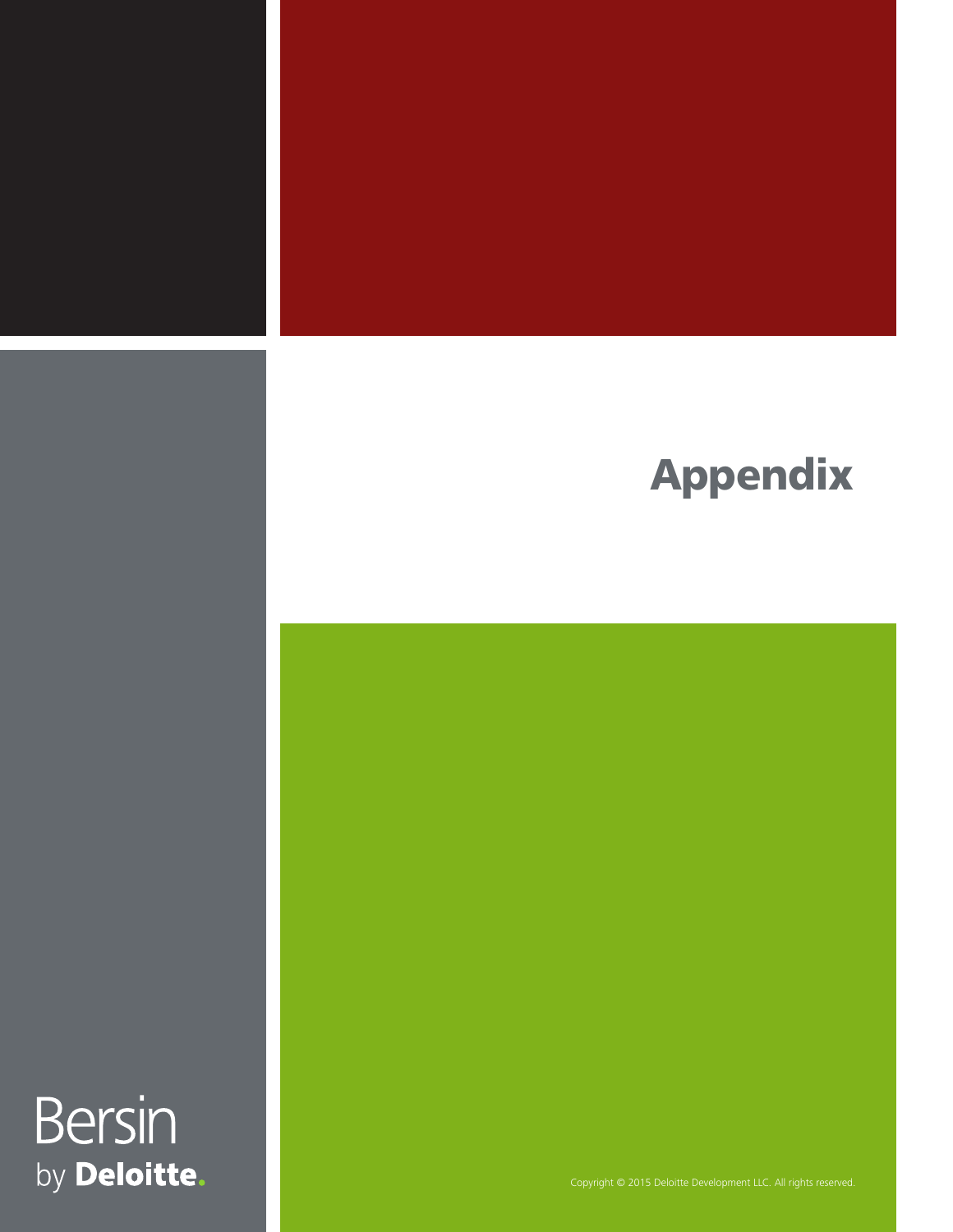## <span id="page-53-0"></span>**Appendix I: Table of Figures**

| Figure 1: The "Talent System" of 2015                                 | 10 |
|-----------------------------------------------------------------------|----|
| Figure 2: The Nine Critical Talent Imperatives for 2015               | 12 |
| Figure 3: Engagement Is a Global Challenge                            | 14 |
| Figure 4: The Simply Irresistible Organization                        | 18 |
| <b>Figure 5: How Recruiting Is Evolving</b>                           | 30 |
| Figure 6: Economic Value of an Employee to the Organization over Time | 37 |
| Figure 7: Bersin by Deloitte Talent Analytics Maturity Model          | 45 |
| Figure 8: The Evolving HR Organization                                | 50 |